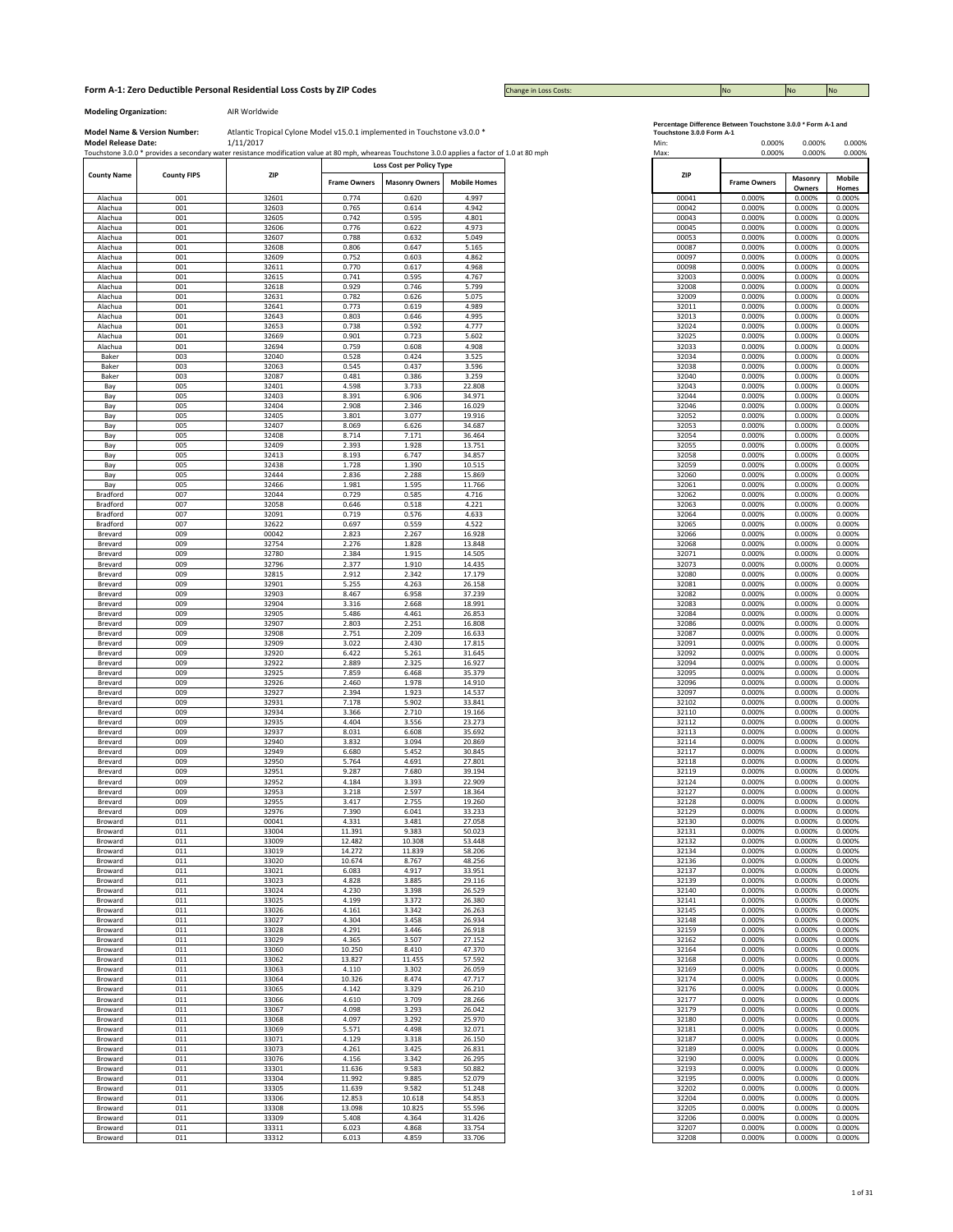## **Form A-1: Zero Deductible Personal Residential Loss Costs by ZIP Codes No No No No No No No No No No No No No** No

Change in Loss Costs:

**Modeling Organization:** AIR Worldwide

|                    |                    | Touchstone 3.0.0 * provides a secondary water resistance modification value at 80 mph, wheareas Touchstone 3.0.0 applies a factor of 1.0 at 80 mph |                     |                                                    |                     |
|--------------------|--------------------|----------------------------------------------------------------------------------------------------------------------------------------------------|---------------------|----------------------------------------------------|---------------------|
| <b>County Name</b> | <b>County FIPS</b> | ZIP                                                                                                                                                | <b>Frame Owners</b> | Loss Cost per Policy Type<br><b>Masonry Owners</b> | <b>Mobile Homes</b> |
|                    |                    |                                                                                                                                                    |                     |                                                    |                     |
| Broward            | 011                | 33313                                                                                                                                              | 4.132               | 3.320                                              | 26.101              |
| Broward            | 011                | 33314                                                                                                                                              | 4.245               | 3.413                                              | 26.623              |
| Broward            | 011                | 33315                                                                                                                                              | 8.836               | 7.220                                              | 42.698              |
| Broward            | 011                | 33316                                                                                                                                              | 12.729              | 10.528                                             | 53.691              |
| Broward            | 011                | 33317                                                                                                                                              | 4.185               | 3.364                                              | 26.347              |
|                    | 011                |                                                                                                                                                    | 4.099               |                                                    | 25.951              |
| Broward            |                    | 33319                                                                                                                                              |                     | 3.292                                              |                     |
| Broward            | 011                | 33321                                                                                                                                              | 4.106               | 3.299                                              | 26.029              |
| Broward            | 011                | 33322                                                                                                                                              | 4.112               | 3.303                                              | 26.055              |
| Broward            | 011                | 33323                                                                                                                                              | 4.140               | 3.326                                              | 26.237              |
| Broward            | 011                | 33324                                                                                                                                              | 4.092               | 3.287                                              | 25.972              |
| Broward            | 011                | 33325                                                                                                                                              | 4.143               | 3.327                                              | 26.281              |
|                    |                    |                                                                                                                                                    |                     |                                                    |                     |
| Broward            | 011                | 33326                                                                                                                                              | 4.204               | 3.378                                              | 26.573              |
| Broward            | 011                | 33327                                                                                                                                              | 4.207               | 3.382                                              | 26.542              |
| Broward            | 011                | 33328                                                                                                                                              | 4.087               | 3.283                                              | 25.915              |
| Broward            | 011                | 33330                                                                                                                                              | 4.132               | 3.318                                              | 26.224              |
| Broward            | 011                | 33331                                                                                                                                              | 4.242               | 3.408                                              | 26.720              |
| Broward            | 011                | 33332                                                                                                                                              | 4.269               | 3.431                                              | 26.798              |
|                    |                    |                                                                                                                                                    |                     |                                                    |                     |
| Broward            | 011                | 33334                                                                                                                                              | 9.651               | 7.903                                              | 45.558              |
| Broward            | 011                | 33351                                                                                                                                              | 4.115               | 3.306                                              | 26.058              |
| Broward            | 011                | 33441                                                                                                                                              | 11.879              | 9.786                                              | 52.314              |
| Broward            | 011                | 33442                                                                                                                                              | 6.157               | 4.980                                              | 34.482              |
| Calhoun            | 013                | 32421                                                                                                                                              | 1.289               | 1.037                                              | 8.064               |
|                    |                    |                                                                                                                                                    |                     |                                                    |                     |
| Calhoun            | 013                | 32424                                                                                                                                              | 1.281               | 1.031                                              | 7.906               |
| Calhoun            | 013                | 32430                                                                                                                                              | 1.384               | 1.114                                              | 8.556               |
| Calhoun            | 013                | 32449                                                                                                                                              | 1.637               | 1.317                                              | 9.786               |
| Charlotte          | 015                | 33946                                                                                                                                              | 6.697               | 5.538                                              | 28.369              |
| Charlotte          | 015                | 33947                                                                                                                                              | 4.737               | 3.867                                              | 21.936              |
|                    | 015                | 33948                                                                                                                                              |                     | 2.372                                              | 15.330              |
| Charlotte          |                    |                                                                                                                                                    | 2.937               |                                                    |                     |
| Charlotte          | 015                | 33950                                                                                                                                              | 3.268               | 2.636                                              | 17.196              |
| Charlotte          | 015                | 33952                                                                                                                                              | 2.765               | 2.223                                              | 15.185              |
| Charlotte          | 015                | 33953                                                                                                                                              | 2.419               | 1.947                                              | 13.348              |
| Charlotte          | 015                | 33954                                                                                                                                              | 2.434               | 1.953                                              | 13.822              |
| Charlotte          | 015                | 33955                                                                                                                                              | 3.253               | 2.620                                              | 17.668              |
| Charlotte          | 015                | 33980                                                                                                                                              | 2.592               | 2.082                                              | 14.633              |
|                    | 015                | 33981                                                                                                                                              | 3.109               | 2.508                                              | 16.260              |
| Charlotte          |                    |                                                                                                                                                    |                     |                                                    |                     |
| Charlotte          | 015                | 33982                                                                                                                                              | 2.322               | 1.861                                              | 13.628              |
| Charlotte          | 015                | 33983                                                                                                                                              | 2.409               | 1.932                                              | 13.823              |
| Charlotte          | 015                | 34224                                                                                                                                              | 4.693               | 3.833                                              | 21.655              |
| Citrus             | 017                | 34428                                                                                                                                              | 1.414               | 1.135                                              | 8.611               |
| Citrus             | 017                | 34429                                                                                                                                              | 1.458               | 1.171                                              | 8.804               |
|                    |                    |                                                                                                                                                    |                     |                                                    | 7.469               |
| Citrus             | 017                | 34433                                                                                                                                              | 1.234               | 0.990                                              |                     |
| Citrus             | 017                | 34434                                                                                                                                              | 1.259               | 1.010                                              | 7.588               |
| Citrus             | 017                | 34436                                                                                                                                              | 1.346               | 1.079                                              | 8.107               |
| Citrus             | 017                | 34442                                                                                                                                              | 1.324               | 1.064                                              | 7.835               |
| Citrus             | 017                | 34446                                                                                                                                              | 1.399               | 1.123                                              | 8.415               |
| Citrus             | 017                | 34448                                                                                                                                              | 1.504               | 1.208                                              | 9.003               |
| Citrus             | 017                | 34450                                                                                                                                              | 1.376               | 1.105                                              | 8.250               |
|                    |                    |                                                                                                                                                    |                     |                                                    |                     |
| Citrus             | 017                | 34452                                                                                                                                              | 1.366               | 1.096                                              | 8.161               |
| Citrus             | 017                | 34453                                                                                                                                              | 1.309               | 1.052                                              | 7.801               |
| Citrus             | 017                | 34461                                                                                                                                              | 1.308               | 1.050                                              | 7.787               |
| Citrus             | 017                | 34465                                                                                                                                              | 1.265               | 1.015                                              | 7.606               |
| Clay               | 019                | 32003                                                                                                                                              | 0.880               | 0.706                                              | 5.648               |
|                    |                    |                                                                                                                                                    |                     |                                                    |                     |
| Clay               | 019                | 32043                                                                                                                                              | 0.827               | 0.663                                              | 5.257               |
| Clay               | 019                | 32065                                                                                                                                              | 0.758               | 0.609                                              | 4.807               |
| Clay               | 019                | 32068                                                                                                                                              | 0.707               | 0.567                                              | 4.543               |
| Clay               | 019                | 32073                                                                                                                                              | 0.886               | 0.711                                              | 5.658               |
| Clay               | 019                | 32656                                                                                                                                              | 0.808               | 0.648                                              | 5.177               |
|                    |                    |                                                                                                                                                    |                     |                                                    |                     |
| Collier            | 021                | 34102                                                                                                                                              | 9.577               | 7.937                                              | 37.151              |
| Collier            | 021                | 34103                                                                                                                                              | 9.196               | 7.577                                              | 36.538              |
| Collier            | 021                | 34104                                                                                                                                              | 4.744               | 3.838                                              | 23.398              |
| Collier            | 021                | 34105                                                                                                                                              | 5.783               | 4.699                                              | 26.756              |
| Collier            | 021                | 34108                                                                                                                                              | 8.368               | 6.881                                              | 34.184              |
| Collier            | 021                | 34109                                                                                                                                              | 5.230               | 4.245                                              | 24.905              |
| Collier            | 021                | 34110                                                                                                                                              | 5.758               | 4.685                                              | 26.515              |
| Collier            | 021                | 34112                                                                                                                                              | 6.165               | 5.019                                              | 27.887              |
|                    |                    |                                                                                                                                                    |                     |                                                    |                     |
| Collier            | 021                | 34113                                                                                                                                              | 5.595               | 4.543                                              | 26.181              |
| Collier            | 021                | 34114                                                                                                                                              | 4.232               | 3.415                                              | 21.743              |
| Collier            | 021                | 34116                                                                                                                                              | 3.575               | 2.877                                              | 19.101              |
| Collier            | 021                | 34117                                                                                                                                              | 3.383               | 2.721                                              | 18.422              |
| Collier            | 021                | 34119                                                                                                                                              | 3.429               | 2.762                                              | 18.411              |
| Collier            | 021                | 34120                                                                                                                                              | 3.375               | 2.713                                              | 18.468              |
|                    |                    |                                                                                                                                                    |                     |                                                    |                     |
| Collier            | 021                | 34140                                                                                                                                              | 8.812               | 7.286                                              | 35.482              |
| Collier            | 021                | 34141                                                                                                                                              | 5.483               | 4.432                                              | 26.461              |
| Collier            | 021                | 34142                                                                                                                                              | 3.372               | 2.711                                              | 18.825              |
| Collier            | 021                | 34145                                                                                                                                              | 11.407              | 9.501                                              | 42.891              |
| Columbia           | 023                | 32024                                                                                                                                              | 0.712               | 0.572                                              | 4.557               |
|                    |                    |                                                                                                                                                    |                     |                                                    |                     |
| Columbia           | 023                | 32025                                                                                                                                              | 0.588               | 0.472                                              | 3.867               |
| Columbia           | 023                | 32038                                                                                                                                              | 0.728               | 0.586                                              | 4.606               |
| Columbia           | 023                | 32055                                                                                                                                              | 0.564               | 0.453                                              | 3.749               |
| Columbia           | 023                | 32061                                                                                                                                              | 0.659               | 0.529                                              | 4.251               |
|                    |                    |                                                                                                                                                    |                     |                                                    |                     |
| DeSoto             | 027                | 34266                                                                                                                                              | 2.263               | 1.812                                              | 13.741              |
| DeSoto             | 027                | 34269                                                                                                                                              | 2.299               | 1.843                                              | 13.469              |
| Dixie              | 029                | 32628                                                                                                                                              | 0.834               | 0.673                                              | 5.229               |
| Dixie              | 029                | 32648                                                                                                                                              | 2.212               | 1.805                                              | 11.184              |
|                    |                    |                                                                                                                                                    |                     |                                                    |                     |
| Dixie              | 029                | 32680                                                                                                                                              | 0.912               | 0.736                                              | 5.727               |
| Duval              | 031                | 32202                                                                                                                                              | 0.808               | 0.649                                              | 5.211               |
| Duval              | 031                | 32204                                                                                                                                              | 0.782               | 0.628                                              | 5.077               |
| Duval              | 031                | 32205                                                                                                                                              | 0.778               | 0.625                                              | 5.098               |
| Duval              | 031                | 32206                                                                                                                                              | 0.783               | 0.629                                              | 5.064               |
|                    |                    |                                                                                                                                                    |                     |                                                    |                     |
| Duval              | 031                | 32207                                                                                                                                              | 0.823               | 0.661                                              | 5.318               |
| Duval              | 031                | 32208                                                                                                                                              | 0.717               | 0.576                                              | 4.688               |
| Duval              | 031                | 32209                                                                                                                                              | 0.761               | 0.612                                              | 4.956               |
| Duval              | 031                | 32210                                                                                                                                              | 0.803               | 0.646                                              | 5.225               |
|                    | 031                | 32211                                                                                                                                              | 0.822               |                                                    |                     |
| Duval<br>Duval     |                    |                                                                                                                                                    |                     | 0.662                                              | 5.245               |
|                    | 031                | 32212                                                                                                                                              | 0.854               | 0.686                                              | 5.473               |
| Duval              | 031                | 32214                                                                                                                                              | 0.862               | 0.692                                              | 5.518               |

|  | ercentage Difference Between Touchstone 3.0.0 * Form A-1 and |  |  |
|--|--------------------------------------------------------------|--|--|
|  |                                                              |  |  |

| Min:<br>Max:   | 0.000%<br>0.000%    | 0.000%<br>0.000%  | 0.000%<br>0.000% |  |
|----------------|---------------------|-------------------|------------------|--|
| ZIP            | <b>Frame Owners</b> | Masonry<br>Owners | Mobile<br>Homes  |  |
| 32209          | 0.000%              | 0.000%            | 0.000%           |  |
| 32210          | 0.000%              | 0.000%            | 0.000%           |  |
| 32211          | 0.000%              | 0.000%            | 0.000%           |  |
| 32212<br>32214 | 0.000%<br>0.000%    | 0.000%<br>0.000%  | 0.000%<br>0.000% |  |
| 32216          | 0.000%              | 0.000%            | 0.000%           |  |
| 32217          | 0.000%              | 0.000%            | 0.000%           |  |
| 32218          | 0.000%              | 0.000%            | 0.000%           |  |
| 32219          | 0.000%              | 0.000%            | 0.000%           |  |
| 32220<br>32221 | 0.000%<br>0.000%    | 0.000%<br>0.000%  | 0.000%<br>0.000% |  |
| 32222          | 0.000%              | 0.000%            | 0.000%           |  |
| 32223          | 0.000%              | 0.000%            | 0.000%           |  |
| 32224          | 0.000%              | 0.000%            | 0.000%           |  |
| 32225          | 0.000%              | 0.000%            | 0.000%           |  |
| 32226<br>32227 | 0.000%<br>0.000%    | 0.000%<br>0.000%  | 0.000%<br>0.000% |  |
| 32233          | 0.000%              | 0.000%            | 0.000%           |  |
| 32234          | 0.000%              | 0.000%            | 0.000%           |  |
| 32244          | 0.000%              | 0.000%            | 0.000%           |  |
| 32246          | 0.000%              | 0.000%            | 0.000%           |  |
| 32250          | 0.000%              | 0.000%            | 0.000%           |  |
| 32254          | 0.000%              | 0.000%            | 0.000%           |  |
| 32256<br>32257 | 0.000%<br>0.000%    | 0.000%<br>0.000%  | 0.000%<br>0.000% |  |
| 32258          | 0.000%              | 0.000%            | 0.000%           |  |
| 32259          | 0.000%              | 0.000%            | 0.000%           |  |
| 32266          | 0.000%              | 0.000%            | 0.000%           |  |
| 32277          | 0.000%              | 0.000%            | 0.000%           |  |
| 32301          | 0.000%              | 0.000%            | 0.000%           |  |
| 32303<br>32304 | 0.000%<br>0.000%    | 0.000%<br>0.000%  | 0.000%<br>0.000% |  |
| 32305          | 0.000%              | 0.000%            | 0.000%           |  |
| 32306          | 0.000%              | 0.000%            | 0.000%           |  |
| 32307          | 0.000%              | 0.000%            | 0.000%           |  |
| 32308          | 0.000%              | 0.000%            | 0.000%           |  |
| 32309          | 0.000%              | 0.000%            | 0.000%           |  |
| 32310<br>32311 | 0.000%<br>0.000%    | 0.000%<br>0.000%  | 0.000%<br>0.000% |  |
| 32312          | 0.000%              | 0.000%            | 0.000%           |  |
| 32317          | 0.000%              | 0.000%            | 0.000%           |  |
| 32320          | 0.000%              | 0.000%            | 0.000%           |  |
| 32321          | 0.000%              | 0.000%            | 0.000%           |  |
| 32322<br>32324 | 0.000%<br>0.000%    | 0.000%<br>0.000%  | 0.000%<br>0.000% |  |
| 32327          | 0.000%              | 0.000%            | 0.000%           |  |
| 32328          | 0.000%              | 0.000%            | 0.000%           |  |
| 32331          | 0.000%              | 0.000%            | 0.000%           |  |
| 32332          | 0.000%              | 0.000%            | 0.000%           |  |
| 32333          | 0.000%              | 0.000%            | 0.000%           |  |
| 32334<br>32336 | 0.000%<br>0.000%    | 0.000%<br>0.000%  | 0.000%<br>0.000% |  |
| 32340          | 0.000%              | 0.000%            | 0.000%           |  |
| 32343          | 0.000%              | 0.000%            | 0.000%           |  |
| 32344          | 0.000%              | 0.000%            | 0.000%           |  |
| 32346          | 0.000%              | 0.000%            | 0.000%           |  |
| 32347<br>32348 | 0.000%<br>0.000%    | 0.000%<br>0.000%  | 0.000%<br>0.000% |  |
| 32350          | 0.000%              | 0.000%            | 0.000%           |  |
| 32351          | 0.000%              | 0.000%            | 0.000%           |  |
| 32352          | 0.000%              | 0.000%            | 0.000%           |  |
| 32355          | 0.000%              | 0.000%            | 0.000%           |  |
| 32356          | 0.000%<br>U.UUU%    | 0.000%<br>u.uuu‰  | 0.000%<br>U.UUU% |  |
| 32359          | 0.000%              | 0.000%            | 0.000%           |  |
| 32399          | 0.000%              | 0.000%            | 0.000%           |  |
| 32401          | 0.000%              | 0.000%            | 0.000%           |  |
| 32403          | 0.000%              | 0.000%            | 0.000%           |  |
| 32404<br>32405 | 0.000%<br>0.000%    | 0.000%<br>0.000%  | 0.000%<br>0.000% |  |
| 32407          | 0.000%              | 0.000%            | 0.000%           |  |
| 32408          | 0.000%              | 0.000%            | 0.000%           |  |
| 32409          | 0.000%              | 0.000%            | 0.000%           |  |
| 32413          | 0.000%              | 0.000%            | 0.000%           |  |
| 32420<br>32421 | 0.000%<br>0.000%    | 0.000%<br>0.000%  | 0.000%<br>0.000% |  |
| 32423          | 0.000%              | 0.000%            | 0.000%           |  |
| 32424          | 0.000%              | 0.000%            | 0.000%           |  |
| 32425          | 0.000%              | 0.000%            | 0.000%           |  |
| 32426          | 0.000%              | 0.000%            | 0.000%           |  |
| 32427          | 0.000%              | 0.000%            | 0.000%           |  |
| 32428<br>32430 | 0.000%<br>0.000%    | 0.000%<br>0.000%  | 0.000%<br>0.000% |  |
| 32431          | 0.000%              | 0.000%            | 0.000%           |  |
| 32433          | 0.000%              | 0.000%            | 0.000%           |  |
| 32435          | 0.000%              | 0.000%            | 0.000%           |  |
| 32437          | 0.000%              | 0.000%            | 0.000%           |  |
| 32438          | 0.000%              | 0.000%            | 0.000%           |  |
| 32439<br>32440 | 0.000%<br>0.000%    | 0.000%<br>0.000%  | 0.000%<br>0.000% |  |
| 32442          | 0.000%              | 0.000%            | 0.000%           |  |
| 32443          | 0.000%              | 0.000%            | 0.000%           |  |
| 32444          | 0.000%              | 0.000%            | 0.000%           |  |
| 32445          | 0.000%              | 0.000%            | 0.000%           |  |
| 32446          | 0.000%              | 0.000%            | 0.000%           |  |
| 32448          | 0.000%              | 0.000%            | 0.000%           |  |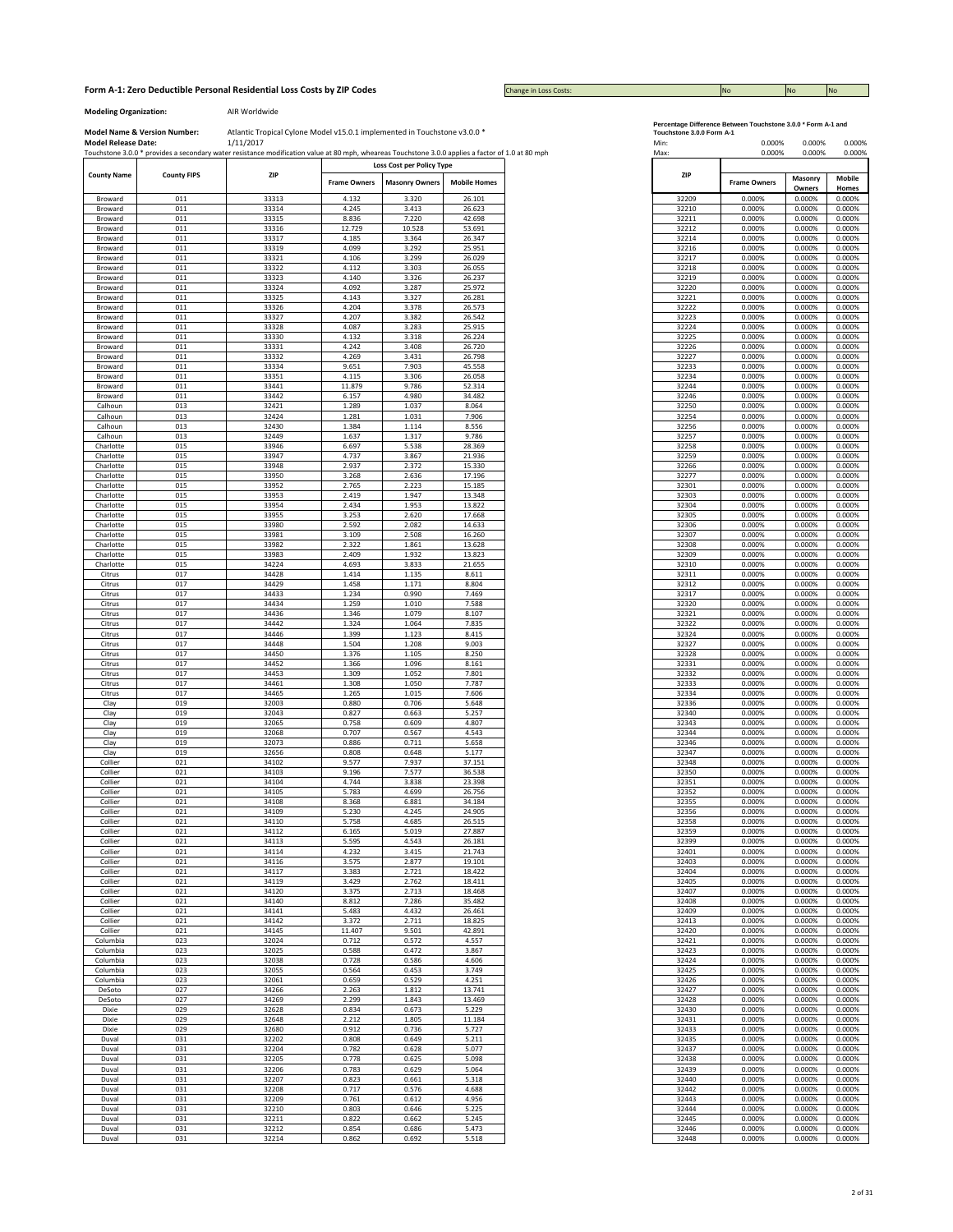Change in Loss Costs:

**Modeling Organization:** AIR Worldwide

|                        |                    | Touchstone 3.0.0 * provides a secondary water resistance modification value at 80 mph, wheareas Touchstone 3.0.0 applies a factor of 1.0 at 80 mph |                     |                           |                     | Max:           | 0.000%              | 0.000%           |
|------------------------|--------------------|----------------------------------------------------------------------------------------------------------------------------------------------------|---------------------|---------------------------|---------------------|----------------|---------------------|------------------|
| <b>County Name</b>     | <b>County FIPS</b> | ZIP                                                                                                                                                |                     | Loss Cost per Policy Type |                     | ZIP            |                     | Masonry          |
|                        |                    |                                                                                                                                                    | <b>Frame Owners</b> | <b>Masonry Owners</b>     | <b>Mobile Homes</b> |                | <b>Frame Owners</b> | Owners           |
| Duval                  | 031                | 32216                                                                                                                                              | 0.858               | 0.690                     | 5.508               | 32449          | 0.000%              | 0.000%           |
| Duval                  | 031                | 32217                                                                                                                                              | 0.861               | 0.692                     | 5.555               | 32455          | 0.000%              | 0.000%           |
| Duval                  | 031                | 32218                                                                                                                                              | 0.696               | 0.560                     | 4.519               | 32456          | 0.000%              | 0.000%           |
| Duval                  | 031                | 32219                                                                                                                                              | 0.641               | 0.515                     | 4.240               | 32459          | 0.000%              | 0.000%           |
| Duval                  | 031                | 32220                                                                                                                                              | 0.648               | 0.521                     | 4.185               | 32460          | 0.000%              | 0.000%           |
| Duval                  | 031                | 32221                                                                                                                                              | 0.675               | 0.542                     | 4.360               | 32462          | 0.000%              | 0.000%           |
| Duval                  | 031                | 32222                                                                                                                                              | 0.705               | 0.566                     | 4.561               | 32464          | 0.000%              | 0.000%           |
| Duval                  | 031                | 32223                                                                                                                                              | 0.900               | 0.723                     | 5.757               | 32465          | 0.000%              | 0.000%           |
| Duval                  | 031                | 32224                                                                                                                                              | 1.022               | 0.823                     | 6.416               | 32466          | 0.000%              | 0.000%           |
| Duval                  | 031                | 32225                                                                                                                                              | 0.910               | 0.733                     | 5.795               | 32501          | 0.000%              | 0.000%           |
| Duval                  | 031                | 32226                                                                                                                                              | 0.807               | 0.651                     | 5.103               | 32502          | 0.000%              | 0.000%           |
| Duval                  | 031                | 32227                                                                                                                                              | 2.441               | 1.996                     | 12.902              | 32503          | 0.000%              | 0.000%           |
| Duval                  | 031                | 32233                                                                                                                                              | 2.168               | 1.768                     | 11.679              | 32504          | 0.000%              | 0.000%           |
| Duval                  | 031                | 32234                                                                                                                                              | 0.587               | 0.471                     | 3.900               | 32505          | 0.000%              | 0.000%           |
| Duval                  | 031                | 32244                                                                                                                                              | 0.864               | 0.694                     | 5.619               | 32506          | 0.000%              | 0.000%           |
| Duval                  | 031                | 32246                                                                                                                                              | 0.828               | 0.666                     | 5.291               | 32507          | 0.000%              | 0.000%           |
| Duval                  | 031                | 32250                                                                                                                                              | 2.147               | 1.747                     | 11.556              | 32508          | 0.000%              | 0.000%           |
| Duval                  | 031                | 32254                                                                                                                                              | 0.769               | 0.618                     | 5.002               | 32511          | 0.000%              | 0.000%           |
| Duval                  | 031                | 32256                                                                                                                                              | 0.806               | 0.648                     | 5.219               | 32514          | 0.000%              | 0.000%           |
| Duval                  | 031                | 32257                                                                                                                                              | 0.901               | 0.725                     | 5.751               | 32526          | 0.000%              | 0.000%           |
| Duval                  | 031                | 32258                                                                                                                                              | 0.839               | 0.676                     | 5.391               | 32531          | 0.000%              | 0.000%           |
| Duval                  | 031                | 32266                                                                                                                                              | 2.278               | 1.864                     | 11.995              | 32533          | 0.000%              | 0.000%           |
| Duval                  | 031                | 32277                                                                                                                                              | 0.757               | 0.609                     | 4.912               | 32534          | 0.000%              | 0.000%           |
| Escambia               | 033                | 32501                                                                                                                                              | 6.394               | 5.206                     | 30.744              | 32535          | 0.000%              | 0.000%           |
| Escambia               | 033                | 32502                                                                                                                                              | 6.994               | 5.702                     | 32.931              | 32536          | 0.000%              | 0.000%           |
| Escambia               | 033                | 32503                                                                                                                                              | 5.868               | 4.771                     | 28.720              | 32539          | 0.000%              | 0.000%           |
| Escambia               | 033                | 32504                                                                                                                                              | 5.165               | 4.186                     | 26.077              | 32541          | 0.000%              | 0.000%           |
| Escambia               | 033                | 32505                                                                                                                                              | 4.779               | 3.878                     | 24.671              | 32542          | 0.000%              | 0.000%           |
|                        | 033                | 32506                                                                                                                                              | 5.302               | 4.296                     | 26.875              | 32544          | 0.000%              | 0.000%           |
| Escambia<br>Escambia   | 033                | 32507                                                                                                                                              | 9.151               | 7.493                     | 39.539              | 32547          | 0.000%              | 0.000%           |
|                        |                    | 32508                                                                                                                                              |                     |                           |                     |                |                     |                  |
| Escambia               | 033                |                                                                                                                                                    | 10.764              | 8.863                     | 44.338              | 32548          | 0.000%              | 0.000%           |
| Escambia               | 033                | 32511                                                                                                                                              | 5.982               | 4.863                     | 29.160              | 32550          | 0.000%              | 0.000%           |
| Escambia               | 033                | 32514                                                                                                                                              | 3.807               | 3.074                     | 20.630              | 32561          | 0.000%              | 0.000%           |
| Escambia               | 033                | 32526                                                                                                                                              | 2.993               | 2.414                     | 17.375              | 32563          | 0.000%              | 0.000%           |
| Escambia               | 033                | 32533                                                                                                                                              | 2.464               | 1.984                     | 14.867              | 32564          | 0.000%              | 0.000%           |
| Escambia<br>Escambia   | 033                | 32534                                                                                                                                              | 2.780               | 2.240                     | 16.285              | 32565          | 0.000%              | 0.000%           |
|                        | 033<br>033         | 32535<br>32568                                                                                                                                     | 1.451<br>1.563      | 1.166<br>1.257            | 9.662<br>10.257     | 32566<br>32567 | 0.000%<br>0.000%    | 0.000%<br>0.000% |
| Escambia<br>Escambia   | 033                | 32577                                                                                                                                              | 1.947               | 1.565                     | 12.294              | 32568          | 0.000%              | 0.000%           |
|                        | 035                | 32110                                                                                                                                              | 0.989               | 0.793                     | 6.765               | 32569          | 0.000%              | 0.000%           |
| Flagler                | 035                |                                                                                                                                                    |                     | 2.724                     | 17.657              |                |                     |                  |
| Flagler                |                    | 32136<br>32137                                                                                                                                     | 3.368               |                           |                     | 32570          | 0.000%              | 0.000%           |
| Flagler                | 035<br>035         | 32164                                                                                                                                              | 2.195<br>1.324      | 1.769<br>1.062            | 12.496<br>8.560     | 32571<br>32577 | 0.000%<br>0.000%    | 0.000%<br>0.000% |
| Flagler<br>Franklin    | 037                | 32320                                                                                                                                              | 7.369               | 6.066                     | 29.509              | 32578          | 0.000%              | 0.000%           |
| Franklin               | 037                | 32322                                                                                                                                              | 5.799               | 4.768                     | 23.778              | 32579          | 0.000%              | 0.000%           |
| Franklin               | 037                | 32328                                                                                                                                              | 7.301               | 6.028                     | 29.686              | 32580          | 0.000%              | 0.000%           |
| Gadsden                | 039                | 32324                                                                                                                                              | 0.881               | 0.708                     | 5.620               | 32583          | 0.000%              | 0.000%           |
| Gadsden                | 039                | 32332                                                                                                                                              | 0.845               | 0.679                     | 5.342               | 32601          | 0.000%              | 0.000%           |
| Gadsden                | 039                | 32333                                                                                                                                              | 0.743               | 0.597                     | 4.706               | 32603          | 0.000%              | 0.000%           |
| Gadsden                | 039                | 32343                                                                                                                                              | 0.873               | 0.703                     | 5.381               | 32605          | 0.000%              | 0.000%           |
| Gadsden                | 039                | 32351                                                                                                                                              | 0.875               | 0.704                     | 5.477               | 32606          | 0.000%              | 0.000%           |
| Gadsden                | 039                | 32352                                                                                                                                              | 0.797               | 0.641                     | 5.069               | 32607          | 0.000%              | 0.000%           |
| Gilchrist              | 041                | 32619                                                                                                                                              | 0.871               | 0.702                     | 5.276               | 32608          | 0.000%              | 0.000%           |
| Gilchrist              | 041                | 32693                                                                                                                                              | 1.013               | 0.820                     | 5.957               | 32609          | 0.000%              | 0.000%           |
| Glades                 | 043                | 33471                                                                                                                                              | 3.039               | 2.438                     | 18.046              | 32611          | 0.000%              | 0.000%           |
| Gulf                   | 045                | 32456                                                                                                                                              | 5.538               | 4.511                     | 25.401              | 32615          | 0.000%              | 0.000%           |
| Gulf                   | 045                | 32465                                                                                                                                              | 1.976               | 1.591                     | 11.404              | 32617          | 0.000%              | 0.000%           |
|                        |                    |                                                                                                                                                    |                     |                           |                     |                |                     |                  |
| Hamilton<br>Hamilton   | 047<br>047         | 32052<br>32053                                                                                                                                     | 0.473<br>0.469      | 0.379<br>0.376            | 3.215<br>3.195      | 32618<br>32619 | 0.000%<br>0.000%    | 0.000%<br>0.000% |
|                        | 047                | 32096                                                                                                                                              |                     |                           |                     |                |                     |                  |
| Hamilton               |                    |                                                                                                                                                    | 0.533               | 0.428                     | 3.590               | 32621          | 0.000%              | 0.000%           |
| Hardee                 | 049                | 33834                                                                                                                                              | 2.053               | 1.645                     | 12.315              | 32622          | 0.000%              | 0.000%           |
| Hardee<br>Hardee       | 049<br>049         | 33865<br>33873                                                                                                                                     | 2.119<br>2.090      | 1.699<br>1.676            | 12.475<br>12.586    | 32625<br>32626 | 0.000%<br>0.000%    | 0.000%<br>0.000% |
| Hardee                 | 049                | 33890                                                                                                                                              | 2.067               | 1.655                     | 12.514              | 32628          | 0.000%              | 0.000%           |
| Hendry                 | 051                | 33440                                                                                                                                              | 3.943               | 3.163                     | 22.088              | 32631          | 0.000%              | 0.000%           |
| Hendry                 | 051                | 33935                                                                                                                                              | 3.089               | 2.483                     | 17.264              | 32640          | 0.000%              | 0.000%           |
| Hernando               | 053                | 34601                                                                                                                                              | 1.475               | 1.186                     | 8.542               | 32641          | 0.000%              | 0.000%           |
| Hernando               | 053                | 34602                                                                                                                                              | 1.515               | 1.219                     | 8.890               | 32643          | 0.000%              | 0.000%           |
| Hernando               | 053                | 34604                                                                                                                                              | 1.640               | 1.322                     | 9.480               | 32648          | 0.000%              | 0.000%           |
| Hernando               | 053                | 34606                                                                                                                                              | 2.463               | 1.997                     | 12.936              | 32653          | 0.000%              | 0.000%           |
| Hernando               | 053                | 34607                                                                                                                                              | 3.549               | 2.899                     | 16.758              | 32656          | 0.000%              | 0.000%           |
| Hernando               | 053                | 34608                                                                                                                                              | 1.844               | 1.488                     | 10.359              | 32666          | 0.000%              | 0.000%           |
| Hernando               | 053                | 34609                                                                                                                                              | 1.722               | 1.387                     | 9.817               | 32667          | 0.000%              | 0.000%           |
| Hernando               | 053                | 34613                                                                                                                                              | 1.675               | 1.350                     | 9.633               | 32668          | 0.000%              | 0.000%           |
| Hernando               | 053                | 34614                                                                                                                                              | 1.546               | 1.245                     | 9.030               | 32669          | 0.000%              | 0.000%           |
| Highlands              | 055                | 33825                                                                                                                                              | 1.981               | 1.586                     | 12.252              | 32680          | 0.000%              | 0.000%           |
|                        | 055                | 33852                                                                                                                                              |                     | 2.139                     | 16.246              |                | 0.000%              |                  |
| Highlands<br>Highlands | 055                |                                                                                                                                                    | 2.669               |                           |                     | 32686          |                     | 0.000%           |
|                        |                    | 33857                                                                                                                                              | 3.123               | 2.506                     | 18.687              | 32693          | 0.000%              | 0.000%           |
| Highlands              | 055                | 33870                                                                                                                                              | 2.009               | 1.608                     | 12.473              | 32694          | 0.000%              | 0.000%           |
| Highlands              | 055                | 33872                                                                                                                                              | 1.988               | 1.591                     | 12.362              | 32696          | 0.000%              | 0.000%           |
| Highlands              | 055                | 33875                                                                                                                                              | 2.088               | 1.671                     | 12.891              | 32701          | 0.000%              | 0.000%           |
| Highlands              | 055                | 33876                                                                                                                                              | 2.821               | 2.261                     | 16.460              | 32702          | 0.000%              | 0.000%           |
| Highlands              | 055                | 33960                                                                                                                                              | 2.512               | 2.011                     | 15.479              | 32703          | 0.000%              | 0.000%           |
| Hillsborough           | 057                | 33510                                                                                                                                              | 1.833               | 1.474                     | 10.863              | 32707          | 0.000%              | 0.000%           |
| Hillsborough           | 057                | 33511                                                                                                                                              | 1.930               | 1.553                     | 11.278              | 32708          | 0.000%              | 0.000%           |
| Hillsborough           | 057                | 33527                                                                                                                                              | 1.781               | 1.428                     | 10.529              | 32709          | 0.000%              | 0.000%           |
| Hillsborough           | 057                | 33534                                                                                                                                              | 2.851               | 2.309                     | 15.099              | 32712          | 0.000%              | 0.000%           |
| Hillsborough           | 057                | 33547                                                                                                                                              | 1.933               | 1.550                     | 11.357              | 32713          | 0.000%              | 0.000%           |
| Hillsborough           | 057                | 33548                                                                                                                                              | 1.926               | 1.555                     | 10.845              | 32714          | 0.000%              | 0.000%           |
| Hillsborough           | 057                | 33549                                                                                                                                              | 1.884               | 1.521                     | 10.738              | 32720          | 0.000%              | 0.000%           |
| Hillsborough           | 057                | 33556                                                                                                                                              | 1.983               | 1.604                     | 11.003              | 32724          | 0.000%              | 0.000%           |
| Hillsborough           | 057                | 33558                                                                                                                                              | 2.001               | 1.619                     | 11.080              | 32725          | 0.000%              | 0.000%           |
| Hillsborough           | 057                | 33563                                                                                                                                              | 1.808               | 1.451                     | 10.831              | 32726          | 0.000%              | 0.000%           |
| Hillsborough           | 057                | 33565                                                                                                                                              | 1.788               | 1.435                     | 10.618              | 32730          | 0.000%              | 0.000%           |
| Hillsborough           | 057                | 33566                                                                                                                                              | 1.794               | 1.439                     | 10.781              | 32732          | 0.000%              | 0.000%           |
| Hillshorough           | 057                | 33567                                                                                                                                              | 1752                | 1.405                     | 10.590              | 37735          | n nnn <sub>%</sub>  | n nnn%           |

|  |  |  |  | Percentage Difference Between Touchstone 3.0.0 * Form A-1 and |  |  |
|--|--|--|--|---------------------------------------------------------------|--|--|
|  |  |  |  |                                                               |  |  |

| of 1.0 at 80 mph | Touchstone 3.0.0 Form A-1<br>Min:<br>Max: | 0.000%<br>0.000%    | 0.000%<br>0.000%  | 0.000%<br>0.000% |
|------------------|-------------------------------------------|---------------------|-------------------|------------------|
|                  | ZIP                                       | <b>Frame Owners</b> | Masonry<br>Owners | Mobile<br>Homes  |
|                  | 32449                                     | 0.000%              | 0.000%            | 0.000%           |
|                  | 32455<br>32456                            | 0.000%<br>0.000%    | 0.000%<br>0.000%  | 0.000%<br>0.000% |
|                  | 32459                                     | 0.000%              | 0.000%            | 0.000%           |
|                  | 32460                                     | 0.000%              | 0.000%            | 0.000%           |
|                  | 32462<br>32464                            | 0.000%<br>0.000%    | 0.000%<br>0.000%  | 0.000%<br>0.000% |
|                  | 32465                                     | 0.000%              | 0.000%            | 0.000%           |
|                  | 32466                                     | 0.000%              | 0.000%            | 0.000%           |
|                  | 32501                                     | 0.000%              | 0.000%            | 0.000%           |
|                  | 32502<br>32503                            | 0.000%<br>0.000%    | 0.000%<br>0.000%  | 0.000%<br>0.000% |
|                  | 32504                                     | 0.000%              | 0.000%            | 0.000%           |
|                  | 32505                                     | 0.000%              | 0.000%            | 0.000%           |
|                  | 32506<br>32507                            | 0.000%<br>0.000%    | 0.000%<br>0.000%  | 0.000%<br>0.000% |
|                  | 32508                                     | 0.000%              | 0.000%            | 0.000%           |
|                  | 32511                                     | 0.000%              | 0.000%            | 0.000%           |
|                  | 32514<br>32526                            | 0.000%<br>0.000%    | 0.000%<br>0.000%  | 0.000%<br>0.000% |
|                  | 32531                                     | 0.000%              | 0.000%            | 0.000%           |
|                  | 32533                                     | 0.000%              | 0.000%            | 0.000%           |
|                  | 32534                                     | 0.000%              | 0.000%            | 0.000%           |
|                  | 32535<br>32536                            | 0.000%<br>0.000%    | 0.000%<br>0.000%  | 0.000%<br>0.000% |
|                  | 32539                                     | 0.000%              | 0.000%            | 0.000%           |
|                  | 32541                                     | 0.000%              | 0.000%            | 0.000%           |
|                  | 32542<br>32544                            | 0.000%<br>0.000%    | 0.000%<br>0.000%  | 0.000%<br>0.000% |
|                  | 32547                                     | 0.000%              | 0.000%            | 0.000%           |
|                  | 32548                                     | 0.000%              | 0.000%            | 0.000%           |
|                  | 32550                                     | 0.000%              | 0.000%            | 0.000%           |
|                  | 32561<br>32563                            | 0.000%<br>0.000%    | 0.000%<br>0.000%  | 0.000%<br>0.000% |
|                  | 32564                                     | 0.000%              | 0.000%            | 0.000%           |
|                  | 32565                                     | 0.000%              | 0.000%            | 0.000%           |
|                  | 32566<br>32567                            | 0.000%<br>0.000%    | 0.000%<br>0.000%  | 0.000%<br>0.000% |
|                  | 32568                                     | 0.000%              | 0.000%            | 0.000%           |
|                  | 32569                                     | 0.000%              | 0.000%            | 0.000%           |
|                  | 32570<br>32571                            | 0.000%<br>0.000%    | 0.000%<br>0.000%  | 0.000%<br>0.000% |
|                  | 32577                                     | 0.000%              | 0.000%            | 0.000%           |
|                  | 32578                                     | 0.000%              | 0.000%            | 0.000%           |
|                  | 32579<br>32580                            | 0.000%<br>0.000%    | 0.000%<br>0.000%  | 0.000%<br>0.000% |
|                  | 32583                                     | 0.000%              | 0.000%            | 0.000%           |
|                  | 32601                                     | 0.000%              | 0.000%            | 0.000%           |
|                  | 32603<br>32605                            | 0.000%<br>0.000%    | 0.000%<br>0.000%  | 0.000%<br>0.000% |
|                  | 32606                                     | 0.000%              | 0.000%            | 0.000%           |
|                  | 32607                                     | 0.000%              | 0.000%            | 0.000%           |
|                  | 32608<br>32609                            | 0.000%<br>0.000%    | 0.000%<br>0.000%  | 0.000%<br>0.000% |
|                  | 32611                                     | 0.000%              | 0.000%            | 0.000%           |
|                  | 32615                                     | 0.000%              | 0.000%            | 0.000%           |
|                  | 32617<br>32618                            | 0.000%<br>0.000%    | 0.000%<br>0.000%  | 0.000%<br>0.000% |
|                  | 32619                                     | 0.000%              | 0.000%            | 0.000%           |
|                  | 32621                                     | 0.000%              | 0.000%            | 0.000%           |
|                  | 32622<br>32625                            | 0.000%<br>0.000%    | 0.000%<br>0.000%  | 0.000%<br>0.000% |
|                  | 32626                                     | 0.000%              | 0.000%            | 0.000%           |
|                  | 32628                                     | 0.000%              | 0.000%            | 0.000%           |
|                  | 32631<br>32640                            | 0.000%<br>0.000%    | 0.000%<br>0.000%  | 0.000%<br>0.000% |
|                  | 32641                                     | 0.000%              | 0.000%            | 0.000%           |
|                  | 32643                                     | 0.000%              | 0.000%            | 0.000%           |
|                  | 32648<br>32653                            | 0.000%<br>0.000%    | 0.000%<br>0.000%  | 0.000%<br>0.000% |
|                  | 32656                                     | 0.000%              | 0.000%            | 0.000%           |
|                  | 32666                                     | 0.000%              | 0.000%            | 0.000%           |
|                  | 32667<br>32668                            | 0.000%<br>0.000%    | 0.000%<br>0.000%  | 0.000%<br>0.000% |
|                  | 32669                                     | 0.000%              | 0.000%            | 0.000%           |
|                  | 32680                                     | 0.000%              | 0.000%            | 0.000%           |
|                  | 32686<br>32693                            | 0.000%<br>0.000%    | 0.000%<br>0.000%  | 0.000%<br>0.000% |
|                  | 32694                                     | 0.000%              | 0.000%            | 0.000%           |
|                  | 32696                                     | 0.000%              | 0.000%            | 0.000%           |
|                  | 32701<br>32702                            | 0.000%<br>0.000%    | 0.000%<br>0.000%  | 0.000%<br>0.000% |
|                  | 32703                                     | 0.000%              | 0.000%            | 0.000%           |
|                  | 32707                                     | 0.000%              | 0.000%            | 0.000%           |
|                  | 32708                                     | 0.000%              | 0.000%            | 0.000%           |
|                  | 32709<br>32712                            | 0.000%<br>0.000%    | 0.000%<br>0.000%  | 0.000%<br>0.000% |
|                  | 32713                                     | 0.000%              | 0.000%            | 0.000%           |
|                  | 32714<br>32720                            | 0.000%<br>0.000%    | 0.000%            | 0.000%<br>0.000% |
|                  | 32724                                     | 0.000%              | 0.000%<br>0.000%  | 0.000%           |
|                  | 32725                                     | 0.000%              | 0.000%            | 0.000%           |
|                  | 32726                                     | 0.000%              | 0.000%            | 0.000%           |
|                  | 32730<br>32732                            | 0.000%<br>0.000%    | 0.000%<br>0.000%  | 0.000%<br>0.000% |
|                  | 32735                                     | 0.000%              | 0.000%            | 0.000%           |
|                  |                                           |                     |                   |                  |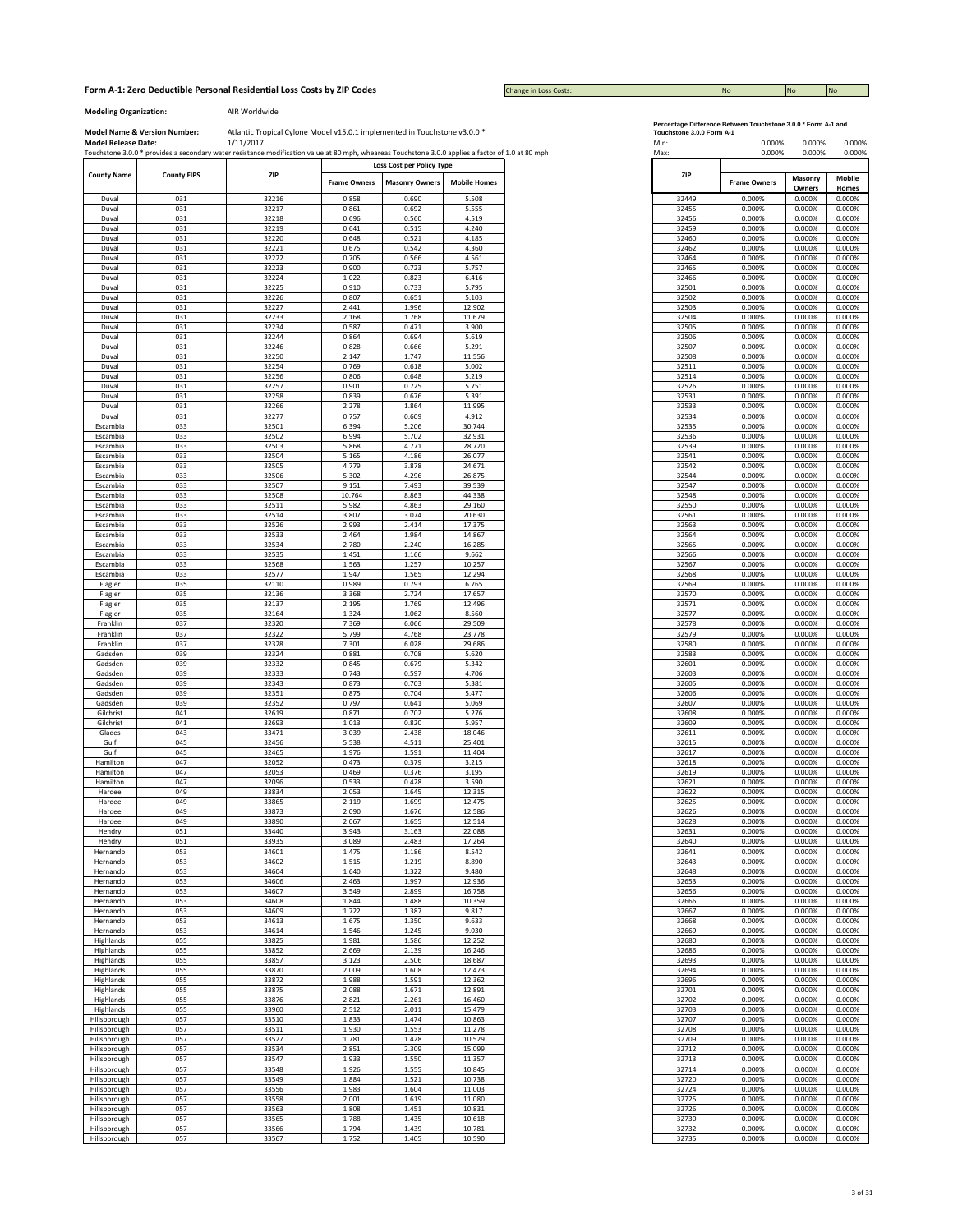Change in Loss Costs:

**Modeling Organization:** AIR Worldwide

|                     |                    | Touchstone 3.0.0 * provides a secondary water resistance modification value at 80 mph, wheareas Touchstone 3.0.0 applies a factor of 1.0 at 80 mph |                     |                                                    |                     |
|---------------------|--------------------|----------------------------------------------------------------------------------------------------------------------------------------------------|---------------------|----------------------------------------------------|---------------------|
| <b>County Name</b>  | <b>County FIPS</b> | ZIP                                                                                                                                                | <b>Frame Owners</b> | Loss Cost per Policy Type<br><b>Masonry Owners</b> | <b>Mobile Homes</b> |
|                     |                    |                                                                                                                                                    |                     |                                                    |                     |
| Hillsborough        | 057                | 33569                                                                                                                                              | 2.075               | 1.671                                              | 11.963              |
| Hillsborough        | 057                | 33570                                                                                                                                              | 3.253               | 2.635                                              | 17.171              |
| Hillsborough        | 057                | 33572                                                                                                                                              | 3.275               | 2.658                                              | 17.047              |
| Hillsborough        | 057                | 33573                                                                                                                                              | 2.393               | 1.927                                              | 13.501              |
| Hillsborough        | 057                | 33578                                                                                                                                              | 2.437               | 1.969                                              | 13.380              |
| Hillsborough        | 057                | 33579                                                                                                                                              | 2.147               | 1.728                                              | 12.354              |
| Hillsborough        | 057                | 33584                                                                                                                                              | 1.756               | 1.411                                              | 10.544              |
| Hillsborough        | 057                | 33592                                                                                                                                              | 1.773               | 1.427                                              | 10.550              |
|                     |                    |                                                                                                                                                    |                     |                                                    |                     |
| Hillsborough        | 057                | 33594                                                                                                                                              | 1.828               | 1.468                                              | 10.682              |
| Hillsborough        | 057                | 33596                                                                                                                                              | 1.921               | 1.542                                              | 11.096              |
| Hillsborough        | 057                | 33598                                                                                                                                              | 2.229               | 1.791                                              | 12.819              |
| Hillsborough        | 057                | 33602                                                                                                                                              | 2.851               | 2.315                                              | 14.617              |
| Hillsborough        | 057                | 33603                                                                                                                                              | 2.431               | 1.967                                              | 12.999              |
| Hillsborough        | 057                | 33604                                                                                                                                              | 1.964               | 1.584                                              | 11.141              |
| Hillsborough        | 057                | 33605                                                                                                                                              | 2.487               | 2.015                                              | 13.207              |
| Hillsborough        | 057                | 33606                                                                                                                                              | 3.264               | 2.659                                              | 16.169              |
|                     | 057                |                                                                                                                                                    |                     | 2.675                                              | 16.069              |
| Hillsborough        |                    | 33607                                                                                                                                              | 3.283               |                                                    |                     |
| Hillsborough        | 057                | 33609                                                                                                                                              | 3.678               | 3.014                                              | 17.339              |
| Hillsborough        | 057                | 33610                                                                                                                                              | 1.943               | 1.566                                              | 11.094              |
| Hillsborough        | 057                | 33611                                                                                                                                              | 4.582               | 3.761                                              | 20.849              |
| Hillsborough        | 057                | 33612                                                                                                                                              | 1.853               | 1.493                                              | 10.673              |
| Hillsborough        | 057                | 33613                                                                                                                                              | 1.856               | 1.496                                              | 10.663              |
| Hillsborough        | 057                | 33614                                                                                                                                              | 2.465               | 1.998                                              | 12.960              |
| Hillsborough        | 057                | 33615                                                                                                                                              | 3.435               | 2.815                                              | 16.331              |
|                     | 057                | 33616                                                                                                                                              | 5.029               | 4.143                                              | 21.807              |
| Hillsborough        |                    |                                                                                                                                                    |                     |                                                    |                     |
| Hillsborough        | 057                | 33617                                                                                                                                              | 1.823               | 1.469                                              | 10.569              |
| Hillsborough        | 057                | 33618                                                                                                                                              | 1.919               | 1.547                                              | 10.854              |
| Hillsborough        | 057                | 33619                                                                                                                                              | 2.370               | 1.916                                              | 12.892              |
| Hillsborough        | 057                | 33620                                                                                                                                              | 1.833               | 1.478                                              | 10.598              |
| Hillsborough        | 057                | 33621                                                                                                                                              | 4.858               | 3.999                                              | 20.847              |
| Hillsborough        | 057                | 33624                                                                                                                                              | 1.977               | 1.596                                              | 11.042              |
| Hillsborough        | 057                | 33625                                                                                                                                              | 2.153               | 1.742                                              | 11.685              |
| Hillsborough        | 057                | 33626                                                                                                                                              | 2.546               | 2.068                                              | 13.362              |
|                     | 057                | 33629                                                                                                                                              | 3.929               | 3.228                                              | 18.028              |
| Hillsborough        |                    |                                                                                                                                                    |                     |                                                    |                     |
| Hillsborough        | 057                | 33634                                                                                                                                              | 3.262               | 2.685                                              | 15.248              |
| Hillsborough        | 057                | 33635                                                                                                                                              | 3.038               | 2.493                                              | 14.506              |
| Hillsborough        | 057                | 33637                                                                                                                                              | 1.795               | 1.445                                              | 10.495              |
| Hillsborough        | 057                | 33647                                                                                                                                              | 1.820               | 1.468                                              | 10.677              |
| Holmes              | 059                | 32425                                                                                                                                              | 1.125               | 0.904                                              | 7.273               |
| Holmes              | 059                | 32464                                                                                                                                              | 1.139               | 0.915                                              | 7.381               |
| <b>Indian River</b> | 061                | 00087                                                                                                                                              | 3.156               | 2.534                                              | 18.615              |
| <b>Indian River</b> | 061                | 32948                                                                                                                                              | 3.419               | 2.748                                              | 19.970              |
| Indian River        | 061                | 32958                                                                                                                                              | 6.635               | 5.393                                              | 31.214              |
|                     | 061                | 32960                                                                                                                                              | 7.707               | 6.280                                              | 35.678              |
| Indian River        |                    |                                                                                                                                                    |                     |                                                    |                     |
| <b>Indian River</b> | 061                | 32962                                                                                                                                              | 7.397               | 6.024                                              | 34.866              |
| Indian River        | 061                | 32963                                                                                                                                              | 11.494              | 9.501                                              | 47.350              |
| Indian River        | 061                | 32966                                                                                                                                              | 4.102               | 3.302                                              | 22.941              |
| Indian River        | 061                | 32967                                                                                                                                              | 5.167               | 4.178                                              | 26.719              |
| <b>Indian River</b> | 061                | 32968                                                                                                                                              | 5.004               | 4.037                                              | 26.640              |
| Jackson             | 063                | 32420                                                                                                                                              | 1.297               | 1.043                                              | 8.182               |
| Jackson             | 063                | 32423                                                                                                                                              | 0.847               | 0.681                                              | 5.494               |
| Jackson             | 063                | 32426                                                                                                                                              | 0.950               | 0.763                                              | 6.105               |
| Jackson             | 063                | 32431                                                                                                                                              | 1.072               | 0.861                                              | 6.994               |
|                     |                    | 32440                                                                                                                                              |                     | 0.814                                              |                     |
| Jackson             | 063                |                                                                                                                                                    | 1.014               |                                                    | 6.646               |
| Jackson             | 063                | 32442                                                                                                                                              | 1.004               | 0.807                                              | 6.332               |
| Jackson             | 063                | 32443                                                                                                                                              | 0.928               | 0.746                                              | 5.946               |
| Jackson             | 063                | 32445                                                                                                                                              | 0.847               | 0.681                                              | 5.505               |
| Jackson             | 063                | 32446                                                                                                                                              | 0.970               | 0.779                                              | 6.175               |
| Jackson             | 063                | 32448                                                                                                                                              | 1.029               | 0.827                                              | 6.698               |
| Jackson             | 063                | 32460                                                                                                                                              | 0.923               | 0.742                                              | 5.872               |
| Jefferson           | 065                | 32336                                                                                                                                              | 0.673               | 0.541                                              | 4.367               |
|                     |                    | 32344                                                                                                                                              | 0.617               | 0.496                                              | 4.060               |
| Jefferson           | 065                | 32013                                                                                                                                              | 0.728               | 0.585                                              | 4.487               |
| Lafayette           | 067                |                                                                                                                                                    |                     |                                                    |                     |
| Lafayette           | 067                | 32066                                                                                                                                              | 0.753               | 0.605                                              | 4.650               |
| Lake                | 069                | 32102                                                                                                                                              | 1.151               | 0.922                                              | 7.424               |
| Lake                | 069                | 32159                                                                                                                                              | 1.385               | 1.109                                              | 8.698               |
| Lake                | 069                | 32702                                                                                                                                              | 1.102               | 0.882                                              | 7.227               |
| Lake                | 069                | 32726                                                                                                                                              | 1.698               | 1.361                                              | 10.490              |
| Lake                | 069                | 32735                                                                                                                                              | 1.609               | 1.289                                              | 9.973               |
| Lake                | 069                | 32736                                                                                                                                              | 1.288               | 1.031                                              | 8.301               |
| Lake                | 069                | 32757                                                                                                                                              | 1.678               | 1.344                                              | 10.408              |
|                     |                    | 32767                                                                                                                                              |                     | 0.887                                              | 7.286               |
| Lake                | 069                |                                                                                                                                                    | 1.109               |                                                    |                     |
| Lake                | 069                | 32776                                                                                                                                              | 1.313               | 1.051                                              | 8.451               |
| Lake                | 069                | 32778                                                                                                                                              | 1.856               | 1.488                                              | 11.303              |
| Lake                | 069                | 32784                                                                                                                                              | 1.364               | 1.092                                              | 8.660               |
| Lake                | 069                | 34705                                                                                                                                              | 2.028               | 1.627                                              | 12.166              |
| Lake                | 069                | 34711                                                                                                                                              | 1.867               | 1.496                                              | 11.435              |
| Lake                | 069                | 34714                                                                                                                                              | 1.572               | 1.259                                              | 9.933               |
| Lake                | 069                | 34715                                                                                                                                              | 1.970               | 1.579                                              | 11.964              |
|                     |                    |                                                                                                                                                    |                     |                                                    |                     |
| Lake                | 069                | 34731                                                                                                                                              | 1.569               | 1.257                                              | 9.676               |
| Lake                | 069                | 34736                                                                                                                                              | 1.611               | 1.291                                              | 9.977               |
| Lake                | 069                | 34737                                                                                                                                              | 1.784               | 1.430                                              | 10.956              |
| Lake                | 069                | 34748                                                                                                                                              | 1.706               | 1.366                                              | 10.474              |
| Lake                | 069                | 34753                                                                                                                                              | 1.558               | 1.248                                              | 9.670               |
| Lake                | 069                | 34756                                                                                                                                              | 2.101               | 1.684                                              | 12.684              |
|                     |                    |                                                                                                                                                    |                     |                                                    | 10.353              |
| Lake                | 069                | 34762                                                                                                                                              | 1.687               | 1.351                                              |                     |
| Lake                | 069                | 34788                                                                                                                                              | 1.859               | 1.490                                              | 11.299              |
| Lake                | 069                | 34797                                                                                                                                              | 1.683               | 1.348                                              | 10.421              |
| Lee                 | 071                | 33901                                                                                                                                              | 2.678               | 2.153                                              | 14.955              |
| Lee                 | 071                | 33903                                                                                                                                              | 2.587               | 2.076                                              | 14.687              |
| Lee                 | 071                | 33904                                                                                                                                              | 3.081               | 2.482                                              | 15.955              |
| Lee                 | 071                | 33905                                                                                                                                              | 2.644               | 2.123                                              | 15.058              |
| Lee                 | 071                | 33907                                                                                                                                              | 2.853               | 2.297                                              | 15.632              |
| Lee                 | 071                | 33908                                                                                                                                              | 4.624               | 3.762                                              | 21.778              |
| Lee                 | 071                | 33909                                                                                                                                              | 2.613               | 2.097                                              | 14.761              |
|                     |                    |                                                                                                                                                    |                     |                                                    |                     |
| Lee                 | 071                | 33912                                                                                                                                              | 2.947               | 2.371                                              | 16.147              |

|  | ercentage Difference Between Touchstone 3.0.0 * Form A-1 an |  |  |
|--|-------------------------------------------------------------|--|--|
|  |                                                             |  |  |

| Min:<br>Max:                              | 0.000%<br>0.000%                               | 0.000%<br>0.000%                                         | n nnn%<br>0.000%       |
|-------------------------------------------|------------------------------------------------|----------------------------------------------------------|------------------------|
| ZIP                                       | <b>Frame Owners</b>                            | Masonry<br>Owners                                        | <b>Mobile</b><br>Homes |
| 32736                                     | 0.000%                                         | 0.000%                                                   | 0.000%                 |
| 32738                                     | 0.000%                                         | 0.000%                                                   | 0.000%                 |
| 32744                                     | 0.000%                                         | 0.000%                                                   | 0.000%                 |
| 32746<br>32750                            | 0.000%<br>0.000%                               | 0.000%<br>0.000%                                         | 0.000%<br>0.000%       |
| 32751                                     | 0.000%                                         | 0.000%                                                   | 0.000%                 |
| 32754                                     | 0.000%                                         | 0.000%                                                   | 0.000%                 |
| 32757                                     | 0.000%                                         | 0.000%                                                   | 0.000%                 |
| 32759                                     | 0.000%                                         | 0.000%                                                   | 0.000%                 |
| 32763<br>32764                            | 0.000%<br>0.000%                               | 0.000%<br>0.000%                                         | 0.000%<br>0.000%       |
| 32765                                     | 0.000%                                         | 0.000%                                                   | 0.000%                 |
| 32766                                     | 0.000%                                         | 0.000%                                                   | 0.000%                 |
| 32767                                     | 0.000%                                         | 0.000%                                                   | 0.000%                 |
| 32771                                     | 0.000%                                         | 0.000%                                                   | 0.000%                 |
| 32773<br>32776                            | 0.000%<br>0.000%                               | 0.000%<br>0.000%                                         | 0.000%<br>0.000%       |
| 32778                                     | 0.000%                                         | 0.000%                                                   | 0.000%                 |
| 32779                                     | 0.000%                                         | 0.000%                                                   | 0.000%                 |
| 32780                                     | 0.000%                                         | 0.000%                                                   | 0.000%                 |
| 32784                                     | 0.000%                                         | 0.000%                                                   | 0.000%                 |
| 32789                                     | 0.000%                                         | 0.000%                                                   | 0.000%                 |
| 32792                                     | 0.000%                                         | 0.000%                                                   | 0.000%                 |
| 32796<br>32798                            | 0.000%<br>0.000%                               | 0.000%<br>0.000%                                         | 0.000%<br>0.000%       |
| 32801                                     | 0.000%                                         | 0.000%                                                   | 0.000%                 |
| 32803                                     | 0.000%                                         | 0.000%                                                   | 0.000%                 |
| 32804                                     | 0.000%                                         | 0.000%                                                   | 0.000%                 |
| 32805                                     | 0.000%                                         | 0.000%                                                   | 0.000%                 |
| 32806                                     | 0.000%                                         | 0.000%                                                   | 0.000%                 |
| 32807                                     | 0.000%                                         | 0.000%                                                   | 0.000%<br>0.000%       |
| 32808<br>32809                            | 0.000%<br>0.000%                               | 0.000%<br>0.000%                                         | 0.000%                 |
| 32810                                     | 0.000%                                         | 0.000%                                                   | 0.000%                 |
| 32811                                     | 0.000%                                         | 0.000%                                                   | 0.000%                 |
| 32812                                     | 0.000%                                         | 0.000%                                                   | 0.000%                 |
| 32814                                     | 0.000%                                         | 0.000%                                                   | 0.000%                 |
| 32815<br>32816                            | 0.000%<br>0.000%                               | 0.000%<br>0.000%                                         | 0.000%<br>0.000%       |
| 32817                                     | 0.000%                                         | 0.000%                                                   | 0.000%                 |
| 32818                                     | 0.000%                                         | 0.000%                                                   | 0.000%                 |
| 32819                                     | 0.000%                                         | 0.000%                                                   | 0.000%                 |
| 32820                                     | 0.000%                                         | 0.000%                                                   | 0.000%                 |
| 32821                                     | 0.000%                                         | 0.000%                                                   | 0.000%                 |
| 32822                                     | 0.000%                                         | 0.000%                                                   | 0.000%                 |
| 32824<br>32825                            | 0.000%<br>0.000%                               | 0.000%<br>0.000%                                         | 0.000%<br>0.000%       |
| 32826                                     | 0.000%                                         | 0.000%                                                   | 0.000%                 |
| 32827                                     | 0.000%                                         | 0.000%                                                   | 0.000%                 |
| 32828                                     | 0.000%                                         | 0.000%                                                   | 0.000%                 |
| 32829                                     | 0.000%                                         | 0.000%                                                   | 0.000%                 |
| 32830                                     | 0.000%                                         | 0.000%                                                   | 0.000%                 |
| 32831<br>32832                            | 0.000%<br>0.000%                               | 0.000%<br>0.000%                                         | 0.000%<br>0.000%       |
| 32833                                     | 0.000%                                         | 0.000%                                                   | 0.000%                 |
| 32835                                     | 0.000%                                         | 0.000%                                                   | 0.000%                 |
| 32836                                     | 0.000%                                         | 0.000%                                                   | 0.000%                 |
| 32837                                     | 0.000%                                         | 0.000%                                                   | 0.000%                 |
| 32839                                     | 0.000%                                         | 0.000%                                                   | 0.000%                 |
| 32901<br>32903                            | 0.000%<br>0.000%                               | 0.000%<br>0.000%                                         | 0.000%<br>0.000%       |
| 32904                                     | 0.000%                                         | 0.000%                                                   | 0.000%                 |
| 32905                                     | 0.000%                                         | 0.000%                                                   | 0.000%                 |
| 32907                                     | 0.000%                                         | 0.000%                                                   | 0.000%                 |
| 32908                                     | 0.000%                                         | 0.000%                                                   | 0.000%                 |
| 32909<br>32920                            | 0.000%<br>0.000%                               | 0.000%<br>0.000%                                         | 0.000%<br>0.000%       |
| 32922                                     | 0.000%                                         | 0.000%                                                   | 0.000%                 |
| 32925                                     | 0.000%                                         | 0.000%                                                   | 0.000%                 |
| 32926                                     | 0.000%                                         | 0.000%                                                   | 0.000%                 |
| 32927                                     | 0.000%                                         | 0.000%                                                   | 0.000%                 |
| 32931                                     | 0.000%                                         | 0.000%                                                   | 0.000%                 |
| 32934<br>32935                            | 0.000%<br>0.000%                               | 0.000%<br>0.000%                                         | 0.000%<br>0.000%       |
| 32937                                     | 0.000%                                         | 0.000%                                                   | 0.000%                 |
| 32940                                     | 0.000%                                         | 0.000%                                                   | 0.000%                 |
| 32948                                     | 0.000%                                         | 0.000%                                                   | 0.000%                 |
| 32949                                     | 0.000%                                         | 0.000%                                                   | 0.000%                 |
| 32950                                     | 0.000%                                         | 0.000%                                                   | 0.000%                 |
| 32951                                     | 0.000%                                         | 0.000%                                                   | 0.000%                 |
| 32952                                     | 0.000%                                         | 0.000%                                                   | 0.000%<br>0.000%       |
|                                           |                                                |                                                          | 0.000%                 |
| 32958                                     | 0.000%                                         | 0.000%                                                   | 0.000%                 |
| 32960                                     | 0.000%                                         | 0.000%                                                   | 0.000%                 |
| 32962                                     | 0.000%                                         | 0.000%                                                   | 0.000%                 |
| 32963                                     | 0.000%                                         | 0.000%                                                   | 0.000%                 |
| 32966                                     | 0.000%                                         | 0.000%                                                   | 0.000%                 |
|                                           |                                                |                                                          | 0.000%                 |
|                                           |                                                |                                                          | 0.000%<br>0.000%       |
| 33004                                     | 0.000%                                         |                                                          | 0.000%                 |
| 33009                                     | 0.000%                                         | 0.000%                                                   | 0.000%                 |
| 33010                                     | 0.000%                                         | 0.000%                                                   | 0.000%                 |
| 33012                                     | 0.000%                                         | 0.000%                                                   | 0.000%                 |
| 32953<br>32955<br>32967<br>32968<br>32976 | 0.000%<br>0.000%<br>0.000%<br>0.000%<br>0.000% | 0.000%<br>0.000%<br>0.000%<br>0.000%<br>0.000%<br>0.000% |                        |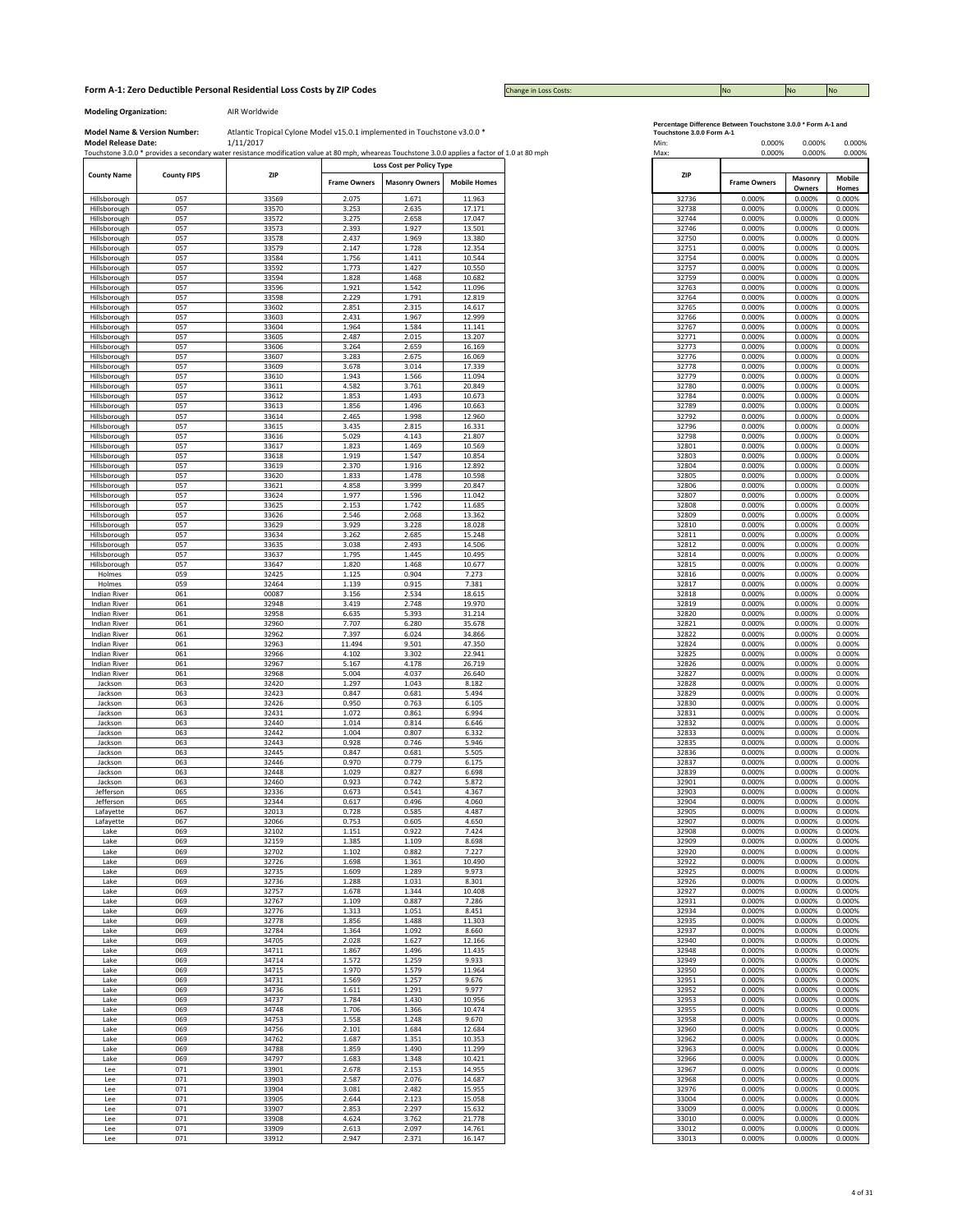## **Form A-1: Zero Deductible Personal Residential Loss Costs by ZIP Codes No No No No No No No No No No No No No** No

Change in Loss Costs:

**Modeling Organization:** AIR Worldwide

|                    |                    | Touchstone 3.0.0 * provides a secondary water resistance modification value at 80 mph, wheareas Touchstone 3.0.0 applies a factor of 1.0 at 80 mph |                     |                                                    |                     |
|--------------------|--------------------|----------------------------------------------------------------------------------------------------------------------------------------------------|---------------------|----------------------------------------------------|---------------------|
| <b>County Name</b> | <b>County FIPS</b> | <b>ZIP</b>                                                                                                                                         | <b>Frame Owners</b> | Loss Cost per Policy Type<br><b>Masonry Owners</b> | <b>Mobile Homes</b> |
| Lee                | 071                | 33913                                                                                                                                              | 2.948               | 2.371                                              | 16.246              |
| Lee                | 071                | 33914                                                                                                                                              | 3.686               | 2.979                                              | 18.121              |
| Lee                | 071                | 33916                                                                                                                                              | 2.673               | 2.147                                              | 15.005              |
| Lee                | 071                | 33917                                                                                                                                              | 2.527               | 2.027                                              | 14.496              |
| Lee                | 071                | 33919                                                                                                                                              | 3.073               | 2.480                                              | 16.452              |
| Lee                | 071                | 33920                                                                                                                                              | 2.830               | 2.272                                              | 16.056              |
| Lee                | 071                | 33921                                                                                                                                              | 8.420               | 6.980                                              | 34.582              |
| Lee                | 071                | 33922                                                                                                                                              | 5.947               | 4.844                                              | 27.826              |
| Lee                | 071                | 33924                                                                                                                                              | 8.909               | 7.364                                              | 36.392              |
|                    | 071                | 33928                                                                                                                                              | 3.655               | 2.950                                              | 19.148              |
| Lee<br>Lee         | 071                | 33931                                                                                                                                              | 7.162               | 5.927                                              | 28.719              |
| Lee                | 071                | 33936                                                                                                                                              | 3.102               | 2.495                                              | 17.051              |
| Lee                | 071                | 33956                                                                                                                                              | 5.605               | 4.579                                              | 25.576              |
| Lee                | 071                | 33957                                                                                                                                              | 9.972               | 8.298                                              | 38.017              |
|                    | 071                | 33966                                                                                                                                              | 2.830               | 2.275                                              | 15.703              |
| Lee                | 071                | 33967                                                                                                                                              | 3.443               | 2.775                                              | 18.205              |
| Lee                |                    | 33971                                                                                                                                              |                     |                                                    |                     |
| Lee<br>Lee         | 071<br>071         | 33972                                                                                                                                              | 2.806<br>3.058      | 2.255<br>2.461                                     | 15.654<br>16.878    |
|                    | 071                | 33973                                                                                                                                              | 2.816               | 2.263                                              | 15.770              |
| Lee                | 071                |                                                                                                                                                    |                     | 2.593                                              | 17.609              |
| Lee                |                    | 33974                                                                                                                                              | 3.223               |                                                    |                     |
| Lee                | 071                | 33976                                                                                                                                              | 2.935<br>2.744      | 2.362                                              | 16.323              |
| Lee                | 071                | 33990                                                                                                                                              |                     | 2.203                                              | 15.284              |
| Lee                | 071                | 33991                                                                                                                                              | 3.138               | 2.522                                              | 16.935              |
| Lee                | 071                | 33993                                                                                                                                              | 3.048               | 2.447                                              | 16.739              |
| Lee                | 071                | 34134                                                                                                                                              | 6.832               | 5.596                                              | 29.407              |
| Lee                | 071                | 34135                                                                                                                                              | 4.084               | 3.301                                              | 20.813              |
| Leon               | 073                | 32301                                                                                                                                              | 0.827               | 0.664                                              | 5.133               |
| Leon               | 073                | 32303                                                                                                                                              | 0.835               | 0.672                                              | 5.177               |
| Leon               | 073                | 32304                                                                                                                                              | 0.840               | 0.675                                              | 5.192               |
| Leon               | 073                | 32305                                                                                                                                              | 0.880               | 0.707                                              | 5.356               |
| Leon               | 073                | 32306                                                                                                                                              | 0.832               | 0.669                                              | 5.157               |
| Leon               | 073                | 32307                                                                                                                                              | 0.836               | 0.671                                              | 5.174               |
| Leon               | 073                | 32308                                                                                                                                              | 0.797               | 0.640                                              | 4.980               |
| Leon               | 073                | 32309                                                                                                                                              | 0.724               | 0.582                                              | 4.597               |
| Leon               | 073                | 32310                                                                                                                                              | 0.886               | 0.712                                              | 5.417               |
| Leon               | 073                | 32311                                                                                                                                              | 0.808               | 0.650                                              | 4.996               |
| Leon               | 073                | 32312                                                                                                                                              | 0.739               | 0.594                                              | 4.708               |
| Leon               | 073                | 32317                                                                                                                                              | 0.758               | 0.609                                              | 4.729               |
| Leon               | 073                | 32399                                                                                                                                              | 0.828               | 0.666                                              | 5.140               |
| Levy               | 075                | 32621                                                                                                                                              | 1.010               | 0.810                                              | 6.321               |
| Levy               | 075                | 32625                                                                                                                                              | 3.407               | 2.801                                              | 15.897              |
| Levy               | 075                | 32626                                                                                                                                              | 1.007               | 0.815                                              | 6.244               |
| Levy               | 075                | 32668                                                                                                                                              | 1.200               | 0.961                                              | 7.484               |
| Levy               | 075                | 32696                                                                                                                                              | 1.039               | 0.832                                              | 6.599               |
| Levy               | 075                | 34449                                                                                                                                              | 1.192               | 0.956                                              | 7.478               |
| Levy               | 075                | 34498                                                                                                                                              | 2.506               | 2.041                                              | 12.673              |
| Liberty            | 077                | 32321                                                                                                                                              | 1.207               | 0.971                                              | 7.487               |
| Liberty            | 077                | 32334                                                                                                                                              | 1.164               | 0.937                                              | 7.199               |
| Madison            | 079                | 32059                                                                                                                                              | 0.543               | 0.436                                              | 3.587               |
| Madison            | 079                | 32331                                                                                                                                              | 0.595               | 0.478                                              | 3.864               |
| Madison            | 079                | 32340                                                                                                                                              | 0.554               | 0.445                                              | 3.655               |
| Madison            | 079                | 32350                                                                                                                                              | 0.495               | 0.397                                              | 3.337               |
| Manatee            | 081                | 34201                                                                                                                                              | 2.243               | 1.804                                              | 12.423              |
| Manatee            | 081                | 34202                                                                                                                                              | 2.164               | 1.738                                              | 12.244              |
| Manatee            | 081                | 34203                                                                                                                                              | 2.728               | 2.204                                              | 14.219              |
| Manatee            | 081                | 34205                                                                                                                                              | 3.727               | 3.036                                              | 17.950              |
| Manatee            | 081                | 34207                                                                                                                                              | 4.200               | 3.435                                              | 19.187              |
| Manatee            | 081                | 34208                                                                                                                                              | 2.565               | 2.071                                              | 13.693              |
| Manatee            | 081                | 34209                                                                                                                                              | 5.189               | 4.253                                              | 23.092              |
| Manatee            | 081                | 34210                                                                                                                                              | 5.497               | 4.539                                              | 23.512              |
| Manatee            | 081                | 34211                                                                                                                                              | 2.198               | 1.767                                              | 12.424              |
| Manatee            | 081                | 34212                                                                                                                                              | 2.243               | 1.805                                              | 12.534              |
| Manatee            | 081                | 34215                                                                                                                                              | 7.656               | 6.387                                              | 30.371              |
| Manatee            | 081                | 34217                                                                                                                                              | 8.403               | 6.992                                              | 33.222              |
| Manatee            | 081                | 34219                                                                                                                                              | 2.322               | 1.869                                              | 12.874              |
| Manatee            | 081                | 34221                                                                                                                                              | 3.381               | 2.742                                              | 16.948              |
| Manatee            | 081                | 34222<br>34243                                                                                                                                     | 2.464<br>2.987      | 1.986                                              | 13.399              |
| Manatee            | 081                |                                                                                                                                                    |                     | 2.420                                              | 15.073              |
| Manatee            | 081                | 34251                                                                                                                                              | 2.257               | 1.815                                              | 12.880              |
| Marion             | 083                | 00045                                                                                                                                              | 0.924               | 0.739                                              | 6.163               |
| Marion             | 083                | 32113                                                                                                                                              | 0.978               | 0.785                                              | 6.181               |
| Marion             | 083                | 32134                                                                                                                                              | 0.803               | 0.643                                              | 5.325               |
| Marion             | 083                | 32179                                                                                                                                              | 1.050               | 0.840                                              | 6.809               |
| Marion             | 083                | 32195                                                                                                                                              | 1.238               | 0.991                                              | 7.895               |
| Marion             | 083                | 32617                                                                                                                                              | 0.970               | 0.778                                              | 6.132               |
| Marion             | 083                | 32667                                                                                                                                              | 0.872               | 0.699                                              | 5.618               |
| Marion             | 083                | 32686                                                                                                                                              | 1.017               | 0.816                                              | 6.377               |
| Marion             | 083                | 34420                                                                                                                                              | 1.227               | 0.985                                              | 7.615               |
| Marion             | 083                | 34431                                                                                                                                              | 1.241               | 0.996                                              | 7.457               |
| Marion             | 083                | 34432                                                                                                                                              | 1.240               | 0.995                                              | 7.418               |
| Marion             | 083                | 34470                                                                                                                                              | 1.056               | 0.848                                              | 6.572               |
| Marion             | 083                | 34471                                                                                                                                              | 1.126               | 0.905                                              | 6.934               |
| Marion             | 083                | 34472                                                                                                                                              | 1.072               | 0.861                                              | 6.725               |
| Marion             | 083                | 34473                                                                                                                                              | 1.261               | 1.012                                              | 7.610               |
| Marion             | 083                | 34474                                                                                                                                              | 1.183               | 0.950                                              | 7.194               |
| Marion             | 083                | 34475                                                                                                                                              | 1.128               | 0.906                                              | 6.943               |
| Marion             | 083                | 34476                                                                                                                                              | 1.219               | 0.979                                              | 7.354               |
| Marion             | 083                | 34479                                                                                                                                              | 1.046               | 0.841                                              | 6.501               |
| Marion             | 083                | 34480                                                                                                                                              | 1.121               | 0.900                                              | 6.953               |
| Marion             | 083                | 34481                                                                                                                                              | 1.228               | 0.986                                              | 7.410               |
| Marion             | 083                | 34482                                                                                                                                              | 1.113               | 0.893                                              | 6.869               |
| Marion             | 083                | 34488                                                                                                                                              | 0.896               | 0.717                                              | 5.879               |
| Marion             | 083                | 34491                                                                                                                                              | 1.280               | 1.028                                              | 7.971               |
| Martin             | 085                | 33455                                                                                                                                              | 11.783              | 9.680                                              | 47.770              |
| Martin             | 085                | 34956                                                                                                                                              | 4.487               | 3.609                                              | 24.922              |
| Martin             | 085                | 34957                                                                                                                                              | 11.305              | 9.299                                              | 46.011              |

|  | ercentage Difference Between Touchstone 3.0.0 * Form A-1 an |  |  |
|--|-------------------------------------------------------------|--|--|
|  |                                                             |  |  |

| Min:<br>Max:   | 0.000%<br>0.000%    | 0.000%<br>0.000%  | 0.000%<br>0.000%<br><b>Mobile</b><br>Homes |  |
|----------------|---------------------|-------------------|--------------------------------------------|--|
| ZIP            | <b>Frame Owners</b> | Masonry<br>Owners |                                            |  |
| 33014          | 0.000%              | 0.000%            | 0.000%                                     |  |
| 33015          | 0.000%              | 0.000%            | 0.000%                                     |  |
| 33016<br>33018 | 0.000%<br>0.000%    | 0.000%<br>0.000%  | 0.000%<br>0.000%                           |  |
| 33019          | 0.000%              | 0.000%            | 0.000%                                     |  |
| 33020          | 0.000%              | 0.000%            | 0.000%                                     |  |
| 33021          | 0.000%              | 0.000%            | 0.000%                                     |  |
| 33023<br>33024 | 0.000%<br>0.000%    | 0.000%<br>0.000%  | 0.000%<br>0.000%                           |  |
| 33025          | 0.000%              | 0.000%            | 0.000%                                     |  |
| 33026          | 0.000%<br>0.000%    | 0.000%            | 0.000%                                     |  |
| 33027<br>33028 | 0.000%              | 0.000%<br>0.000%  | 0.000%<br>0.000%                           |  |
| 33029          | 0.000%              | 0.000%            | 0.000%                                     |  |
| 33030          | 0.000%              | 0.000%<br>0.000%  | 0.000%                                     |  |
| 33031<br>33032 | 0.000%<br>0.000%    | 0.000%            | 0.000%<br>0.000%                           |  |
| 33033          | 0.000%              | 0.000%            | 0.000%                                     |  |
| 33034          | 0.000%              | 0.000%            | 0.000%                                     |  |
| 33035<br>33036 | 0.000%<br>0.000%    | 0.000%<br>0.000%  | 0.000%<br>0.000%                           |  |
| 33037          | 0.000%              | 0.000%            | 0.000%                                     |  |
| 33039          | 0.000%              | 0.000%            | 0.000%                                     |  |
| 33040          | 0.000%              | 0.000%            | 0.000%                                     |  |
| 33042<br>33043 | 0.000%<br>0.000%    | 0.000%<br>0.000%  | 0.000%<br>0.000%                           |  |
| 33050          | 0.000%              | 0.000%            | 0.000%                                     |  |
| 33054          | 0.000%              | 0.000%            | 0.000%                                     |  |
| 33055          | 0.000%              | 0.000%            | 0.000%                                     |  |
| 33056<br>33060 | 0.000%<br>0.000%    | 0.000%<br>0.000%  | 0.000%<br>0.000%                           |  |
| 33062          | 0.000%              | 0.000%            | 0.000%                                     |  |
| 33063          | 0.000%              | 0.000%            | 0.000%                                     |  |
| 33064          | 0.000%              | 0.000%<br>0.000%  | 0.000%                                     |  |
| 33065<br>33066 | 0.000%<br>0.000%    | 0.000%            | 0.000%<br>0.000%                           |  |
| 33067          | 0.000%              | 0.000%            | 0.000%                                     |  |
| 33068          | 0.000%              | 0.000%            | 0.000%                                     |  |
| 33069<br>33070 | 0.000%<br>0.000%    | 0.000%<br>0.000%  | 0.000%<br>0.000%                           |  |
| 33071          | 0.000%              | 0.000%            | 0.000%                                     |  |
| 33073          | 0.000%              | 0.000%            | 0.000%                                     |  |
| 33076          | 0.000%              | 0.000%            | 0.000%                                     |  |
| 33109<br>33122 | 0.000%<br>0.000%    | 0.000%<br>0.000%  | 0.000%<br>0.000%                           |  |
| 33125          | 0.000%              | 0.000%            | 0.000%                                     |  |
| 33126          | 0.000%              | 0.000%            | 0.000%                                     |  |
| 33127<br>33128 | 0.000%<br>0.000%    | 0.000%<br>0.000%  | 0.000%<br>0.000%                           |  |
| 33129          | 0.000%              | 0.000%            | 0.000%                                     |  |
| 33130          | 0.000%              | 0.000%            | 0.000%                                     |  |
| 33131          | 0.000%              | 0.000%            | 0.000%                                     |  |
| 33132<br>33133 | 0.000%<br>0.000%    | 0.000%<br>0.000%  | 0.000%<br>0.000%                           |  |
| 33134          | 0.000%              | 0.000%            | 0.000%                                     |  |
| 33135          | 0.000%              | 0.000%            | 0.000%                                     |  |
| 33136<br>33137 | 0.000%<br>0.000%    | 0.000%<br>0.000%  | 0.000%<br>0.000%                           |  |
| 33138          | 0.000%              | 0.000%            | 0.000%                                     |  |
| 33139          | 0.000%              | 0.000%            | 0.000%                                     |  |
| 33140          | 0.000%              | 0.000%            | 0.000%                                     |  |
| 33141<br>33142 | 0.000%<br>0.000%    | 0.000%<br>0.000%  | 0.000%<br>0.000%                           |  |
| 33143          | 0.000%              | 0.000%            | 0.000%                                     |  |
| 33144          | 0.000%              | 0.000%            | 0.000%                                     |  |
| 33145<br>33146 | 0.000%<br>0.000%    | 0.000%<br>0.000%  | 0.000%<br>0.000%                           |  |
| 33147          | 0.000%              | 0.000%            | 0.000%                                     |  |
| 33149          | 0.000%              | 0.000%            | 0.000%                                     |  |
| 33150<br>33154 | 0.000%<br>0.000%    | 0.000%<br>0.000%  | 0.000%<br>0.000%                           |  |
| 33155          | 0.000%              | 0.000%            | 0.000%                                     |  |
| 33156          | 0.000%              | 0.000%            | 0.000%                                     |  |
| 33157          | 0.000%<br>0.000%    | 0.000%            | 0.000%                                     |  |
| 33158<br>33160 | 0.000%              | 0.000%<br>0.000%  | 0.000%<br>0.000%                           |  |
| 33161          | 0.000%              | 0.000%            | 0.000%                                     |  |
| 33162          | 0.000%              | 0.000%            | 0.000%                                     |  |
| 33165<br>33166 | 0.000%<br>0.000%    | 0.000%<br>0.000%  | 0.000%<br>0.000%                           |  |
| 33167          | 0.000%              | 0.000%            | 0.000%                                     |  |
| 33168          | 0.000%              | 0.000%            | 0.000%                                     |  |
| 33169          | 0.000%              | 0.000%            | 0.000%                                     |  |
| 33170<br>33172 | 0.000%<br>0.000%    | 0.000%<br>0.000%  | 0.000%<br>0.000%                           |  |
| 33173          | 0.000%              | 0.000%            | 0.000%                                     |  |
| 33174          | 0.000%              | 0.000%            | 0.000%                                     |  |
| 33175          | 0.000%              | 0.000%            | 0.000%                                     |  |
| 33176<br>33177 | 0.000%<br>0.000%    | 0.000%<br>0.000%  | 0.000%<br>0.000%                           |  |
| 33178          | 0.000%              | 0.000%            | 0.000%                                     |  |
| 33179          | 0.000%              | 0.000%            | 0.000%                                     |  |
| 33180          | 0.000%              | 0.000%            | 0.000%                                     |  |
| 33181<br>33182 | 0.000%<br>0.000%    | 0.000%<br>0.000%  | 0.000%<br>0.000%                           |  |
| 33183          | 0.000%              | 0.000%            | 0.000%                                     |  |
|                |                     |                   |                                            |  |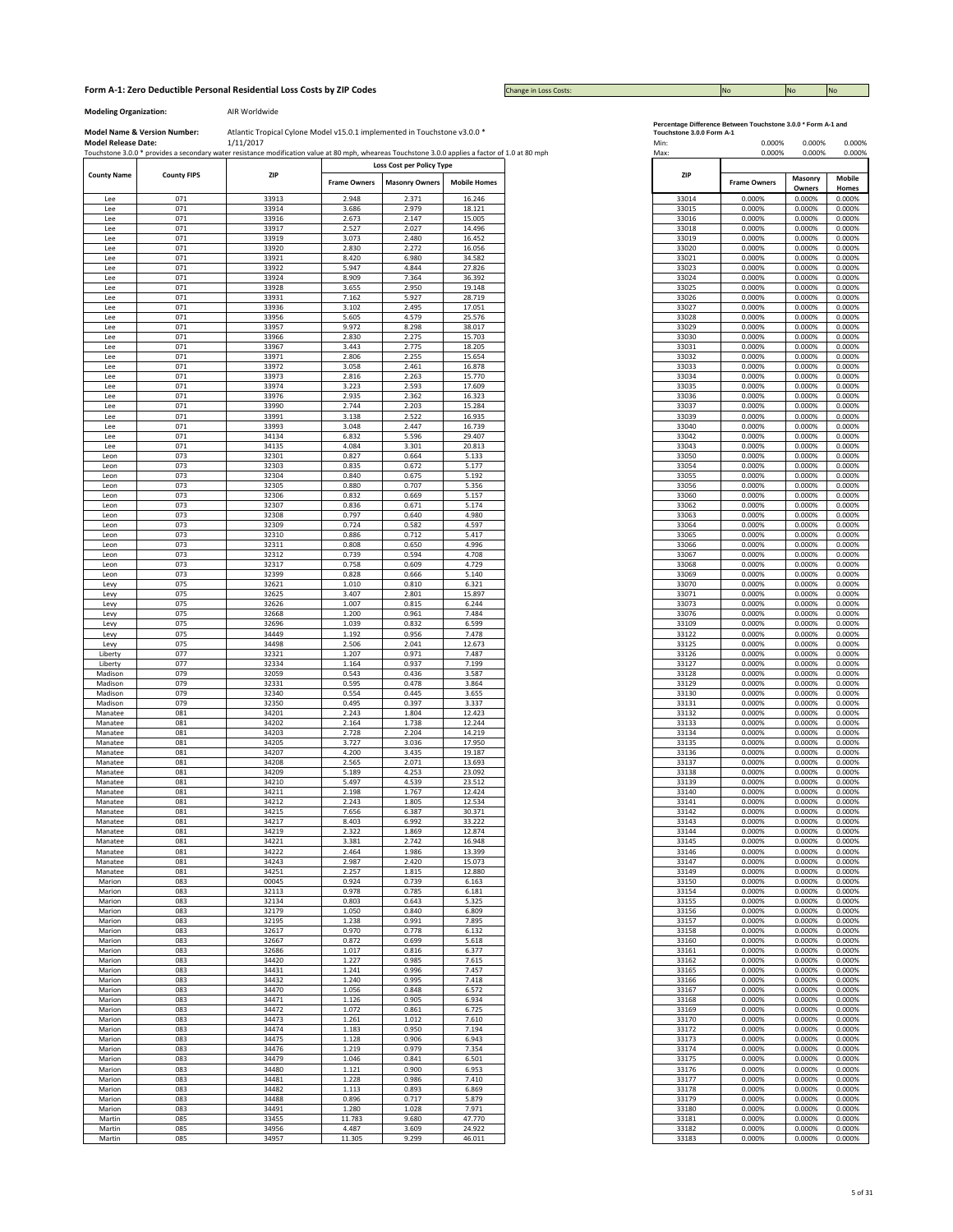Change in Loss Costs:

## **Modeling Organization:** AIR Worldwide

|                          |                    | Touchstone 3.0.0 * provides a secondary water resistance modification value at 80 mph, wheareas Touchstone 3.0.0 applies a factor of 1.0 at 80 mph |                     |                           |                     | Max:           | 0.000%              | 0.000%           |                  |
|--------------------------|--------------------|----------------------------------------------------------------------------------------------------------------------------------------------------|---------------------|---------------------------|---------------------|----------------|---------------------|------------------|------------------|
| <b>County Name</b>       | <b>County FIPS</b> | <b>ZIP</b>                                                                                                                                         |                     | Loss Cost per Policy Type |                     | <b>ZIP</b>     |                     | Masonry          | Mobile           |
|                          |                    |                                                                                                                                                    | <b>Frame Owners</b> | <b>Masonry Owners</b>     | <b>Mobile Homes</b> |                | <b>Frame Owners</b> | Owners           | Homes            |
| Martin                   | 085                | 34990                                                                                                                                              | 5.025               | 4.052                     | 26.575              | 33184          | 0.000%              | 0.000%           | 0.000%           |
| Martin<br>Martin         | 085<br>085         | 34994<br>34996                                                                                                                                     | 7.266<br>11.323     | 5.909<br>9.313            | 34.030<br>46.003    | 33185<br>33186 | 0.000%<br>0.000%    | 0.000%           | 0.000%           |
| Martin                   | 085                | 34997                                                                                                                                              | 7.563               | 6.147                     | 35.313              | 33187          | 0.000%              | 0.000%<br>0.000% | 0.000%<br>0.000% |
| Miami-Dade               | 086                | 00043                                                                                                                                              | 4.414               | 3.549                     | 27.299              | 33189          | 0.000%              | 0.000%           | 0.000%           |
| Miami-Dade               | 086                | 33010                                                                                                                                              | 4.370               | 3.511                     | 27.102              | 33190          | 0.000%              | 0.000%           | 0.000%           |
| Miami-Dade               | 086                | 33012                                                                                                                                              | 4.262               | 3.423                     | 26.649              | 33193          | 0.000%              | 0.000%           | 0.000%           |
| Miami-Dade               | 086                | 33013                                                                                                                                              | 4.312               | 3.463                     | 26.852              | 33194          | 0.000%              | 0.000%           | 0.000%           |
| Miami-Dade               | 086                | 33014                                                                                                                                              | 4.250               | 3.414                     | 26.622              | 33196          | 0.000%              | 0.000%           | 0.000%           |
| Miami-Dade<br>Miami-Dade | 086<br>086         | 33015<br>33016                                                                                                                                     | 4.258<br>4.310      | 3.420<br>3.463            | 26.667<br>26.891    | 33199<br>33301 | 0.000%<br>0.000%    | 0.000%<br>0.000% | 0.000%<br>0.000% |
| Miami-Dade               | 086                | 33018                                                                                                                                              | 4.309               | 3.462                     | 26.885              | 33304          | 0.000%              | 0.000%           | 0.000%           |
| Miami-Dade               | 086                | 33030                                                                                                                                              | 5.551               | 4.479                     | 31.608              | 33305          | 0.000%              | 0.000%           | 0.000%           |
| Miami-Dade               | 086                | 33031                                                                                                                                              | 5.379               | 4.335                     | 31.121              | 33306          | 0.000%              | 0.000%           | 0.000%           |
| Miami-Dade               | 086                | 33032                                                                                                                                              | 7.070               | 5.730                     | 37.049              | 33308          | 0.000%              | 0.000%           | 0.000%           |
| Miami-Dade               | 086<br>086         | 33033<br>33034                                                                                                                                     | 5.846               | 4.721                     | 32.845              | 33309          | 0.000%<br>0.000%    | 0.000%           | 0.000%<br>0.000% |
| Miami-Dade<br>Miami-Dade | 086                | 33035                                                                                                                                              | 5.537<br>5.735      | 4.469<br>4.630            | 31.326<br>32.271    | 33311<br>33312 | 0.000%              | 0.000%<br>0.000% |                  |
| Miami-Dade               | 086                | 33039                                                                                                                                              | 7.949               | 6.469                     | 39.518              | 33313          | 0.000%              | 0.000%           |                  |
| Miami-Dade               | 086                | 33054                                                                                                                                              | 4.420               | 3.549                     | 27.307              | 33314          | 0.000%              | 0.000%           |                  |
| Miami-Dade               | 086                | 33055                                                                                                                                              | 4.206               | 3.377                     | 26.391              | 33315          | 0.000%              | 0.000%           |                  |
| Miami-Dade               | 086                | 33056                                                                                                                                              | 4.304               | 3.457                     | 26.829              | 33316          | 0.000%              | 0.000%           |                  |
| Miami-Dade               | 086                | 33109                                                                                                                                              | 17.184              | 14.290                    | 67.471              | 33317          | 0.000%              | 0.000%           |                  |
| Miami-Dade               | 086<br>086         | 33122<br>33125                                                                                                                                     | 4.286<br>7.089      | 3.440<br>5.739            | 26.843<br>37.848    | 33319<br>33321 | 0.000%<br>0.000%    | 0.000%<br>0.000% |                  |
| Miami-Dade<br>Miami-Dade | 086                | 33126                                                                                                                                              | 4.916               | 3.954                     | 29.536              | 33322          | 0.000%              | 0.000%           |                  |
| Miami-Dade               | 086                | 33127                                                                                                                                              | 7.412               | 6.012                     | 38.862              | 33323          | 0.000%              | 0.000%           |                  |
| Miami-Dade               | 086                | 33128                                                                                                                                              | 8.935               | 7.277                     | 43.741              | 33324          | 0.000%              | 0.000%           |                  |
| Miami-Dade               | 086                | 33129                                                                                                                                              | 10.678              | 8.728                     | 49.679              | 33325          | 0.000%              | 0.000%           |                  |
| Miami-Dade               | 086                | 33130                                                                                                                                              | 9.815               | 8.005                     | 47.061              | 33326          | 0.000%              | 0.000%           |                  |
| Miami-Dade               | 086                | 33131                                                                                                                                              | 11.431              | 9.381                     | 51.220              | 33327          | 0.000%              | 0.000%           |                  |
| Miami-Dade<br>Miami-Dade | 086<br>086         | 33132<br>33133                                                                                                                                     | 10.260<br>9.172     | 8.395<br>7.472            | 47.747<br>44.781    | 33328<br>33330 | 0.000%<br>0.000%    | 0.000%<br>0.000% |                  |
| Miami-Dade               | 086                | 33134                                                                                                                                              | 6.526               | 5.276                     | 35.751              | 33331          | 0.000%              | 0.000%           |                  |
| Miami-Dade               | 086                | 33135                                                                                                                                              | 8.004               | 6.497                     | 41.097              | 33332          | 0.000%              | 0.000%           |                  |
| Miami-Dade               | 086                | 33136                                                                                                                                              | 8.883               | 7.230                     | 44.009              | 33334          | 0.000%              | 0.000%           |                  |
| Miami-Dade               | 086                | 33137                                                                                                                                              | 8.788               | 7.166                     | 43.068              | 33351          | 0.000%              | 0.000%           |                  |
| Miami-Dade               | 086<br>086         | 33138<br>33139                                                                                                                                     | 8.057<br>16.278     | 6.555<br>13.524           | 40.689<br>64.815    | 33401<br>33403 | 0.000%<br>0.000%    | 0.000%<br>0.000% |                  |
| Miami-Dade<br>Miami-Dade | 086                | 33140                                                                                                                                              | 16.148              | 13.419                    | 64.249              | 33404          | 0.000%              | 0.000%           |                  |
| Miami-Dade               | 086                | 33141                                                                                                                                              | 14.514              | 12.027                    | 59.443              | 33405          | 0.000%              | 0.000%           | 0.000%<br>0.000% |
| Miami-Dade               | 086                | 33142                                                                                                                                              | 6.057               | 4.889                     | 33.947              | 33406          | 0.000%              | 0.000%           |                  |
| Miami-Dade               | 086                | 33143                                                                                                                                              | 7.990               | 6.497                     | 40.301              | 33407          | 0.000%              | 0.000%           | 0.000%           |
| Miami-Dade               | 086                | 33144                                                                                                                                              | 4.885               | 3.928                     | 29.394              | 33408          | 0.000%              | 0.000%           | 0.000%<br>0.000% |
| Miami-Dade<br>Miami-Dade | 086<br>086         | 33145<br>33146                                                                                                                                     | 8.375<br>8.330      | 6.805<br>6.793            | 42.309<br>40.692    | 33409<br>33410 | 0.000%<br>0.000%    | 0.000%<br>0.000% |                  |
| Miami-Dade               | 086                | 33147                                                                                                                                              | 5.121               | 4.123                     | 30.163              | 33411          | 0.000%              | 0.000%           |                  |
| Miami-Dade               | 086                | 33149                                                                                                                                              | 19.164              | 16.003                    | 73.268              | 33412          | 0.000%              | 0.000%           |                  |
| Miami-Dade               | 086                | 33150                                                                                                                                              | 6.307               | 5.101                     | 34.684              | 33413          | 0.000%              | 0.000%           |                  |
| Miami-Dade               | 086                | 33154                                                                                                                                              | 14.903              | 12.347                    | 60.706              | 33414          | 0.000%              | 0.000%           |                  |
| Miami-Dade<br>Miami-Dade | 086<br>086         | 33155<br>33156                                                                                                                                     | 5.594<br>9.551      | 4.509<br>7.799            | 32.148<br>44.869    | 33415<br>33417 | 0.000%<br>0.000%    | 0.000%<br>0.000% |                  |
| Miami-Dade               | 086                | 33157                                                                                                                                              | 8.972               | 7.312                     | 43.261              | 33418          | 0.000%              | 0.000%           |                  |
| Miami-Dade               | 086                | 33158                                                                                                                                              | 10.711              | 8.839                     | 46.181              | 33426          | 0.000%              | 0.000%           |                  |
| Miami-Dade               | 086                | 33160                                                                                                                                              | 14.121              | 11.696                    | 58.283              | 33428          | 0.000%              | 0.000%           |                  |
| Miami-Dade               | 086                | 33161                                                                                                                                              | 7.914               | 6.437                     | 40.189              | 33430          | 0.000%              | 0.000%           |                  |
| Miami-Dade               | 086                | 33162                                                                                                                                              | 8.397               | 6.846                     | 41.615              | 33431          | 0.000%              | 0.000%           |                  |
| Miami-Dade<br>Miami-Dade | 086<br>086         | 33165<br>33166                                                                                                                                     | 4.506<br>4.332      | 3.621<br>3.479            | 27.779<br>26.979    | 33432<br>33433 | 0.000%<br>0.000%    | 0.000%<br>0.000% |                  |
| Miami-Dade               | 086                | 33167                                                                                                                                              | 5.043               | 4.061                     | 29.894              | 33434          | 0.000%              | 0.000%           |                  |
| Miami-Dade               | 086                | 33168                                                                                                                                              | 5.842               | 4.716                     | 33.005              | 33435          | 0.000%              | 0.000%           |                  |
| Miami-Dade               | 086                | 33169                                                                                                                                              | 5.125               | 4.127                     | 30.274              | 33436          | 0.000%              | 0.000%           |                  |
| Miami-Dade               | 086                | 33170                                                                                                                                              | 6.661               | 5.386                     | 35.946              | 33437          | 0.000%              | 0.000%           |                  |
| Miami-Dade<br>Miami-Dade | 086<br>086         | 33172<br>33173                                                                                                                                     | 4.304<br>4.879      | 3.455<br>3.924            | 26.885<br>29.384    | 33438<br>33440 | 0.000%<br>0.000%    | 0.000%<br>0.000% |                  |
| Miami-Dade               | 086                | 33174                                                                                                                                              | 4.353               | 3.494                     | 27.109              | 33441          | 0.000%              | 0.000%           |                  |
| Miami-Dade               | 086                | 33175                                                                                                                                              | 4.562               | 3.667                     | 28.027              | 33442          | 0.000%              | 0.000%           |                  |
| Miami-Dade               | 086                | 33176                                                                                                                                              | 5.903               | 4.763                     | 33.371              | 33444          | 0.000%              | 0.000%           |                  |
| Miami-Dade               | 086                | 33177                                                                                                                                              | 5.507               | 4.435                     | 32.013              | 33445          | 0.000%              | 0.000%           |                  |
| Miami-Dade               | 086<br>086         | 33178                                                                                                                                              | 4.251               | 3.412                     | 26.657              | 33446          | 0.000%              | 0.000%           |                  |
| Miami-Dade<br>Miami-Dade | 086                | 33179<br>33180                                                                                                                                     | 7.572<br>13.284     | 6.157<br>10.994           | 38.963<br>55.710    | 33449<br>33455 | 0.000%<br>0.000%    | 0.000%<br>0.000% |                  |
| Miami-Dade               | 086                | 33181                                                                                                                                              | 10.883              | 8.948                     | 49.103              | 33458          | 0.000%              | 0.000%           |                  |
| Miami-Dade               | 086                | 33182                                                                                                                                              | 4.366               | 3.506                     | 27.187              | 33460          | 0.000%              | 0.000%           |                  |
| Miami-Dade               | 086                | 33183                                                                                                                                              | 4.708               | 3.787                     | 28.663              | 33461          | 0.000%              | 0.000%           |                  |
| Miami-Dade               | 086                | 33184                                                                                                                                              | 4.457               | 3.579                     | 27.585              | 33462          | 0.000%              | 0.000%           |                  |
| Miami-Dade<br>Miami-Dade | 086<br>086         | 33185<br>33186                                                                                                                                     | 4.661<br>4.919      | 3.747<br>3.957            | 28.481<br>29.595    | 33463<br>33467 | 0.000%<br>0.000%    | 0.000%<br>0.000% |                  |
| Miami-Dade               | 086                | 33187                                                                                                                                              | 5.002               | 4.024                     | 29.916              | 33469          | 0.000%              | 0.000%           |                  |
| Miami-Dade               | 086                | 33189                                                                                                                                              | 10.938              | 9.002                     | 48.099              | 33470          | 0.000%              | 0.000%           |                  |
| Miami-Dade               | 086                | 33190                                                                                                                                              | 11.039              | 9.135                     | 46.608              | 33471          | 0.000%              | 0.000%           |                  |
| Miami-Dade               | 086                | 33193                                                                                                                                              | 4.753               | 3.823                     | 28.863              | 33472          | 0.000%              | 0.000%           |                  |
| Miami-Dade               | 086                | 33194                                                                                                                                              | 4.588               | 3.685                     | 28.192              | 33473          | 0.000%              | 0.000%           |                  |
| Miami-Dade               | 086                | 33196                                                                                                                                              | 4.850               | 3.902                     | 29.259              | 33476          | 0.000%              | 0.000%           |                  |
| Miami-Dade<br>Monroe     | 086<br>087         | 33199<br>00097                                                                                                                                     | 4.381<br>4.708      | 3.518<br>3.788            | 27.229<br>25.106    | 33477<br>33478 | 0.000%<br>0.000%    | 0.000%<br>0.000% |                  |
| Monroe                   | 087                | 00098                                                                                                                                              | 7.204               | 5.846                     | 33.441              | 33480          | 0.000%              | 0.000%           |                  |
| Monroe                   | 087                | 33036                                                                                                                                              | 21.969              | 18.577                    | 71.660              | 33483          | 0.000%              | 0.000%           |                  |
| Monroe                   | 087                | 33037                                                                                                                                              | 20.808              | 17.592                    | 67.217              | 33484          | 0.000%              | 0.000%           |                  |
| Monroe                   | 087                | 33040                                                                                                                                              | 24.537              | 20.725                    | 78.254              | 33486          | 0.000%              | 0.000%           |                  |
| Monroe                   | 087                | 33042                                                                                                                                              | 19.485              | 16.368                    | 65.167              | 33487          | 0.000%              | 0.000%           |                  |
| Monroe<br>Monroe         | 087<br>087         | 33043<br>33050                                                                                                                                     | 20.135<br>23.104    | 16.962<br>19.597          | 66.135<br>73.152    | 33493<br>33496 | 0.000%<br>0.000%    | 0.000%<br>0.000% |                  |
| Monroe                   | 087                | 33070                                                                                                                                              | 22.116              | 18.744                    | 71.576              | 33498          | 0.000%              | 0.000%           |                  |
| Nassau                   | 089                | 32009                                                                                                                                              | 0.545               | 0.438                     | 3.590               | 33510          | 0.000%              | 0.000%           | 0.000%<br>0.000% |
| Nassau                   | 089                | 32011                                                                                                                                              | 0.551               | 0.443                     | 3.695               | 33511          | 0.000%              | 0.000%           | 0.000%           |

|  | ercentage Difference Between Touchstone 3.0.0 * Form A-1 an |  |  |
|--|-------------------------------------------------------------|--|--|

| <b>Model Release Date:</b> | <b>Model Name &amp; Version Number:</b> | Atlantic Tropical Cylone Model v15.0.1 implemented in Touchstone v3.0.0 *<br>1/11/2017                                                             |                     |                                                    |                     |
|----------------------------|-----------------------------------------|----------------------------------------------------------------------------------------------------------------------------------------------------|---------------------|----------------------------------------------------|---------------------|
|                            |                                         | Touchstone 3.0.0 * provides a secondary water resistance modification value at 80 mph, wheareas Touchstone 3.0.0 applies a factor of 1.0 at 80 mph |                     |                                                    |                     |
| <b>County Name</b>         | <b>County FIPS</b>                      | ZIP                                                                                                                                                | <b>Frame Owners</b> | Loss Cost per Policy Type<br><b>Masonry Owners</b> | <b>Mobile Homes</b> |
| Martin                     | 085                                     | 34990                                                                                                                                              | 5.025               | 4.052                                              | 26.575              |
| Martin                     | 085                                     | 34994                                                                                                                                              | 7.266               | 5.909                                              | 34.030              |
| Martin<br>Martin           | 085<br>085                              | 34996<br>34997                                                                                                                                     | 11.323<br>7.563     | 9.313<br>6.147                                     | 46.003<br>35.313    |
| Miami-Dade                 | 086                                     | 00043                                                                                                                                              | 4.414               | 3.549                                              | 27.299              |
| Miami-Dade                 | 086                                     | 33010                                                                                                                                              | 4.370               | 3.511                                              | 27.102              |
| Miami-Dade<br>Miami-Dade   | 086<br>086                              | 33012<br>33013                                                                                                                                     | 4.262<br>4.312      | 3.423<br>3.463                                     | 26.649<br>26.852    |
| Miami-Dade                 | 086                                     | 33014                                                                                                                                              | 4.250               | 3.414                                              | 26.622              |
| Miami-Dade                 | 086                                     | 33015                                                                                                                                              | 4.258               | 3.420                                              | 26.667              |
| Miami-Dade<br>Miami-Dade   | 086<br>086                              | 33016<br>33018                                                                                                                                     | 4.310<br>4.309      | 3.463<br>3.462                                     | 26.891<br>26.885    |
| Miami-Dade                 | 086                                     | 33030                                                                                                                                              | 5.551               | 4.479                                              | 31.608              |
| Miami-Dade                 | 086                                     | 33031                                                                                                                                              | 5.379               | 4.335                                              | 31.121              |
| Miami-Dade<br>Miami-Dade   | 086<br>086                              | 33032<br>33033                                                                                                                                     | 7.070<br>5.846      | 5.730<br>4.721                                     | 37.049<br>32.845    |
| Miami-Dade                 | 086                                     | 33034                                                                                                                                              | 5.537               | 4.469                                              | 31.326              |
| Miami-Dade                 | 086                                     | 33035                                                                                                                                              | 5.735               | 4.630                                              | 32.271              |
| Miami-Dade                 | 086                                     | 33039                                                                                                                                              | 7.949               | 6.469                                              | 39.518              |
| Miami-Dade<br>Miami-Dade   | 086<br>086                              | 33054<br>33055                                                                                                                                     | 4.420<br>4.206      | 3.549<br>3.377                                     | 27.307<br>26.391    |
| Miami-Dade                 | 086                                     | 33056                                                                                                                                              | 4.304               | 3.457                                              | 26.829              |
| Miami-Dade                 | 086                                     | 33109                                                                                                                                              | 17.184              | 14.290                                             | 67.471              |
| Miami-Dade                 | 086                                     | 33122                                                                                                                                              | 4.286               | 3.440<br>5.739                                     | 26.843              |
| Miami-Dade<br>Miami-Dade   | 086<br>086                              | 33125<br>33126                                                                                                                                     | 7.089<br>4.916      | 3.954                                              | 37.848<br>29.536    |
| Miami-Dade                 | 086                                     | 33127                                                                                                                                              | 7.412               | 6.012                                              | 38.862              |
| Miami-Dade                 | 086                                     | 33128                                                                                                                                              | 8.935               | 7.277                                              | 43.741              |
| Miami-Dade<br>Miami-Dade   | 086<br>086                              | 33129<br>33130                                                                                                                                     | 10.678<br>9.815     | 8.728<br>8.005                                     | 49.679<br>47.061    |
| Miami-Dade                 | 086                                     | 33131                                                                                                                                              | 11.431              | 9.381                                              | 51.220              |
| Miami-Dade                 | 086                                     | 33132                                                                                                                                              | 10.260              | 8.395                                              | 47.747              |
| Miami-Dade<br>Miami-Dade   | 086<br>086                              | 33133<br>33134                                                                                                                                     | 9.172<br>6.526      | 7.472<br>5.276                                     | 44.781<br>35.751    |
| Miami-Dade                 | 086                                     | 33135                                                                                                                                              | 8.004               | 6.497                                              | 41.097              |
| Miami-Dade                 | 086                                     | 33136                                                                                                                                              | 8.883               | 7.230                                              | 44.009              |
| Miami-Dade<br>Miami-Dade   | 086<br>086                              | 33137<br>33138                                                                                                                                     | 8.788<br>8.057      | 7.166<br>6.555                                     | 43.068<br>40.689    |
| Miami-Dade                 | 086                                     | 33139                                                                                                                                              | 16.278              | 13.524                                             | 64.815              |
| Miami-Dade                 | 086                                     | 33140                                                                                                                                              | 16.148              | 13.419                                             | 64.249              |
| Miami-Dade                 | 086                                     | 33141                                                                                                                                              | 14.514              | 12.027                                             | 59.443              |
| Miami-Dade<br>Miami-Dade   | 086<br>086                              | 33142<br>33143                                                                                                                                     | 6.057<br>7.990      | 4.889<br>6.497                                     | 33.947<br>40.301    |
| Miami-Dade                 | 086                                     | 33144                                                                                                                                              | 4.885               | 3.928                                              | 29.394              |
| Miami-Dade                 | 086                                     | 33145                                                                                                                                              | 8.375               | 6.805                                              | 42.309              |
| Miami-Dade<br>Miami-Dade   | 086<br>086                              | 33146<br>33147                                                                                                                                     | 8.330<br>5.121      | 6.793<br>4.123                                     | 40.692<br>30.163    |
| Miami-Dade                 | 086                                     | 33149                                                                                                                                              | 19.164              | 16.003                                             | 73.268              |
| Miami-Dade                 | 086                                     | 33150                                                                                                                                              | 6.307               | 5.101                                              | 34.684              |
| Miami-Dade<br>Miami-Dade   | 086<br>086                              | 33154<br>33155                                                                                                                                     | 14.903<br>5.594     | 12.347<br>4.509                                    | 60.706<br>32.148    |
| Miami-Dade                 | 086                                     | 33156                                                                                                                                              | 9.551               | 7.799                                              | 44.869              |
| Miami-Dade                 | 086                                     | 33157                                                                                                                                              | 8.972               | 7.312                                              | 43.261              |
| Miami-Dade<br>Miami-Dade   | 086<br>086                              | 33158<br>33160                                                                                                                                     | 10.711<br>14.121    | 8.839<br>11.696                                    | 46.181<br>58.283    |
| Miami-Dade                 | 086                                     | 33161                                                                                                                                              | 7.914               | 6.437                                              | 40.189              |
| Miami-Dade                 | 086                                     | 33162                                                                                                                                              | 8.397               | 6.846                                              | 41.615              |
| Miami-Dade                 | 086                                     | 33165                                                                                                                                              | 4.506               | 3.621                                              | 27.779              |
| Miami-Dade<br>Miami-Dade   | 086<br>086                              | 33166<br>33167                                                                                                                                     | 4.332<br>5.043      | 3.479<br>4.061                                     | 26.979<br>29.894    |
| Miami-Dade                 | 086                                     | 33168                                                                                                                                              | 5.842               | 4.716                                              | 33.005              |
| Miami-Dade<br>Miami-Dade   | 086                                     | 33169<br>33170                                                                                                                                     | 5.125               | 4.127<br>5.386                                     | 30.274<br>35.946    |
| Miami-Dade                 | 086<br>086                              | 33172                                                                                                                                              | 6.661<br>4.304      | 3.455                                              | 26.885              |
| Miami-Dade                 | 086                                     | 33173                                                                                                                                              | 4.879               | 3.924                                              | 29.384              |
| Miami-Dade                 | 086                                     | 33174                                                                                                                                              | 4.353               | 3.494                                              | 27.109              |
| Miami-Dade<br>Miami-Dade   | 086<br>086                              | 33175<br>33176                                                                                                                                     | 4.562<br>5.903      | 3.667<br>4.763                                     | 28.027<br>33.371    |
| Miami-Dade                 | 086                                     | 33177                                                                                                                                              | 5.507               | 4.435                                              | 32.013              |
| Miami-Dade                 | 086                                     | 33178                                                                                                                                              | 4.251               | 3.412                                              | 26.657              |
| Miami-Dade<br>Miami-Dade   | 086<br>086                              | 33179<br>33180                                                                                                                                     | 7.572<br>13.284     | 6.157<br>10.994                                    | 38.963<br>55.710    |
| Miami-Dade                 | 086                                     | 33181                                                                                                                                              | 10.883              | 8.948                                              | 49.103              |
| Miami-Dade                 | 086                                     | 33182                                                                                                                                              | 4.366               | 3.506                                              | 27.187              |
| Miami-Dade<br>Miami-Dade   | 086<br>086                              | 33183<br>33184                                                                                                                                     | 4.708<br>4.457      | 3.787<br>3.579                                     | 28.663<br>27.585    |
| Miami-Dade                 | 086                                     | 33185                                                                                                                                              | 4.661               | 3.747                                              | 28.481              |
| Miami-Dade                 | 086                                     | 33186                                                                                                                                              | 4.919               | 3.957                                              | 29.595              |
| Miami-Dade                 | 086                                     | 33187                                                                                                                                              | 5.002               | 4.024                                              | 29.916              |
| Miami-Dade<br>Miami-Dade   | 086<br>086                              | 33189<br>33190                                                                                                                                     | 10.938<br>11.039    | 9.002<br>9.135                                     | 48.099<br>46.608    |
| Miami-Dade                 | 086                                     | 33193                                                                                                                                              | 4.753               | 3.823                                              | 28.863              |
| Miami-Dade                 | 086                                     | 33194                                                                                                                                              | 4.588               | 3.685                                              | 28.192              |
| Miami-Dade                 | 086                                     | 33196                                                                                                                                              | 4.850               | 3.902                                              | 29.259              |
| Miami-Dade<br>Monroe       | 086<br>087                              | 33199<br>00097                                                                                                                                     | 4.381<br>4.708      | 3.518<br>3.788                                     | 27.229<br>25.106    |
| Monroe                     | 087                                     | 00098                                                                                                                                              | 7.204               | 5.846                                              | 33.441              |
| Monroe                     | 087                                     | 33036                                                                                                                                              | 21.969              | 18.577                                             | 71.660              |
| Monroe<br>Monroe           | 087<br>087                              | 33037<br>33040                                                                                                                                     | 20.808<br>24.537    | 17.592<br>20.725                                   | 67.217<br>78.254    |
| Monroe                     | 087                                     | 33042                                                                                                                                              | 19.485              | 16.368                                             | 65.167              |
| Monroe                     | 087                                     | 33043                                                                                                                                              | 20.135              | 16.962                                             | 66.135              |
| Monroe<br>Monroe           | 087<br>087                              | 33050<br>33070                                                                                                                                     | 23.104<br>22.116    | 19.597<br>18.744                                   | 73.152<br>71.576    |
| Nassau                     | 089                                     | 32009                                                                                                                                              | 0.545               | 0.438                                              | 3.590               |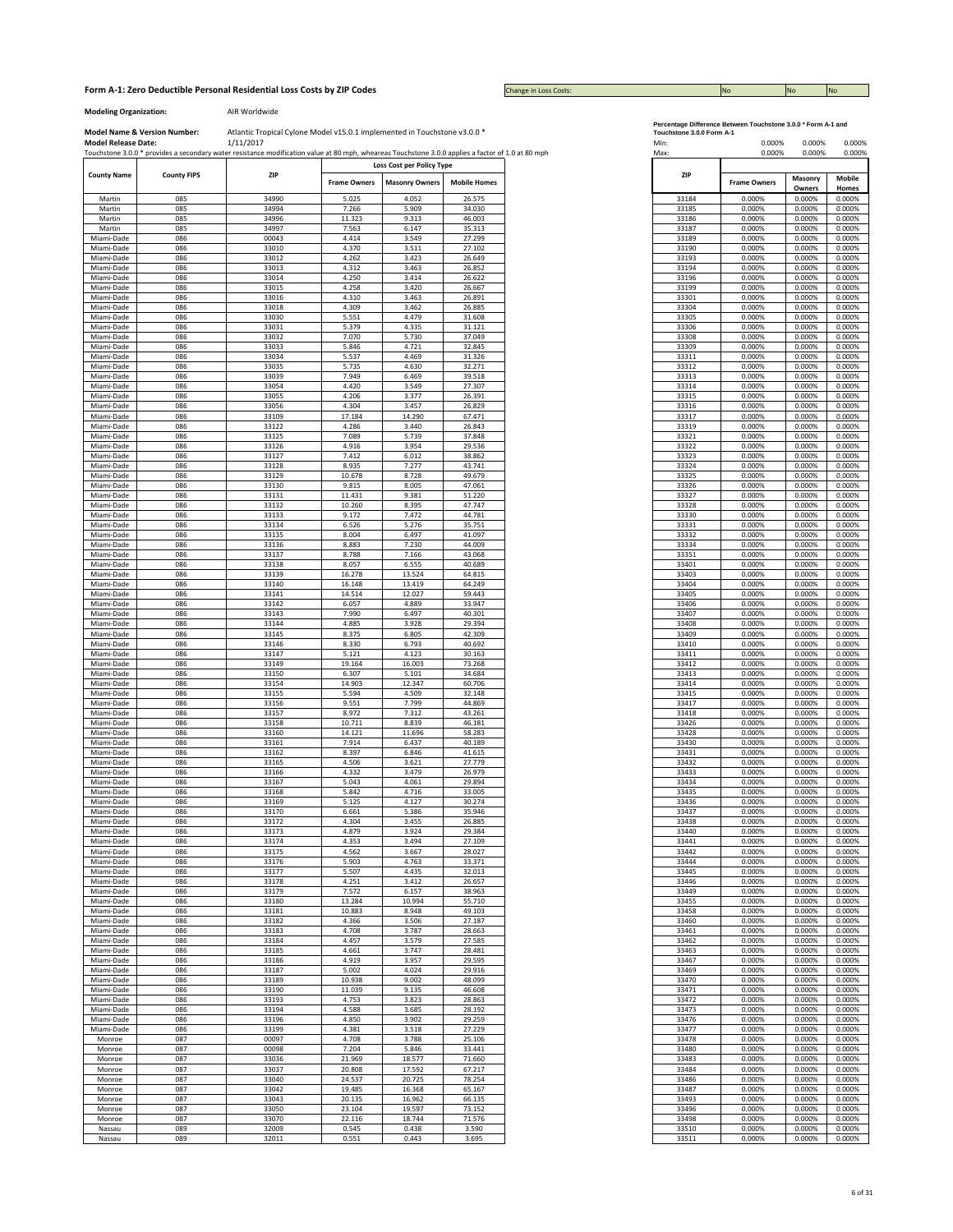Change in Loss Costs:

**Modeling Organization:** AIR Worldwide

|                    |                    | Touchstone 3.0.0 * provides a secondary water resistance modification value at 80 mph, wheareas Touchstone 3.0.0 applies a factor of 1.0 at 80 mph |                     |                           |                     | Max:                               | 0.000%<br>0.000% |
|--------------------|--------------------|----------------------------------------------------------------------------------------------------------------------------------------------------|---------------------|---------------------------|---------------------|------------------------------------|------------------|
| <b>County Name</b> | <b>County FIPS</b> | ZIP                                                                                                                                                |                     | Loss Cost per Policy Type |                     | ZIP                                | Masonry          |
|                    |                    |                                                                                                                                                    | <b>Frame Owners</b> | <b>Masonry Owners</b>     | <b>Mobile Homes</b> | <b>Frame Owners</b>                | Owners           |
| Nassau             | 089                | 32034                                                                                                                                              | 1.701               | 1.390                     | 9.434               | 33513<br>0.000%                    | 0.000%           |
| Nassau             | 089                | 32046                                                                                                                                              | 0.483               | 0.387                     | 3.268               | 33514<br>0.000%                    | 0.000%           |
| Nassau             | 089                | 32097                                                                                                                                              | 0.707               | 0.572                     | 4.475               | 33523<br>0.000%                    | 0.000%           |
| Okaloosa           | 091                | 32531                                                                                                                                              | 1.434               | 1.152                     | 9.347               | 33525<br>0.000%                    | 0.000%           |
| Okaloosa           | 091                | 32536                                                                                                                                              | 1.659               | 1.334                     | 10.436              | 33527<br>0.000%                    | 0.000%           |
| Okaloosa           | 091                | 32539                                                                                                                                              | 1.638               | 1.317                     | 10.319              | 33534<br>0.000%                    | 0.000%           |
| Okaloosa           | 091                | 32541                                                                                                                                              | 10.028              | 8.255                     | 41.111              | 33538<br>0.000%                    | 0.000%           |
| Okaloosa           | 091                | 32542                                                                                                                                              | 4.706               | 3.819                     | 23.460              | 33540<br>0.000%                    | 0.000%           |
| Okaloosa           | 091                | 32544                                                                                                                                              | 8.451               | 6.946                     | 36.525              | 33541<br>0.000%                    | 0.000%           |
| Okaloosa           | 091                | 32547                                                                                                                                              | 6.050               | 4.931                     | 28.492              | 33542<br>0.000%                    | 0.000%           |
| Okaloosa           | 091                | 32548                                                                                                                                              | 9.210               | 7.572                     | 38.540              | 33543<br>0.000%                    | 0.000%           |
| Okaloosa           | 091                | 32564                                                                                                                                              | 1.715               | 1.378                     | 10.810              | 33544<br>0.000%                    | 0.000%           |
| Okaloosa           | 091                | 32567                                                                                                                                              | 1.180               | 0.948                     | 7.766               | 33545<br>0.000%                    | 0.000%           |
| Okaloosa           | 091                | 32569                                                                                                                                              | 8.522               | 7.008                     | 37.596              | 33547<br>0.000%                    | 0.000%           |
| Okaloosa           | 091                | 32578                                                                                                                                              | 3.748               | 3.032                     | 19.888              | 33548<br>0.000%                    | 0.000%           |
| Okaloosa           | 091                | 32579                                                                                                                                              | 6.408               | 5.234                     | 29.579              | 33549<br>0.000%                    | 0.000%           |
| Okaloosa           | 091                | 32580                                                                                                                                              | 3.537               | 2.861                     | 18.949              | 33556<br>0.000%                    | 0.000%           |
| Okeechobee         | 093                | 34972                                                                                                                                              | 3.539               | 2.843                     | 20.555              | 33558<br>0.000%                    | 0.000%           |
| Okeechobee         | 093                | 34974                                                                                                                                              | 5.186               | 4.176                     | 27.707              | 33559<br>0.000%                    | 0.000%           |
| Orange             | 095                | 32703                                                                                                                                              | 1.490               | 1.193                     | 9.496               | 33563<br>0.000%                    | 0.000%           |
| Orange             | 095                | 32709                                                                                                                                              | 1.717               | 1.377                     | 10.873              | 33565<br>0.000%                    | 0.000%           |
| Orange             | 095                | 32712                                                                                                                                              | 1.613               | 1.292                     | 10.067              | 33566<br>0.000%                    | 0.000%           |
| Orange             | 095                | 32751                                                                                                                                              | 1.374               | 1.100                     | 8.860               | 33567<br>0.000%                    | 0.000%           |
| Orange             | 095                | 32789                                                                                                                                              | 1.385               | 1.108                     | 8.931               | 33569<br>0.000%                    | 0.000%           |
| Orange             | 095                | 32792                                                                                                                                              | 1.418               | 1.135                     | 9.096               | 33570<br>0.000%                    | 0.000%           |
| Orange             | 095                | 32798                                                                                                                                              | 1.948               | 1.561                     | 11.683              | 33572<br>0.000%                    | 0.000%           |
| Orange             | 095                | 32801                                                                                                                                              | 1.402               | 1.122                     | 9.039               | 33573<br>0.000%                    | 0.000%           |
| Orange             | 095                | 32803                                                                                                                                              | 1.406               | 1.125                     | 9.057               | 33576<br>0.000%                    | 0.000%           |
| Orange             | 095                | 32804                                                                                                                                              | 1.390               | 1.113                     | 8.969               | 33578<br>0.000%                    | 0.000%           |
| Orange             | 095                | 32805                                                                                                                                              | 1.411               | 1.129                     | 9.084               | 33579<br>0.000%                    | 0.000%           |
|                    | 095                | 32806                                                                                                                                              | 1.406               | 1.125                     | 9.056               | 33584<br>0.000%                    | 0.000%           |
| Orange<br>Orange   | 095                | 32807                                                                                                                                              | 1.438               | 1.151                     | 9.219               | 33585<br>0.000%                    | 0.000%           |
|                    | 095                | 32808                                                                                                                                              | 1.422               | 1.138                     | 9.145               | 33592<br>0.000%                    | 0.000%           |
| Orange<br>Orange   | 095                | 32809                                                                                                                                              | 1.446               | 1.157                     | 9.284               | 33594<br>0.000%                    | 0.000%           |
|                    | 095                | 32810                                                                                                                                              | 1.380               | 1.104                     | 8.913               | 33596<br>0.000%                    | 0.000%           |
| Orange             | 095                | 32811                                                                                                                                              | 1.443               | 1.155                     | 9.254               | 33597<br>0.000%                    | 0.000%           |
| Orange<br>Orange   | 095                | 32812                                                                                                                                              | 1.435               | 1.148                     | 9.218               | 33598<br>0.000%                    | 0.000%           |
| Orange             | 095                | 32814                                                                                                                                              | 1.413               | 1.131                     | 9.087               | 33602<br>0.000%                    | 0.000%           |
| Orange             | 095                | 32816                                                                                                                                              | 1.523               | 1.220                     | 9.629               | 33603<br>0.000%                    | 0.000%           |
| Orange             | 095                | 32817                                                                                                                                              | 1.467               | 1.175                     | 9.357               | 33604<br>0.000%                    | 0.000%           |
|                    | 095                | 32818                                                                                                                                              | 1.510               | 1.209                     | 9.630               | 33605<br>0.000%                    | 0.000%           |
| Orange             | 095                | 32819                                                                                                                                              | 1.435               | 1.148                     | 9.206               | 33606<br>0.000%                    | 0.000%           |
| Orange             | 095                | 32820                                                                                                                                              | 1.528               | 1.224                     | 9.940               | 33607<br>0.000%                    |                  |
| Orange             | 095                | 32821                                                                                                                                              | 1.435               | 1.149                     | 9.221               |                                    | 0.000%           |
| Orange             | 095                | 32822                                                                                                                                              |                     |                           | 9.444               | 33609<br>0.000%                    | 0.000%           |
| Orange             | 095                | 32824                                                                                                                                              | 1.477<br>1.664      | 1.182<br>1.332            | 10.481              | 33610<br>0.000%<br>33611<br>0.000% | 0.000%<br>0.000% |
| Orange             | 095                | 32825                                                                                                                                              | 1.488               |                           | 9.484               | 33612<br>0.000%                    | 0.000%           |
| Orange             | 095                | 32826                                                                                                                                              | 1.534               | 1.191<br>1.229            | 9.691               | 33613<br>0.000%                    | 0.000%           |
| Orange             | 095                | 32827                                                                                                                                              | 1.637               | 1.311                     | 10.314              | 33614<br>0.000%                    | 0.000%           |
| Orange             | 095                | 32828                                                                                                                                              | 1.579               | 1.264                     | 9.946               | 33615<br>0.000%                    | 0.000%           |
| Orange             | 095                | 32829                                                                                                                                              | 1.548               | 1.239                     | 9.835               | 33616<br>0.000%                    | 0.000%           |
| Orange<br>Orange   | 095                | 32830                                                                                                                                              | 1.502               | 1.203                     | 9.579               | 33617<br>0.000%                    | 0.000%           |
|                    | 095                | 32831                                                                                                                                              | 1.708               | 1.368                     | 10.647              | 33618<br>0.000%                    | 0.000%           |
| Orange<br>Orange   | 095                | 32832                                                                                                                                              | 1.736               | 1.391                     | 10.823              | 33619<br>0.000%                    | 0.000%           |
| Orange             | 095                | 32833                                                                                                                                              | 1.645               | 1.318                     | 10.583              | 33620<br>0.000%                    | 0.000%           |
| Orange             | 095                | 32835                                                                                                                                              | 1.459               | 1.168                     | 9.336               | 33621<br>0.000%                    | 0.000%           |
|                    | 095                | 32836                                                                                                                                              | 1.428               | 1.143                     | 9.185               | 33624<br>0.000%                    | 0.000%           |
| Orange             |                    |                                                                                                                                                    |                     |                           |                     |                                    |                  |
| Orange             | 095                | 32837                                                                                                                                              | 1.513               | 1.211                     | 9.653               | 33625<br>0.000%                    | 0.000%           |
| Orange             | 095                | 32839                                                                                                                                              | 1.437               | 1.150                     | 9.224               | 33626<br>0.000%                    | 0.000%           |
| Orange             | 095                | 34734                                                                                                                                              | 1.688               | 1.352                     | 10.551              | 33629<br>0.000%                    | 0.000%           |
| Orange             | 095                | 34760                                                                                                                                              | 1.993               | 1.597                     | 12.077              | 33634<br>0.000%                    | 0.000%           |
| Orange             | 095                | 34761                                                                                                                                              | 1.859               | 1.489                     | 11.411              | 33635<br>0.000%                    | 0.000%           |
| Orange             | 095                | 34786<br>34787                                                                                                                                     | 1.556               | 1.246<br>1.571            | 9.865               | 33637<br>0.000%                    | 0.000%           |
| Orange             | 095<br>097         | 34739                                                                                                                                              | 1.960<br>2.483      | 1.989                     | 11.931<br>15.311    | 33647<br>0.000%<br>33701<br>0.000% | 0.000%<br>0.000% |
| Osceola            | 097                | 34741                                                                                                                                              | 1.683               | 1.347                     |                     | 33702                              |                  |
| Osceola            |                    |                                                                                                                                                    |                     |                           | 10.569              | 0.000%                             | 0.000%           |
| Osceola            | 097                | 34743                                                                                                                                              | 1.921               | 1.538                     | 11.836              | 33703<br>0.000%                    | 0.000%           |
| Osceola            | 097                | 34744                                                                                                                                              | 2.035               | 1.630                     | 12.399              | 33704<br>0.000%                    | 0.000%           |
| Osceola            | 097                | 34746                                                                                                                                              | 1.811               | 1.449                     | 11.288              | 33705<br>0.000%                    | 0.000%           |
| Osceola            | 097                | 34747                                                                                                                                              | 1.482               | 1.187                     | 9.483               | 33706<br>0.000%                    | 0.000%           |
| Osceola            | 097                | 34758                                                                                                                                              | 1.873               | 1.499                     | 11.690              | 33707<br>0.000%                    | 0.000%           |
| Osceola            | 097                | 34769                                                                                                                                              | 2.281               | 1.830                     | 13.644              | 33708<br>0.000%                    | 0.000%           |
| Osceola            | 097                | 34771                                                                                                                                              | 2.048               | 1.641                     | 12.514              | 33709<br>0.000%                    | 0.000%           |
| Osceola            | 097                | 34772                                                                                                                                              | 2.387               | 1.913                     | 14.251              | 33710<br>0.000%                    | 0.000%           |
| Osceola            | 097                | 34773                                                                                                                                              | 2.251               | 1.803                     | 13.954              | 33711<br>0.000%                    | 0.000%           |
| Palm Beach         | 099                | 00053                                                                                                                                              | 5.004               | 4.023                     | 27.365              | 33712<br>0.000%                    | 0.000%           |
| Palm Beach         | 099                | 33401                                                                                                                                              | 11.772              | 9.647                     | 48.239              | 33713<br>0.000%                    | 0.000%           |
| Palm Beach         | 099                | 33403                                                                                                                                              | 11.659              | 9.554                     | 47.737              | 33714<br>0.000%                    | 0.000%           |
| Palm Beach         | 099                | 33404                                                                                                                                              | 12.177              | 9.988                     | 49.161              | 33715<br>0.000%                    | 0.000%           |
| Palm Beach         | 099                | 33405                                                                                                                                              | 13.093              | 10.769                    | 51.667              | 33716<br>0.000%                    | 0.000%           |
| Palm Beach         | 099                | 33406                                                                                                                                              | 8.468               | 6.885                     | 38.675              | 33755<br>0.000%                    | 0.000%           |
| Palm Beach         | 099                | 33407                                                                                                                                              | 10.239              | 8.353                     | 43.968              | 33756<br>0.000%                    | 0.000%           |
| Palm Beach         | 099                | 33408                                                                                                                                              | 13.851              | 11.418                    | 53.521              | 33759<br>0.000%                    | 0.000%           |
| Palm Beach         | 099                | 33409                                                                                                                                              | 7.654               | 6.209                     | 36.255              | 33760<br>0.000%                    | 0.000%           |
| Palm Beach         | 099                | 33410                                                                                                                                              | 10.266              | 8.394                     | 43.751              | 33761<br>0.000%                    | 0.000%           |
| Palm Beach         | 099                | 33411                                                                                                                                              | 4.521               | 3.638                     | 25.038              | 33762<br>0.000%                    | 0.000%           |
| Palm Beach         | 099                | 33412                                                                                                                                              | 4.509               | 3.629                     | 24.932              | 33763<br>0.000%                    | 0.000%           |
| Palm Beach         | 099                | 33413                                                                                                                                              | 4.833               | 3.889                     | 26.239              | 33764<br>0.000%                    | 0.000%           |
| Palm Beach         | 099                | 33414                                                                                                                                              | 4.570               | 3.677                     | 25.307              | 33765<br>0.000%                    | 0.000%           |
|                    | 099                | 33415                                                                                                                                              | 5.594               | 4.510                     | 29.161              | 33767<br>0.000%                    | 0.000%           |
| Palm Beach         |                    |                                                                                                                                                    |                     |                           |                     |                                    |                  |
| Palm Beach         | 099                | 33417                                                                                                                                              | 5.625               | 4.538                     | 29.246              | 33770<br>0.000%                    | 0.000%           |
| Palm Beach         | 099                | 33418                                                                                                                                              | 5.864               | 4.736                     | 29.971              | 33771<br>0.000%                    | 0.000%           |
| Palm Beach         | 099                | 33426                                                                                                                                              | 11.747              | 9.651                     | 47.615              | 33772<br>0.000%                    | 0.000%           |
| Palm Beach         | 099                | 33428                                                                                                                                              | 4.860               | 3.908                     | 26.363              | 33773<br>0.000%                    | 0.000%           |
| Palm Beach         | 099                | 33430                                                                                                                                              | 5.064               | 4.069                     | 27.991              | 33774<br>0.000%                    | 0.000%<br>0.000% |
| Palm Beach         | 099                | 33431                                                                                                                                              | 12.773              | 10.525                    | 49.988              | 33776<br>0.000%                    |                  |

| Min:<br>Max:   | 0.000%<br>0.000%    | 0.000%<br>0.000%  | 0.000%<br>0.000%<br>Mobile<br>Homes |  |
|----------------|---------------------|-------------------|-------------------------------------|--|
| ZIP            | <b>Frame Owners</b> | Masonry<br>Owners |                                     |  |
| 33513          | 0.000%              | 0.000%            | 0.000%                              |  |
| 33514          | 0.000%              | 0.000%            | 0.000%                              |  |
| 33523<br>33525 | 0.000%<br>0.000%    | 0.000%<br>0.000%  | 0.000%<br>0.000%                    |  |
| 33527          | 0.000%              | 0.000%            | 0.000%                              |  |
| 33534          | 0.000%              | 0.000%            | 0.000%                              |  |
| 33538<br>33540 | 0.000%<br>0.000%    | 0.000%<br>0.000%  | 0.000%<br>0.000%                    |  |
| 33541          | 0.000%              | 0.000%            | 0.000%                              |  |
| 33542          | 0.000%<br>0.000%    | 0.000%            | 0.000%                              |  |
| 33543<br>33544 | 0.000%              | 0.000%<br>0.000%  | 0.000%<br>0.000%                    |  |
| 33545          | 0.000%              | 0.000%            | 0.000%                              |  |
| 33547<br>33548 | 0.000%<br>0.000%    | 0.000%<br>0.000%  | 0.000%<br>0.000%                    |  |
| 33549          | 0.000%              | 0.000%            | 0.000%                              |  |
| 33556          | 0.000%              | 0.000%            | 0.000%                              |  |
| 33558          | 0.000%<br>0.000%    | 0.000%<br>0.000%  | 0.000%<br>0.000%                    |  |
| 33559<br>33563 | 0.000%              | 0.000%            | 0.000%                              |  |
| 33565          | 0.000%              | 0.000%            | 0.000%                              |  |
| 33566          | 0.000%              | 0.000%            | 0.000%                              |  |
| 33567<br>33569 | 0.000%<br>0.000%    | 0.000%<br>0.000%  | 0.000%<br>0.000%                    |  |
| 33570          | 0.000%              | 0.000%            | 0.000%                              |  |
| 33572          | 0.000%              | 0.000%            | 0.000%                              |  |
| 33573<br>33576 | 0.000%<br>0.000%    | 0.000%<br>0.000%  | 0.000%<br>0.000%                    |  |
| 33578          | 0.000%              | 0.000%            | 0.000%                              |  |
| 33579          | 0.000%              | 0.000%            | 0.000%                              |  |
| 33584          | 0.000%              | 0.000%            | 0.000%<br>0.000%                    |  |
| 33585<br>33592 | 0.000%<br>0.000%    | 0.000%<br>0.000%  | 0.000%                              |  |
| 33594          | 0.000%              | 0.000%            | 0.000%                              |  |
| 33596          | 0.000%              | 0.000%            | 0.000%                              |  |
| 33597<br>33598 | 0.000%<br>0.000%    | 0.000%<br>0.000%  | 0.000%<br>0.000%                    |  |
| 33602          | 0.000%              | 0.000%            | 0.000%                              |  |
| 33603          | 0.000%              | 0.000%            | 0.000%                              |  |
| 33604<br>33605 | 0.000%<br>0.000%    | 0.000%<br>0.000%  | 0.000%<br>0.000%                    |  |
| 33606          | 0.000%              | 0.000%            | 0.000%                              |  |
| 33607          | 0.000%              | 0.000%            | 0.000%                              |  |
| 33609<br>33610 | 0.000%<br>0.000%    | 0.000%<br>0.000%  | 0.000%<br>0.000%                    |  |
| 33611          | 0.000%              | 0.000%            | 0.000%                              |  |
| 33612          | 0.000%              | 0.000%            | 0.000%                              |  |
| 33613<br>33614 | 0.000%<br>0.000%    | 0.000%<br>0.000%  | 0.000%<br>0.000%                    |  |
| 33615          | 0.000%              | 0.000%            | 0.000%                              |  |
| 33616          | 0.000%              | 0.000%            | 0.000%                              |  |
| 33617          | 0.000%              | 0.000%            | 0.000%                              |  |
| 33618<br>33619 | 0.000%<br>0.000%    | 0.000%<br>0.000%  | 0.000%<br>0.000%                    |  |
| 33620          | 0.000%              | 0.000%            | 0.000%                              |  |
| 33621          | 0.000%              | 0.000%            | 0.000%                              |  |
| 33624<br>33625 | 0.000%<br>0.000%    | 0.000%<br>0.000%  | 0.000%<br>0.000%                    |  |
| 33626          | 0.000%              | 0.000%            | 0.000%                              |  |
| 33629          | 0.000%              | 0.000%            | 0.000%                              |  |
| 33634<br>33635 | 0.000%<br>0.000%    | 0.000%<br>0.000%  | 0.000%<br>0.000%                    |  |
| 33637          | 0.000%              | 0.000%            | 0.000%                              |  |
| 33647          | 0.000%              | 0.000%            | 0.000%                              |  |
| 33701<br>33702 | 0.000%<br>0.000%    | 0.000%<br>0.000%  | 0.000%<br>0.000%                    |  |
| 33703          | 0.000%              | 0.000%            | 0.000%                              |  |
| 33704          | 0.000%              | 0.000%            | 0.000%                              |  |
| 33705<br>33706 | 0.000%<br>0.000%    | 0.000%<br>0.000%  | 0.000%<br>0.000%                    |  |
| 33707          | 0.000%              | 0.000%            | 0.000%                              |  |
| 33708          | 0.000%              | 0.000%            | 0.000%                              |  |
| 33709<br>33710 | 0.000%<br>0.000%    | 0.000%<br>0.000%  | 0.000%<br>0.000%                    |  |
| 33711          | 0.000%              | 0.000%            | 0.000%                              |  |
| 33712          | 0.000%              | 0.000%            | 0.000%                              |  |
| 33713          | 0.000%<br>0.000%    | 0.000%            | 0.000%                              |  |
| 33714<br>33715 | 0.000%              | 0.000%<br>0.000%  | 0.000%<br>0.000%                    |  |
| 33716          | 0.000%              | 0.000%            | 0.000%                              |  |
| 33755          | 0.000%              | 0.000%            | 0.000%                              |  |
| 33756<br>33759 | 0.000%<br>0.000%    | 0.000%<br>0.000%  | 0.000%<br>0.000%                    |  |
| 33760          | 0.000%              | 0.000%            | 0.000%                              |  |
| 33761          | 0.000%              | 0.000%            | 0.000%                              |  |
| 33762          | 0.000%              | 0.000%            | 0.000%                              |  |
| 33763<br>33764 | 0.000%<br>0.000%    | 0.000%<br>0.000%  | 0.000%<br>0.000%                    |  |
| 33765          | 0.000%              | 0.000%            | 0.000%                              |  |
| 33767          | 0.000%              | 0.000%            | 0.000%                              |  |
| 33770          | 0.000%              | 0.000%            | 0.000%                              |  |
| 33771<br>33772 | 0.000%<br>0.000%    | 0.000%<br>0.000%  | 0.000%<br>0.000%                    |  |
| 33773          | 0.000%              | 0.000%            | 0.000%                              |  |
| 33774          | 0.000%              | 0.000%            | 0.000%                              |  |
| 33776          | 0.000%              | 0.000%            | 0.000%                              |  |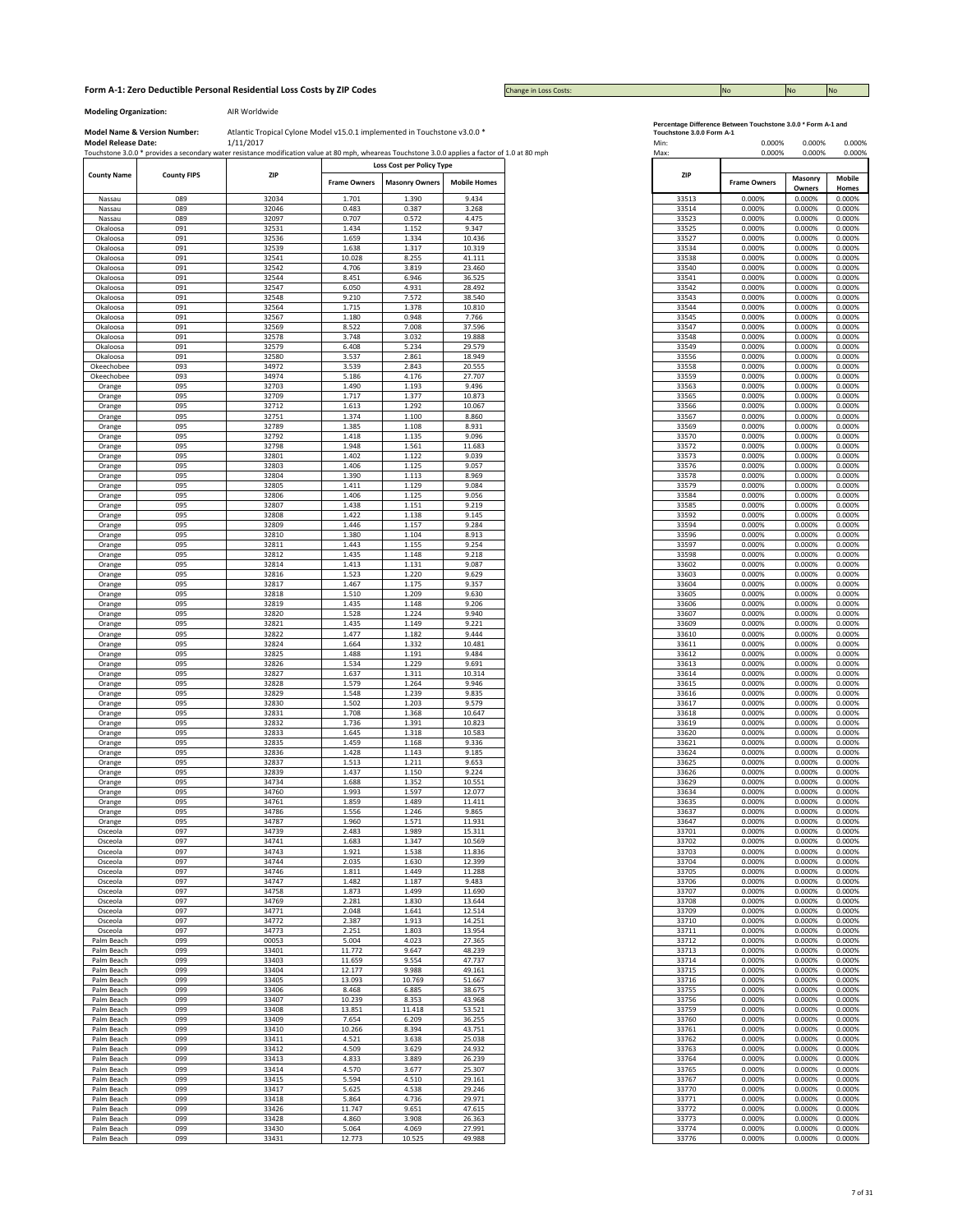## **Form A-1: Zero Deductible Personal Residential Loss Costs by ZIP Codes No No No No No No No No No No No No No** No

Change in Loss Costs:

**Modeling Organization:** AIR Worldwide

Model Name & Version Number: Atlantic Tropical Cylone Model v15.0.1 implemented in Touchstone v3.0.0 \* Touchstone of Model Release Data Touchstone 3.0.0 Form A-1 [10] 0.000% 0.000% 0.000% 0.000% 0.000% 0.000% 0.000% 0.000% Atlantic Tropical Cylone Model v15.0.1 implemented in Touchstone v3.0.0 \*

|                          |                    | Touchstone 3.0.0 * provides a secondary water resistance modification value at 80 mpn, wheareas Touchstone 3.0.0 applies a factor of 1.0 at 80 mpn |                               |                                 |                               |
|--------------------------|--------------------|----------------------------------------------------------------------------------------------------------------------------------------------------|-------------------------------|---------------------------------|-------------------------------|
| <b>County Name</b>       | <b>County FIPS</b> | ZIP                                                                                                                                                |                               | Loss Cost per Policy Type       |                               |
| Palm Beach               | 099                | 33432                                                                                                                                              | <b>Frame Owners</b><br>14.943 | <b>Masonry Owners</b><br>12.387 | <b>Mobile Homes</b><br>55.575 |
| Palm Beach               | 099                | 33433                                                                                                                                              | 5.989                         | 4.833                           | 30.573                        |
| Palm Beach               | 099                | 33434                                                                                                                                              | 5.225                         | 4.207                           | 27.815                        |
| Palm Beach               | 099                | 33435                                                                                                                                              | 14.448                        | 11.968                          | 54.400                        |
| Palm Beach               | 099                | 33436                                                                                                                                              | 8.554                         | 6.957                           | 38.975                        |
| Palm Beach<br>Palm Beach | 099<br>099         | 33437<br>33438                                                                                                                                     | 5.480<br>8.842                | 4.414<br>7.179                  | 29.005<br>41.836              |
| Palm Beach               | 099                | 33444                                                                                                                                              | 13.817                        | 11.421                          | 52.683                        |
| Palm Beach               | 099                | 33445                                                                                                                                              | 10.094                        | 8.250                           | 43.151                        |
| Palm Beach               | 099                | 33446                                                                                                                                              | 5.119                         | 4.119                           | 27.560                        |
| Palm Beach               | 099                | 33449                                                                                                                                              | 4.540                         | 3.650                           | 25.156                        |
| Palm Beach               | 099                | 33458                                                                                                                                              | 8.658                         | 7.048                           | 38.926                        |
| Palm Beach               | 099<br>099         | 33460<br>33461                                                                                                                                     | 13.587<br>8.707               | 11.196<br>7.076                 | 52.811<br>39.420              |
| Palm Beach<br>Palm Beach | 099                | 33462                                                                                                                                              | 11.996                        | 9.863                           | 48.253                        |
| Palm Beach               | 099                | 33463                                                                                                                                              | 5.604                         | 4.513                           | 29.400                        |
| Palm Beach               | 099                | 33467                                                                                                                                              | 4.637                         | 3.727                           | 25.656                        |
| Palm Beach               | 099                | 33469                                                                                                                                              | 12.660                        | 10.412                          | 50.205                        |
| Palm Beach               | 099                | 33470                                                                                                                                              | 4.640                         | 3.733                           | 25.676                        |
| Palm Beach<br>Palm Beach | 099<br>099         | 33472<br>33473                                                                                                                                     | 4.903<br>4.775                | 3.945<br>3.841                  | 26.744<br>26.210              |
| Palm Beach               | 099                | 33476                                                                                                                                              | 9.287                         | 7.541                           | 43.508                        |
| Palm Beach               | 099                | 33477                                                                                                                                              | 14.178                        | 11.710                          | 54.363                        |
| Palm Beach               | 099                | 33478                                                                                                                                              | 4.547                         | 3.657                           | 24.989                        |
| Palm Beach               | 099                | 33480                                                                                                                                              | 14.693                        | 12.141                          | 57.075                        |
| Palm Beach               | 099<br>099         | 33483<br>33484                                                                                                                                     | 15.437                        | 12.816                          | 56.803<br>33.235              |
| Palm Beach<br>Palm Beach | 099                | 33486                                                                                                                                              | 6.718<br>10.852               | 5.428<br>8.899                  | 45.066                        |
| Palm Beach               | 099                | 33487                                                                                                                                              | 14.205                        | 11.754                          | 53.390                        |
| Palm Beach               | 099                | 33493                                                                                                                                              | 5.095                         | 4.095                           | 28.037                        |
| Palm Beach               | 099                | 33496                                                                                                                                              | 5.304                         | 4.271                           | 28.156                        |
| Palm Beach               | 099                | 33498                                                                                                                                              | 4.907                         | 3.945                           | 26.618                        |
| Pasco<br>Pasco           | 101<br>101         | 33523<br>33525                                                                                                                                     | 1.580<br>1.796                | 1.270<br>1.446                  | 9.336<br>10.365               |
| Pasco                    | 101                | 33540                                                                                                                                              | 1.791                         | 1.439                           | 10.528                        |
| Pasco                    | 101                | 33541                                                                                                                                              | 1.847                         | 1.486                           | 10.743                        |
| Pasco                    | 101                | 33542                                                                                                                                              | 1.829                         | 1.471                           | 10.702                        |
| Pasco                    | 101                | 33543                                                                                                                                              | 1.782                         | 1.434                           | 10.574                        |
| Pasco                    | 101                | 33544<br>33545                                                                                                                                     | 1.872                         | 1.509                           | 10.861                        |
| Pasco<br>Pasco           | 101<br>101         | 33559                                                                                                                                              | 1.871<br>1.860                | 1.506<br>1.501                  | 10.643<br>10.702              |
| Pasco                    | 101                | 33576                                                                                                                                              | 1.875                         | 1.510                           | 10.584                        |
| Pasco                    | 101                | 34610                                                                                                                                              | 1.809                         | 1.459                           | 10.230                        |
| Pasco                    | 101                | 34637                                                                                                                                              | 1.912                         | 1.541                           | 10.772                        |
| Pasco                    | 101                | 34638                                                                                                                                              | 1.973                         | 1.595                           | 10.949                        |
| Pasco<br>Pasco           | 101<br>101         | 34639<br>34652                                                                                                                                     | 1.900<br>4.353                | 1.532<br>3.566                  | 10.865<br>19.640              |
| Pasco                    | 101                | 34653                                                                                                                                              | 3.208                         | 2.615                           | 15.779                        |
| Pasco                    | 101                | 34654                                                                                                                                              | 2.154                         | 1.741                           | 11.672                        |
| Pasco                    | 101                | 34655                                                                                                                                              | 2.201                         | 1.780                           | 11.992                        |
| Pasco                    | 101                | 34667                                                                                                                                              | 3.973                         | 3.246                           | 18.379                        |
| Pasco<br>Pasco           | 101<br>101         | 34668<br>34669                                                                                                                                     | 3.975<br>2.231                | 3.254<br>1.805                  | 18.164<br>12.022              |
| Pasco                    | 101                | 34690                                                                                                                                              | 3.599                         | 2.936                           | 17.204                        |
| Pasco                    | 101                | 34691                                                                                                                                              | 4.804                         | 3.979                           | 20.287                        |
| Pinellas                 | 103                | 33701                                                                                                                                              | 5.856                         | 4.819                           | 24.494                        |
| Pinellas                 | 103                | 33702                                                                                                                                              | 3.925                         | 3.199                           | 18.457                        |
| Pinellas                 | 103                | 33703                                                                                                                                              | 4.741                         | 3.905                           | 20.404                        |
| Pinellas<br>Pinellas     | 103<br>103         | 33704<br>33705                                                                                                                                     | 5.168<br>6.385                | 4.242<br>5.260                  | 22.247<br>27.089              |
| Pinellas                 | 103                | 33706                                                                                                                                              | 6.948                         | 5.774                           | 28.078                        |
| Pinellas                 | 103                | 33707                                                                                                                                              | 6.094                         | 5.041                           | 24.991                        |
| Pinellas                 | 103                | 33708                                                                                                                                              | 6.535                         | 5.415                           | 26.704                        |
| Pinellas                 | 103                | 33709                                                                                                                                              | 3.706                         | 3.027                           | 17.309                        |
| Pinellas                 | 103<br>103         | 33710<br>33711                                                                                                                                     | 4.609<br>6.192                | 3.787<br>5.135                  | 20.265<br>24.879              |
| Pinellas<br>Pinelias     | 103                | 33712                                                                                                                                              | <b>b.b81</b>                  | 5.513                           | 27.361                        |
| Pinellas                 | 103                | 33713                                                                                                                                              | 4.452                         | 3.642                           | 20.019                        |
| Pinellas                 | 103                | 33714                                                                                                                                              | 3.658                         | 2.977                           | 17.400                        |
| Pinellas                 | 103                | 33715                                                                                                                                              | 7.843                         | 6.543                           | 30.386                        |
| Pinellas                 | 103                | 33716                                                                                                                                              | 3.433                         | 2.801                           | 16.486                        |
| Pinellas<br>Pinellas     | 103<br>103         | 33755<br>33756                                                                                                                                     | 4.662<br>4.630                | 3.836<br>3.807                  | 20.321<br>20.196              |
| Pinellas                 | 103                | 33759                                                                                                                                              | 3.271                         | 2.663                           | 15.805                        |
| Pinellas                 | 103                | 33760                                                                                                                                              | 2.957                         | 2.396                           | 14.909                        |
| Pinellas                 | 103                | 33761                                                                                                                                              | 3.431                         | 2.800                           | 16.348                        |
| Pinellas                 | 103                | 33762                                                                                                                                              | 3.123                         | 2.532                           | 15.705                        |
| Pinellas                 | 103                | 33763                                                                                                                                              | 3.797                         | 3.105                           | 17.658                        |
| Pinellas<br>Pinellas     | 103<br>103         | 33764<br>33765                                                                                                                                     | 3.328<br>3.646                | 2.708<br>2.976                  | 16.102<br>17.135              |
| Pinellas                 | 103                | 33767                                                                                                                                              | 5.892                         | 4.906                           | 23.987                        |
| Pinellas                 | 103                | 33770                                                                                                                                              | 5.086                         | 4.192                           | 21.632                        |
| Pinellas                 | 103                | 33771                                                                                                                                              | 3.351                         | 2.728                           | 16.278                        |
| Pinellas                 | 103                | 33772                                                                                                                                              | 5.870                         | 4.852                           | 24.210                        |
| Pinellas                 | 103                | 33773                                                                                                                                              | 3.331                         | 2.712                           | 16.226                        |
| Pinellas<br>Pinellas     | 103<br>103         | 33774<br>33776                                                                                                                                     | 6.741<br>7.376                | 5.587<br>6.124                  | 26.942<br>28.891              |
| Pinellas                 | 103                | 33777                                                                                                                                              | 3.658                         | 2.987                           | 17.197                        |
| Pinellas                 | 103                | 33778                                                                                                                                              | 5.047                         | 4.155                           | 21.646                        |
| Pinellas                 | 103                | 33781                                                                                                                                              | 2.909                         | 2.359                           | 14.698                        |
| Pinellas                 | 103                | 33782                                                                                                                                              | 2.801                         | 2.268                           | 14.426                        |
| Pinellas<br>Pinellas     | 103                | 33785                                                                                                                                              | 7.016                         | 5.848<br>5.328                  | 27.943                        |
| Pinellas                 | 103<br>103         | 33786<br>34677                                                                                                                                     | 6.396<br>2.782                | 2.260                           | 25.836<br>13.958              |
| Pinellas                 | 103                | 34683                                                                                                                                              | 4.337                         | 3.564                           | 18.985                        |
| Pinellas                 | 103                | 34684                                                                                                                                              | 3.274                         | 2.671                           | 15.650                        |

|  | ercentage Difference Between Touchstone 3.0.0 * Form A-1 and |  |  |
|--|--------------------------------------------------------------|--|--|
|  |                                                              |  |  |

|                | 0.000%              | 0.000%            | 0.000%<br>0.000%       |  |
|----------------|---------------------|-------------------|------------------------|--|
| ZIP            | <b>Frame Owners</b> | Masonry<br>Owners | <b>Mobile</b><br>Homes |  |
| 33777          | 0.000%              | 0.000%            | 0.000%                 |  |
| 33778          | 0.000%              | 0.000%            | 0.000%                 |  |
| 33781          | 0.000%              | 0.000%            | 0.000%                 |  |
| 33782<br>33785 | 0.000%<br>0.000%    | 0.000%<br>0.000%  | 0.000%<br>0.000%       |  |
| 33786          | 0.000%              | 0.000%            | 0.000%                 |  |
| 33801          | 0.000%              | 0.000%            | 0.000%                 |  |
| 33803          | 0.000%              | 0.000%            | 0.000%                 |  |
| 33805<br>33809 | 0.000%<br>0.000%    | 0.000%<br>0.000%  | 0.000%<br>0.000%       |  |
| 33810          | 0.000%              | 0.000%            | 0.000%                 |  |
| 33811          | 0.000%              | 0.000%            | 0.000%                 |  |
| 33812          | 0.000%              | 0.000%            | 0.000%                 |  |
| 33813          | 0.000%              | 0.000%            | 0.000%<br>0.000%       |  |
| 33815<br>33823 | 0.000%<br>0.000%    | 0.000%<br>0.000%  | 0.000%                 |  |
| 33825          | 0.000%              | 0.000%            | 0.000%                 |  |
| 33827          | 0.000%              | 0.000%            | 0.000%                 |  |
| 33830          | 0.000%              | 0.000%            | 0.000%                 |  |
| 33834          | 0.000%              | 0.000%            | 0.000%                 |  |
| 33837<br>33838 | 0.000%<br>0.000%    | 0.000%<br>0.000%  | 0.000%<br>0.000%       |  |
| 33839          | 0.000%              | 0.000%            | 0.000%                 |  |
| 33841          | 0.000%              | 0.000%            | 0.000%                 |  |
| 33843          | 0.000%              | 0.000%            | 0.000%                 |  |
| 33844          | 0.000%              | 0.000%            | 0.000%                 |  |
| 33849<br>33850 | 0.000%              | 0.000%            | 0.000%                 |  |
| 33852          | 0.000%<br>0.000%    | 0.000%<br>0.000%  | 0.000%<br>0.000%       |  |
| 33853          | 0.000%              | 0.000%            | 0.000%                 |  |
| 33857          | 0.000%              | 0.000%            | 0.000%                 |  |
| 33859          | 0.000%              | 0.000%            | 0.000%                 |  |
| 33860          | 0.000%              | 0.000%            | 0.000%                 |  |
| 33865<br>33868 | 0.000%<br>0.000%    | 0.000%<br>0.000%  | 0.000%<br>0.000%       |  |
| 33870          | 0.000%              | 0.000%            | 0.000%                 |  |
| 33872          | 0.000%              | 0.000%            | 0.000%                 |  |
| 33873          | 0.000%              | 0.000%            | 0.000%                 |  |
| 33875          | 0.000%              | 0.000%            | 0.000%                 |  |
| 33876          | 0.000%              | 0.000%            | 0.000%                 |  |
| 33880<br>33881 | 0.000%<br>0.000%    | 0.000%<br>0.000%  | 0.000%<br>0.000%       |  |
| 33884          | 0.000%              | 0.000%            | 0.000%                 |  |
| 33890          | 0.000%              | 0.000%            | 0.000%                 |  |
| 33896          | 0.000%              | 0.000%            | 0.000%                 |  |
| 33897          | 0.000%              | 0.000%            | 0.000%                 |  |
| 33898<br>33901 | 0.000%<br>0.000%    | 0.000%<br>0.000%  | 0.000%<br>0.000%       |  |
| 33903          | 0.000%              | 0.000%            | 0.000%                 |  |
| 33904          | 0.000%              | 0.000%            | 0.000%                 |  |
| 33905          | 0.000%              | 0.000%            | 0.000%                 |  |
| 33907          | 0.000%              | 0.000%            | 0.000%                 |  |
| 33908<br>33909 | 0.000%<br>0.000%    | 0.000%<br>0.000%  | 0.000%<br>0.000%       |  |
| 33912          | 0.000%              | 0.000%            | 0.000%                 |  |
| 33913          | 0.000%              | 0.000%            | 0.000%                 |  |
| 33914          | 0.000%              | 0.000%            | 0.000%                 |  |
| 33916          | 0.000%              | 0.000%            | 0.000%                 |  |
| 33917<br>33919 | 0.000%<br>0.000%    | 0.000%<br>0.000%  | 0.000%<br>0.000%       |  |
| 33920          | 0.000%              | 0.000%            | 0.000%                 |  |
| 33921          | 0.000%              | 0.000%            | 0.000%                 |  |
| 33922          | 0.000%              | 0.000%            | 0.000%                 |  |
| 33928          | u.uuv.<br>0.000%    | 0.000%<br>0.000%  | U.UUU%<br>0.000%       |  |
| 33931          | 0.000%              | 0.000%            | 0.000%                 |  |
| 33935          | 0.000%              | 0.000%            | 0.000%                 |  |
| 33936          | 0.000%              | 0.000%            | 0.000%                 |  |
| 33946          | 0.000%              | 0.000%            | 0.000%                 |  |
| 33947          | 0.000%<br>0.000%    | 0.000%            | 0.000%                 |  |
| 33948<br>33950 | 0.000%              | 0.000%<br>0.000%  | 0.000%<br>0.000%       |  |
| 33952          | 0.000%              | 0.000%            | 0.000%                 |  |
| 33953          | 0.000%              | 0.000%            | 0.000%                 |  |
| 33954          | 0.000%              | 0.000%            | 0.000%                 |  |
| 33955<br>33956 | 0.000%<br>0.000%    | 0.000%<br>0.000%  | 0.000%<br>0.000%       |  |
| 33957          | 0.000%              | 0.000%            | 0.000%                 |  |
| 33960          | 0.000%              | 0.000%            | 0.000%                 |  |
| 33966          | 0.000%              | 0.000%            | 0.000%                 |  |
| 33967          | 0.000%              | 0.000%            | 0.000%                 |  |
| 33971          | 0.000%              | 0.000%            | 0.000%                 |  |
| 33972<br>33973 | 0.000%<br>0.000%    | 0.000%            | 0.000%                 |  |
| 33974          | 0.000%              | 0.000%<br>0.000%  | 0.000%<br>0.000%       |  |
| 33976          | 0.000%              | 0.000%            | 0.000%                 |  |
| 33980          | 0.000%              | 0.000%            | 0.000%                 |  |
| 33981          | 0.000%              | 0.000%            | 0.000%                 |  |
| 33982          | 0.000%              | 0.000%            | 0.000%                 |  |
| 33983<br>33990 | 0.000%              | 0.000%            | 0.000%                 |  |
| 33991          | 0.000%<br>0.000%    | 0.000%<br>0.000%  | 0.000%<br>0.000%       |  |
| 33993          | 0.000%              | 0.000%            | 0.000%                 |  |
| 34102          | 0.000%              | 0.000%            | 0.000%                 |  |
| 34103          | 0.000%              | 0.000%            | 0.000%                 |  |
| 34104          | n nnn%              | n nnn%            | n nnn%                 |  |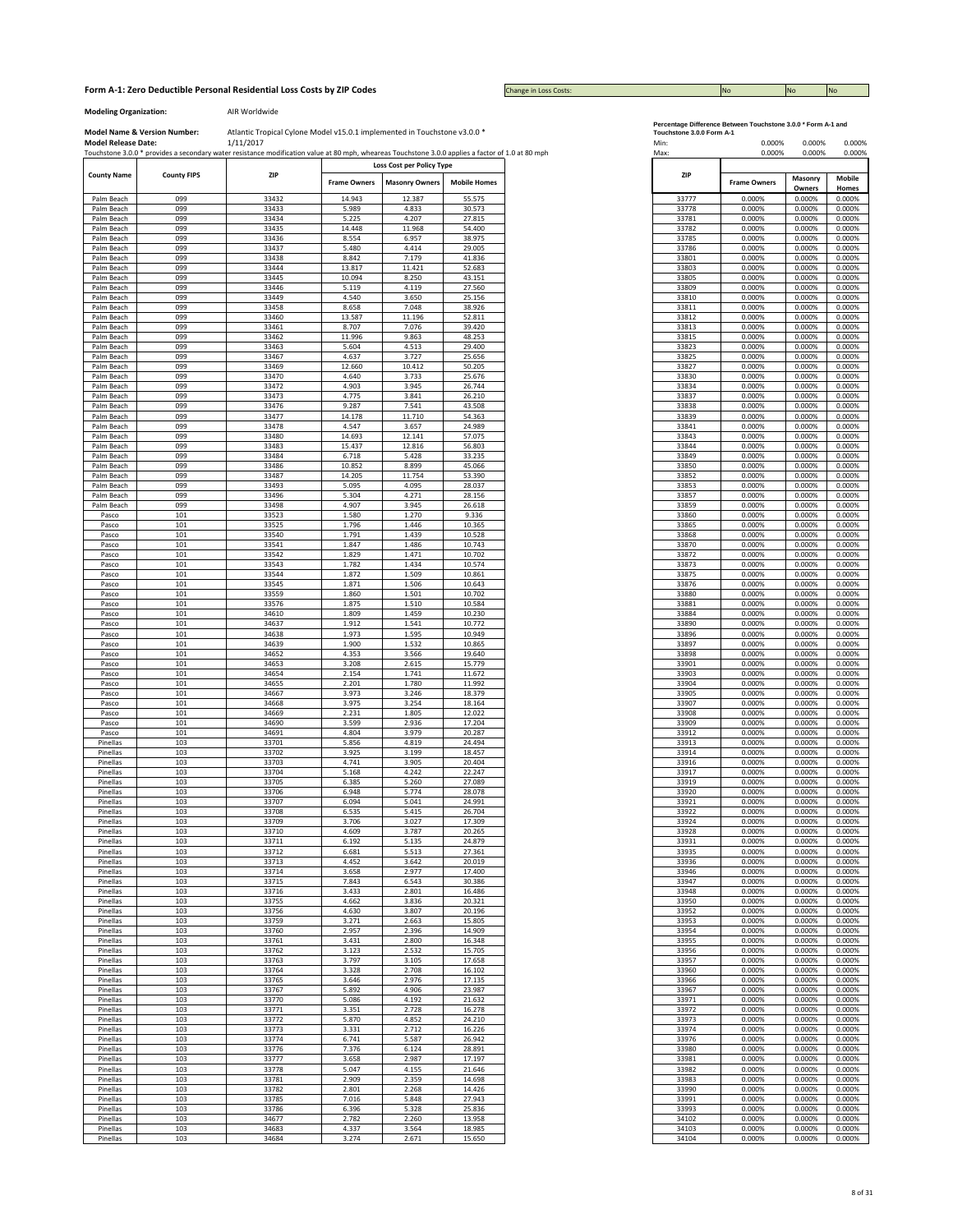Change in Loss Costs:

**Modeling Organization:** AIR Worldwide

|                         |                    | Touchstone 3.0.0 * provides a secondary water resistance modification value at 80 mph, wheareas Touchstone 3.0.0 applies a factor of 1.0 at 80 mph |                     |                           |                     | Max:           | 0.000%              | 0.000%           |
|-------------------------|--------------------|----------------------------------------------------------------------------------------------------------------------------------------------------|---------------------|---------------------------|---------------------|----------------|---------------------|------------------|
|                         |                    |                                                                                                                                                    |                     | Loss Cost per Policy Type |                     |                |                     |                  |
| <b>County Name</b>      | <b>County FIPS</b> | ZIP                                                                                                                                                | <b>Frame Owners</b> | <b>Masonry Owners</b>     | <b>Mobile Homes</b> | ZIP            | <b>Frame Owners</b> | Masonry          |
|                         |                    |                                                                                                                                                    |                     |                           |                     |                |                     | Owners           |
| Pinellas                | 103                | 34685                                                                                                                                              | 2.479               | 2.011                     | 12.808              | 34105          | 0.000%              | 0.000%           |
| Pinellas<br>Pinellas    | 103<br>103         | 34688<br>34689                                                                                                                                     | 2.382<br>4.683      | 1.928<br>3.851            | 12.411<br>20.166    | 34108<br>34109 | 0.000%<br>0.000%    | 0.000%<br>0.000% |
| Pinellas                | 103                | 34695                                                                                                                                              | 3.171               | 2.583                     | 15.318              | 34110          | 0.000%              | 0.000%           |
| Pinellas                | 103                | 34698                                                                                                                                              | 4.693               | 3.861                     | 20.356              | 34112          | 0.000%              | 0.000%           |
| Polk                    | 105                | 33801                                                                                                                                              | 1.619               | 1.296                     | 10.098              | 34113          | 0.000%              | 0.000%           |
| Polk                    | 105                | 33803                                                                                                                                              | 1.651               | 1.322                     | 10.184              | 34114          | 0.000%              | 0.000%           |
| Polk                    | 105                | 33805                                                                                                                                              | 1.582               | 1.267                     | 9.836               | 34116          | 0.000%              | 0.000%           |
| Polk                    | 105                | 33809                                                                                                                                              | 1.628               | 1.305                     | 10.068              | 34117          | 0.000%              | 0.000%           |
| Polk                    | 105                | 33810                                                                                                                                              | 1.629               | 1.307                     | 9.995               | 34119          | 0.000%              | 0.000%           |
| Polk                    | 105                | 33811                                                                                                                                              | 1.731               | 1.387                     | 10.493              | 34120          | 0.000%              | 0.000%           |
| Polk                    | 105                | 33812                                                                                                                                              | 1.733               | 1.388                     | 10.674              | 34134          | 0.000%              | 0.000%           |
| Polk                    | 105                | 33813                                                                                                                                              | 1.759               | 1.410                     | 10.739              | 34135          | 0.000%              | 0.000%           |
| Polk                    | 105                | 33815                                                                                                                                              | 1.619               | 1.297                     | 9.971               | 34140          | 0.000%              | 0.000%           |
| Polk                    | 105                | 33823                                                                                                                                              | 1.693               | 1.356                     | 10.589              | 34141          | 0.000%              | 0.000%           |
| Polk<br>Polk            | 105<br>105         | 33827<br>33830                                                                                                                                     | 1.973<br>1.898      | 1.580<br>1.520            | 12.168<br>11.637    | 34142<br>34145 | 0.000%<br>0.000%    | 0.000%<br>0.000% |
| Polk                    | 105                | 33837                                                                                                                                              | 1.569               | 1.256                     | 9.955               | 34201          | 0.000%              | 0.000%           |
| Polk                    | 105                | 33838                                                                                                                                              | 1.794               | 1.436                     | 11.336              | 34202          | 0.000%              | 0.000%           |
| Polk                    | 105                | 33839                                                                                                                                              | 1.788               | 1.431                     | 11.135              | 34203          | 0.000%              | 0.000%           |
| Polk                    | 105                | 33841                                                                                                                                              | 2.021               | 1.619                     | 12.293              | 34205          | 0.000%              | 0.000%           |
| Polk                    | 105                | 33843                                                                                                                                              | 1.941               | 1.555                     | 11.977              | 34207          | 0.000%              | 0.000%           |
| Polk                    | 105                | 33844                                                                                                                                              | 1.723               | 1.379                     | 10.868              | 34208          | 0.000%              | 0.000%           |
| Polk                    | 105                | 33849                                                                                                                                              | 1.627               | 1.304                     | 9.823               | 34209          | 0.000%              | 0.000%           |
| Polk                    | 105                | 33850                                                                                                                                              | 1.684               | 1.349                     | 10.576              | 34210          | 0.000%              | 0.000%           |
| Polk                    | 105                | 33853                                                                                                                                              | 1.973               | 1.580                     | 12.243              | 34211          | 0.000%              | 0.000%           |
| Polk                    | 105                | 33859                                                                                                                                              | 1.953               | 1.564                     | 12.128              | 34212          | 0.000%              | 0.000%           |
| Polk                    | 105                | 33860                                                                                                                                              | 1.881               | 1.508                     | 11.262              | 34215          | 0.000%              | 0.000%           |
| Polk                    | 105                | 33868                                                                                                                                              | 1.666               | 1.336                     | 10.332              | 34217          | 0.000%              | 0.000%           |
| Polk<br>Polk            | 105<br>105         | 33880<br>33881                                                                                                                                     | 1.815<br>1.737      | 1.453<br>1.391            | 11.287<br>10.903    | 34219<br>34221 | 0.000%<br>0.000%    | 0.000%<br>0.000% |
| Polk                    | 105                | 33884                                                                                                                                              | 1.823               | 1.459                     | 11.445              | 34222          | 0.000%              | 0.000%           |
| Polk                    | 105                | 33896                                                                                                                                              | 1.509               | 1.208                     | 9.621               | 34223          | 0.000%              | 0.000%           |
| Polk                    | 105                | 33897                                                                                                                                              | 1.498               | 1.200                     | 9.521               | 34224          | 0.000%              | 0.000%           |
| Polk                    | 105                | 33898                                                                                                                                              | 1.976               | 1.581                     | 12.294              | 34228          | 0.000%              | 0.000%           |
| Polk                    | 105                | 34759                                                                                                                                              | 1.831               | 1.465                     | 11.493              | 34229          | 0.000%              | 0.000%           |
| Putnam                  | 107                | 32112                                                                                                                                              | 1.214               | 0.972                     | 7.747               | 34231          | 0.000%              | 0.000%           |
| Putnam                  | 107                | 32131                                                                                                                                              | 0.905               | 0.725                     | 6.038               | 34232          | 0.000%              | 0.000%           |
| Putnam                  | 107                | 32139                                                                                                                                              | 1.287               | 1.031                     | 8.089               | 34233          | 0.000%              | 0.000%           |
| Putnam                  | 107                | 32140                                                                                                                                              | 0.791               | 0.634                     | 5.110               | 34234          | 0.000%              | 0.000%           |
| Putnam                  | 107                | 32148                                                                                                                                              | 0.810               | 0.649                     | 5.286               | 34235          | 0.000%              | 0.000%           |
| Putnam                  | 107                | 32177                                                                                                                                              | 0.886               | 0.710                     | 5.787               | 34236          | 0.000%              | 0.000%           |
| Putnam<br>Putnam        | 107<br>107         | 32181<br>32187                                                                                                                                     | 1.023<br>0.932      | 0.819<br>0.747            | 6.663<br>6.260      | 34237<br>34238 | 0.000%<br>0.000%    | 0.000%<br>0.000% |
| Putnam                  | 107                | 32189                                                                                                                                              | 0.927               | 0.742                     | 6.068               | 34239          | 0.000%              | 0.000%           |
| Putnam                  | 107                | 32193                                                                                                                                              | 0.890               | 0.713                     | 5.894               | 34240          | 0.000%              | 0.000%           |
| Putnam                  | 107                | 32640                                                                                                                                              | 0.838               | 0.673                     | 5.395               | 34241          | 0.000%              | 0.000%           |
| Putnam                  | 107                | 32666                                                                                                                                              | 0.829               | 0.665                     | 5.347               | 34242          | 0.000%              | 0.000%           |
| St. Johns               | 109                | 32033                                                                                                                                              | 0.976               | 0.788                     | 6.329               | 34243          | 0.000%              | 0.000%           |
| St. Johns               | 109                | 32080                                                                                                                                              | 3.050               | 2.475                     | 16.113              | 34251          | 0.000%              | 0.000%           |
| St. Johns               | 109                | 32081                                                                                                                                              | 1.161               | 0.939                     | 7.259               | 34266          | 0.000%              | 0.000%           |
| St. Johns               | 109                | 32082                                                                                                                                              | 2.310               | 1.878                     | 12.411              | 34269          | 0.000%              | 0.000%           |
| St. Johns               | 109                | 32084                                                                                                                                              | 1.868               | 1.511                     | 10.826              | 34275          | 0.000%              | 0.000%           |
| St. Johns               | 109                | 32086                                                                                                                                              | 1.784               | 1.442                     | 10.505              | 34285          | 0.000%              | 0.000%           |
| St. Johns               | 109                | 32092                                                                                                                                              | 0.895               | 0.722                     | 5.784               | 34286          | 0.000%              | 0.000%           |
| St. Johns               | 109                | 32095                                                                                                                                              | 1.694               | 1.372                     | 10.014              | 34287          | 0.000%              | 0.000%           |
| St. Johns               | 109                | 32145                                                                                                                                              | 0.908               | 0.728                     | 6.150               | 34288          | 0.000%              | 0.000%           |
| St. Johns               | 109                | 32259                                                                                                                                              | 0.938               | 0.757                     | 5.955               | 34289          | 0.000%              | 0.000%           |
| St. Lucie<br>St. Lucie  | 111<br>111         | 34945<br>34946                                                                                                                                     | 4.391<br>8.001      | 3.535<br>6.524            | 24.330<br>37.139    | 34291<br>34292 | 0.000%<br>0.000%    | 0.000%<br>0.000% |
| St. Lucie               | 111                | 34947                                                                                                                                              | 6.537               | 5.306                     | 32.414              | 34293          | 0.000%              | 0.000%           |
| St. Lucie               | 111                | 34949                                                                                                                                              | 12.214              | 10.082                    | 50.555              | 34420          | 0.000%              | 0.000%           |
| St. Lucie               | 111                | 34950                                                                                                                                              | 8.281               | 6.755                     | 38.097              | 34428          | 0.000%              | 0.000%           |
| St. Lucie               | 111                | 34951                                                                                                                                              | 5.704               | 4.615                     | 29.232              | 34429          | 0.000%              | 0.000%           |
| St. Lucie               | 111                | 34952                                                                                                                                              | 7.404               | 6.025                     | 35.240              | 34431          | 0.000%              | 0.000%           |
| St. Lucie               | 111                | 34953                                                                                                                                              | 4.288               | 3.452                     | 24.272              | 34432          | 0.000%              | 0.000%           |
| St. Lucie               | 111                | 34981                                                                                                                                              | 5.870               | 4.753                     | 30.041              | 34433          | 0.000%              | 0.000%           |
| St. Lucie               | 111                | 34982                                                                                                                                              | 7.964               | 6.494                     | 36.972              | 34434          | 0.000%              | 0.000%           |
| St. Lucie               | 111                | 34983                                                                                                                                              | 5.053               | 4.083                     | 26.977              | 34436          | 0.000%              | 0.000%           |
| St. Lucie               | 111                | 34984                                                                                                                                              | 4.666               | 3.763                     | 25.597              | 34442          | 0.000%              | 0.000%           |
| St. Lucie               | 111                | 34986                                                                                                                                              | 4.329               | 3.486                     | 24.240              | 34446          | 0.000%              | 0.000%           |
| St. Lucie               | 111                | 34987                                                                                                                                              | 4.324               | 3.480                     | 24.475              | 34448          | 0.000%              | 0.000%           |
| St. Lucie<br>Santa Rosa | 111<br>113         | 34988<br>32561                                                                                                                                     | 4.151<br>11.939     | 3.341<br>9.830            | 23.754<br>49.867    | 34449<br>34450 | 0.000%<br>0.000%    | 0.000%<br>0.000% |
| Santa Rosa              | 113                | 32563                                                                                                                                              | 10.068              | 8.256                     | 43.243              | 34452          | 0.000%              | 0.000%           |
| Santa Rosa              | 113                | 32565                                                                                                                                              | 1.529               | 1.229                     | 10.012              | 34453          | 0.000%              | 0.000%           |
| Santa Rosa              | 113                | 32566                                                                                                                                              | 7.869               | 6.446                     | 35.129              | 34461          | 0.000%              | 0.000%           |
| Santa Rosa              | 113                | 32570                                                                                                                                              | 2.101               | 1.688                     | 13.105              | 34465          | 0.000%              | 0.000%           |
| Santa Rosa              | 113                | 32571                                                                                                                                              | 2.416               | 1.943                     | 14.731              | 34470          | 0.000%              | 0.000%           |
| Santa Rosa              | 113                | 32583                                                                                                                                              | 2.476               | 1.990                     | 15.034              | 34471          | 0.000%              | 0.000%           |
| Sarasota                | 115                | 34223                                                                                                                                              | 5.913               | 4.856                     | 25.439              | 34472          | 0.000%              | 0.000%           |
| Sarasota                | 115                | 34228                                                                                                                                              | 7.222               | 6.038                     | 28.001              | 34473          | 0.000%              | 0.000%           |
| Sarasota                | 115                | 34229                                                                                                                                              | 5.905               | 4.843                     | 25.178              | 34474          | 0.000%              | 0.000%           |
| Sarasota                | 115                | 34231                                                                                                                                              | 5.573               | 4.584                     | 23.817              | 34475          | 0.000%              | 0.000%           |
| Sarasota                | 115                | 34232                                                                                                                                              | 2.756               | 2.226                     | 14.442              | 34476          | 0.000%              | 0.000%           |
| Sarasota                | 115                | 34233                                                                                                                                              | 3.232               | 2.618                     | 16.264              | 34479          | 0.000%              | 0.000%           |
| Sarasota                | 115                | 34234                                                                                                                                              | 3.958               | 3.234                     | 18.326              | 34480          | 0.000%              | 0.000%           |
| Sarasota                | 115                | 34235                                                                                                                                              | 2.606               | 2.103                     | 13.743              | 34481          | 0.000%              | 0.000%           |
| Sarasota                | 115                | 34236                                                                                                                                              | 5.011               | 4.132                     | 21.830              | 34482          | 0.000%              | 0.000%           |
| Sarasota                | 115                | 34237                                                                                                                                              | 3.649               | 2.974                     | 17.505              | 34484          | 0.000%              | 0.000%           |
| Sarasota                | 115                | 34238                                                                                                                                              | 4.321               | 3.525                     | 20.085              | 34488          | 0.000%              | 0.000%           |
| Sarasota                | 115                | 34239                                                                                                                                              | 4.474               | 3.676                     | 20.128              | 34491          | 0.000%              | 0.000%           |
| Sarasota<br>Sarasota    | 115<br>115         | 34240<br>34241                                                                                                                                     | 2.209<br>2.253      | 1.776<br>1.811            | 12.407<br>12.618    | 34498<br>34601 | 0.000%<br>0.000%    | 0.000%<br>0.000% |
| Sarasota                | 115                | 34242                                                                                                                                              | 6.894               | 5.734                     | 27.383              | 34602          | 0.000%              | 0.000%           |
| Sarasota                | 115                | 34275                                                                                                                                              | 5.124               | 4 1 8 9                   | 22863               | 34604          | 0.000%              | 0.000%           |

| ercentage Difference Between Touchstone 3.0.0 * Form A-1 an |  |
|-------------------------------------------------------------|--|
|-------------------------------------------------------------|--|

| of 1.0 at 80 mph | Min:<br>Max:   | 0.000%<br>0.000%    | 0.000%<br>0.000%  | 0.000%<br>0.000% |  |
|------------------|----------------|---------------------|-------------------|------------------|--|
|                  | ZIP            | <b>Frame Owners</b> | Masonry<br>Owners | Mobile<br>Homes  |  |
|                  | 34105          | 0.000%              | 0.000%            | 0.000%           |  |
|                  | 34108          | 0.000%              | 0.000%            | 0.000%           |  |
|                  | 34109<br>34110 | 0.000%<br>0.000%    | 0.000%<br>0.000%  | 0.000%<br>0.000% |  |
|                  | 34112          | 0.000%              | 0.000%            | 0.000%           |  |
|                  | 34113          | 0.000%              | 0.000%            | 0.000%           |  |
|                  | 34114<br>34116 | 0.000%<br>0.000%    | 0.000%<br>0.000%  | 0.000%<br>0.000% |  |
|                  | 34117          | 0.000%              | 0.000%            | 0.000%           |  |
|                  | 34119          | 0.000%              | 0.000%            | 0.000%           |  |
|                  | 34120<br>34134 | 0.000%<br>0.000%    | 0.000%<br>0.000%  | 0.000%<br>0.000% |  |
|                  | 34135          | 0.000%              | 0.000%            | 0.000%           |  |
|                  | 34140          | 0.000%              | 0.000%            | 0.000%           |  |
|                  | 34141<br>34142 | 0.000%<br>0.000%    | 0.000%<br>0.000%  | 0.000%           |  |
|                  | 34145          | 0.000%              | 0.000%            | 0.000%<br>0.000% |  |
|                  | 34201          | 0.000%              | 0.000%            | 0.000%           |  |
|                  | 34202          | 0.000%              | 0.000%            | 0.000%           |  |
|                  | 34203<br>34205 | 0.000%<br>0.000%    | 0.000%<br>0.000%  | 0.000%<br>0.000% |  |
|                  | 34207          | 0.000%              | 0.000%            | 0.000%           |  |
|                  | 34208          | 0.000%              | 0.000%            | 0.000%           |  |
|                  | 34209          | 0.000%              | 0.000%            | 0.000%           |  |
|                  | 34210<br>34211 | 0.000%<br>0.000%    | 0.000%<br>0.000%  | 0.000%<br>0.000% |  |
|                  | 34212          | 0.000%              | 0.000%            | 0.000%           |  |
|                  | 34215          | 0.000%              | 0.000%            | 0.000%           |  |
|                  | 34217          | 0.000%              | 0.000%            | 0.000%           |  |
|                  | 34219<br>34221 | 0.000%<br>0.000%    | 0.000%<br>0.000%  | 0.000%<br>0.000% |  |
|                  | 34222          | 0.000%              | 0.000%            | 0.000%           |  |
|                  | 34223          | 0.000%              | 0.000%            | 0.000%           |  |
|                  | 34224<br>34228 | 0.000%<br>0.000%    | 0.000%<br>0.000%  | 0.000%<br>0.000% |  |
|                  | 34229          | 0.000%              | 0.000%            | 0.000%           |  |
|                  | 34231          | 0.000%              | 0.000%            | 0.000%           |  |
|                  | 34232<br>34233 | 0.000%<br>0.000%    | 0.000%<br>0.000%  | 0.000%<br>0.000% |  |
|                  | 34234          | 0.000%              | 0.000%            | 0.000%           |  |
|                  | 34235          | 0.000%              | 0.000%            | 0.000%           |  |
|                  | 34236          | 0.000%              | 0.000%            | 0.000%           |  |
|                  | 34237<br>34238 | 0.000%<br>0.000%    | 0.000%<br>0.000%  | 0.000%<br>0.000% |  |
|                  | 34239          | 0.000%              | 0.000%            | 0.000%           |  |
|                  | 34240          | 0.000%              | 0.000%            | 0.000%           |  |
|                  | 34241          | 0.000%              | 0.000%            | 0.000%           |  |
|                  | 34242<br>34243 | 0.000%<br>0.000%    | 0.000%<br>0.000%  | 0.000%<br>0.000% |  |
|                  | 34251          | 0.000%              | 0.000%            | 0.000%           |  |
|                  | 34266          | 0.000%              | 0.000%            | 0.000%           |  |
|                  | 34269          | 0.000%              | 0.000%            | 0.000%           |  |
|                  | 34275<br>34285 | 0.000%<br>0.000%    | 0.000%<br>0.000%  | 0.000%<br>0.000% |  |
|                  | 34286          | 0.000%              | 0.000%            | 0.000%           |  |
|                  | 34287          | 0.000%              | 0.000%            | 0.000%           |  |
|                  | 34288          | 0.000%              | 0.000%            | 0.000%           |  |
|                  | 34289<br>34291 | 0.000%<br>0.000%    | 0.000%<br>0.000%  | 0.000%<br>0.000% |  |
|                  | 34292          | 0.000%              | 0.000%            | 0.000%           |  |
|                  | 34293          | 0.000%              | 0.000%            | 0.000%           |  |
|                  | 34420<br>34428 | 0.000%<br>0.000%    | 0.000%<br>0.000%  | 0.000%<br>0.000% |  |
|                  | 34429          | 0.000%              | 0.000%            | 0.000%           |  |
|                  | 34431          | 0.000%              | 0.000%            | 0.000%           |  |
|                  | 34432          | 0.000%              | 0.000%            | 0.000%           |  |
|                  | 34433<br>34434 | 0.000%<br>0.000%    | 0.000%<br>0.000%  | 0.000%<br>0.000% |  |
|                  | 34436          | 0.000%              | 0.000%            | 0.000%           |  |
|                  | 34442          | 0.000%              | 0.000%            | 0.000%           |  |
|                  | 34446<br>34448 | 0.000%<br>0.000%    | 0.000%<br>0.000%  | 0.000%<br>0.000% |  |
|                  | 34449          | 0.000%              | 0.000%            | 0.000%           |  |
|                  | 34450          | 0.000%              | 0.000%            | 0.000%           |  |
|                  | 34452          | 0.000%              | 0.000%            | 0.000%           |  |
|                  | 34453<br>34461 | 0.000%<br>0.000%    | 0.000%<br>0.000%  | 0.000%<br>0.000% |  |
|                  | 34465          | 0.000%              | 0.000%            | 0.000%           |  |
|                  | 34470          | 0.000%              | 0.000%            | 0.000%           |  |
|                  | 34471          | 0.000%              | 0.000%            | 0.000%           |  |
|                  | 34472<br>34473 | 0.000%<br>0.000%    | 0.000%<br>0.000%  | 0.000%<br>0.000% |  |
|                  | 34474          | 0.000%              | 0.000%            | 0.000%           |  |
|                  | 34475          | 0.000%              | 0.000%            | 0.000%           |  |
|                  | 34476          | 0.000%              | 0.000%            | 0.000%           |  |
|                  | 34479<br>34480 | 0.000%<br>0.000%    | 0.000%<br>0.000%  | 0.000%<br>0.000% |  |
|                  | 34481          | 0.000%              | 0.000%            | 0.000%           |  |
|                  | 34482          | 0.000%              | 0.000%            | 0.000%           |  |
|                  | 34484          | 0.000%              | 0.000%            | 0.000%           |  |
|                  | 34488<br>34491 | 0.000%<br>0.000%    | 0.000%<br>0.000%  | 0.000%<br>0.000% |  |
|                  | 34498          | 0.000%              | 0.000%            | 0.000%           |  |
|                  | 34601          | 0.000%              | 0.000%            | 0.000%           |  |
|                  | 34602          | 0.000%              | 0.000%            | 0.000%           |  |
|                  | 34604          | 0.000%              | 0.000%            | 0.000%           |  |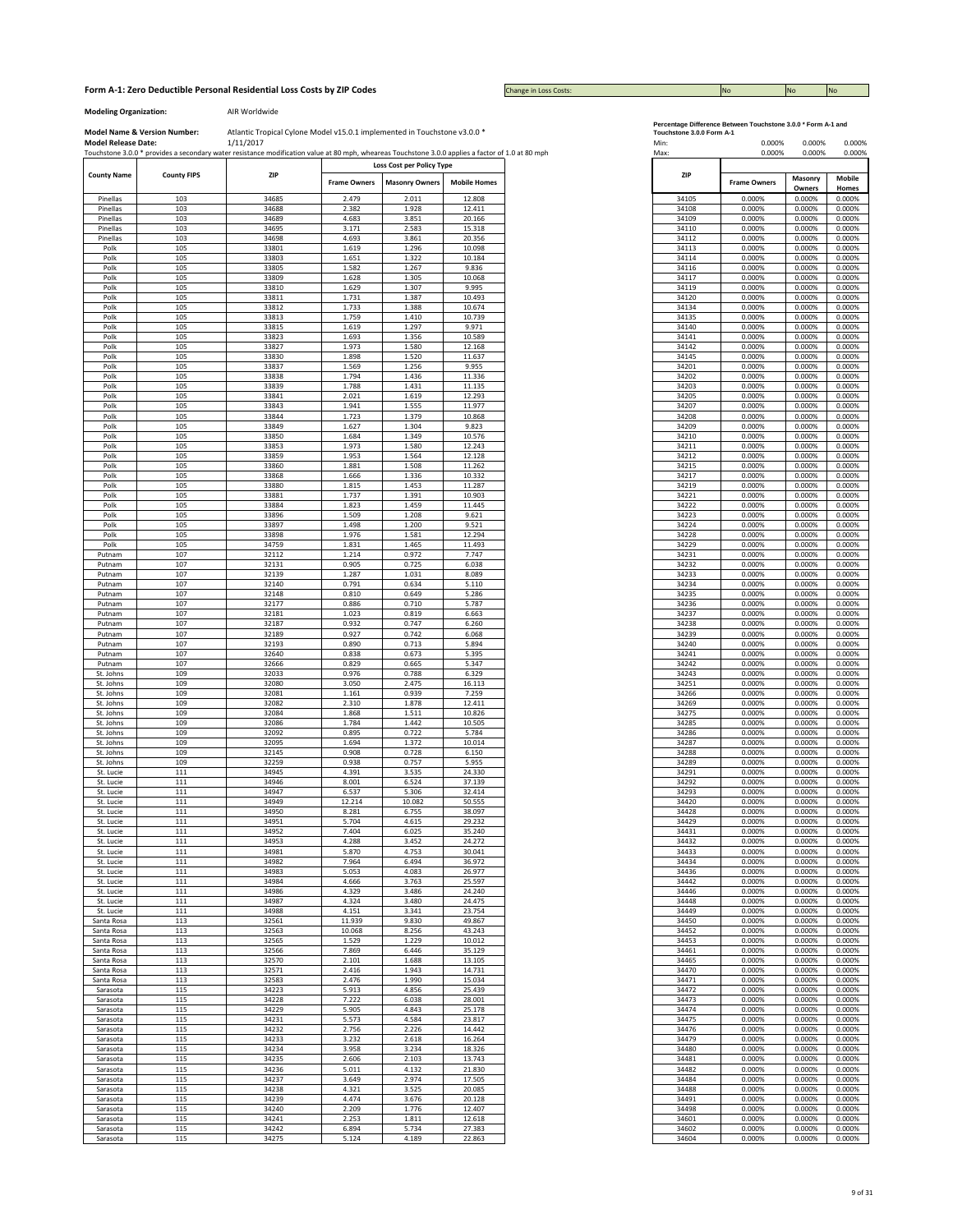Change in Loss Costs:

**Modeling Organization:** AIR Worldwide

**Model Name & Version Number:**

|                      |                    | Touchstone 3.0.0 * provides a secondary water resistance modification value at 80 mph, wheareas Touchstone 3.0.0 applies a factor of 1.0 at 80 mph |                     |                       |                     |
|----------------------|--------------------|----------------------------------------------------------------------------------------------------------------------------------------------------|---------------------|-----------------------|---------------------|
|                      |                    | Loss Cost per Policy Type                                                                                                                          |                     |                       |                     |
| <b>County Name</b>   | <b>County FIPS</b> | ZIP                                                                                                                                                | <b>Frame Owners</b> | <b>Masonry Owners</b> | <b>Mobile Homes</b> |
| Sarasota             | 115                | 34285                                                                                                                                              | 5.736               | 4.698                 | 24.820              |
| Sarasota             | 115                | 34286                                                                                                                                              | 2.117               | 1.699                 | 12.224              |
| Sarasota             | 115                | 34287                                                                                                                                              | 2.193               | 1.765                 | 12.386              |
| Sarasota             | 115<br>115         | 34288<br>34289                                                                                                                                     | 2.160<br>2.089      | 1.732<br>1.675        | 12.577<br>12.258    |
| Sarasota<br>Sarasota | 115                | 34291                                                                                                                                              | 2.094               | 1.684                 | 11.997              |
| Sarasota             | 115                | 34292                                                                                                                                              | 3.123               | 2.527                 | 16.124              |
| Sarasota             | 115                | 34293                                                                                                                                              | 4.962               | 4.049                 | 22.490              |
| Seminole             | 117                | 32701                                                                                                                                              | 1.362               | 1.090                 | 8.791               |
| Seminole             | 117                | 32707                                                                                                                                              | 1.436               | 1.150                 | 9.165               |
| Seminole             | 117                | 32708                                                                                                                                              | 1.467               | 1.175                 | 9.305               |
| Seminole<br>Seminole | 117<br>117         | 32714<br>32730                                                                                                                                     | 1.341<br>1.398      | 1.073<br>1.119        | 8.683<br>8.977      |
| Seminole             | 117                | 32732                                                                                                                                              | 1.564               | 1.253                 | 10.068              |
| Seminole             | 117                | 32746                                                                                                                                              | 1.406               | 1.126                 | 8.954               |
| Seminole             | 117                | 32750                                                                                                                                              | 1.379               | 1.104                 | 8.857               |
| Seminole             | 117                | 32765                                                                                                                                              | 1.537               | 1.232                 | 9.677               |
| Seminole             | 117                | 32766                                                                                                                                              | 1.558               | 1.248                 | 10.052              |
| Seminole             | 117                | 32771                                                                                                                                              | 1.425               | 1.141                 | 9.033               |
| Seminole             | 117                | 32773                                                                                                                                              | 1.544               | 1.237                 | 9.690               |
| Seminole             | 117                | 32779                                                                                                                                              | 1.313               | 1.051                 | 8.501               |
| Sumter               | 119                | 32162                                                                                                                                              | 1.328               | 1.063                 | 8.302               |
| Sumter<br>Sumter     | 119<br>119         | 33513<br>33514                                                                                                                                     | 1.507<br>1.542      | 1.211<br>1.235        | 8.959<br>9.417      |
| Sumter               | 119                | 33538                                                                                                                                              | 1.434               | 1.151                 | 8.629               |
| Sumter               | 119                | 33585                                                                                                                                              | 1.532               | 1.231                 | 9.208               |
| Sumter               | 119                | 33597                                                                                                                                              | 1.378               | 1.106                 | 8.409               |
| Sumter               | 119                | 34484                                                                                                                                              | 1.304               | 1.046                 | 8.083               |
| Sumter               | 119                | 34785                                                                                                                                              | 1.410               | 1.129                 | 8.689               |
| Suwannee             | 121                | 32008                                                                                                                                              | 0.785               | 0.632                 | 4.881               |
| Suwannee             | 121                | 32060                                                                                                                                              | 0.629               | 0.505                 | 4.118               |
| Suwannee             | 121                | 32062                                                                                                                                              | 0.707               | 0.568                 | 4.507               |
| Suwannee             | 121                | 32064                                                                                                                                              | 0.609               | 0.489                 | 4.007               |
| Suwannee             | 121                | 32071                                                                                                                                              | 0.754               | 0.606                 | 4.750               |
| Suwannee<br>Taylor   | 121<br>123         | 32094<br>32347                                                                                                                                     | 0.653<br>0.743      | 0.524<br>0.597        | 4.236<br>4.820      |
| Taylor               | 123                | 32348                                                                                                                                              | 0.841               | 0.677                 | 5.303               |
| Taylor               | 123                | 32356                                                                                                                                              | 0.876               | 0.706                 | 5.387               |
| Taylor               | 123                | 32359                                                                                                                                              | 1.529               | 1.239                 | 8.471               |
| Union                | 125                | 32054                                                                                                                                              | 0.662               | 0.531                 | 4.332               |
| Union                | 125                | 32083                                                                                                                                              | 0.620               | 0.497                 | 4.056               |
| Volusia              | 127                | 32114                                                                                                                                              | 2.609               | 2.099                 | 14.993              |
| Volusia              | 127                | 32117                                                                                                                                              | 2.629               | 2.116                 | 15.021              |
| Volusia              | 127                | 32118                                                                                                                                              | 3.745               | 3.032                 | 20.105              |
| Volusia              | 127                | 32119                                                                                                                                              | 2.644               | 2.128                 | 15.109              |
| Volusia<br>Volusia   | 127<br>127         | 32124<br>32127                                                                                                                                     | 1.138<br>2.868      | 0.912<br>2.312        | 7.698<br>15.893     |
| Volusia              | 127                | 32128                                                                                                                                              | 1.417               | 1.135                 | 9.262               |
| Volusia              | 127                | 32129                                                                                                                                              | 2.200               | 1.767                 | 13.096              |
| Volusia              | 127                | 32130                                                                                                                                              | 1.072               | 0.858                 | 7.409               |
| Volusia              | 127                | 32132                                                                                                                                              | 2.999               | 2.421                 | 16.292              |
| Volusia              | 127                | 32141                                                                                                                                              | 3.098               | 2.505                 | 16.782              |
| Volusia              | 127                | 32168                                                                                                                                              | 2.011               | 1.617                 | 12.102              |
| Volusia              | 127                | 32169                                                                                                                                              | 4.442               | 3.614                 | 21.872              |
| Volusia              | 127                | 32174                                                                                                                                              | 1.994               | 1.600                 | 12.177              |
| Volusia              | 127                | 32176                                                                                                                                              | 3.638               | 2.944                 | 19.509              |
| Volusia              | 127<br>127         | 32180<br>32190                                                                                                                                     | 1.156<br>1.344      | 0.926<br>1.077        | 7.653<br>8.657      |
| Volusia<br>Volusia   | 127                | 32713                                                                                                                                              | 1.342               | 1.074                 | 8.746               |
| Volusia              | 127                | 32720                                                                                                                                              | 1.118               | 0.895                 | 7.687               |
| Volusia              | 127                | 32724                                                                                                                                              | 1.122               | 0.899                 | 7.701               |
| Volusia              | 127                | 32725                                                                                                                                              | 1.357               | 1.087                 | 9.100               |
| Volusia              | 127                | 32738                                                                                                                                              | 1.323               | 1.060                 | 8.891               |
| Volusia              | 127                | 32744                                                                                                                                              | 1.199               | 0.960                 | 8.152               |
| Volusia              | 127                | 32759                                                                                                                                              | 3.336               | 2.699                 | 17.942              |
| Volusia              | 127                | 32763                                                                                                                                              | 1.233               | 0.988                 | 8.388               |
| Volusia              | 127                | 32764                                                                                                                                              | 1.416               | 1.135                 | 9.400               |
| Wakulla              | 129                | 32327                                                                                                                                              | 1.087               | 0.876                 | 6.540               |
| Wakulla<br>Wakulla   | 129<br>129         | 32346<br>32355                                                                                                                                     | 3.473<br>1.681      | 2.842<br>1.358        | 16.276<br>9.324     |
| Wakulla              | 129                | 32358                                                                                                                                              | 1.376               | 1.108                 | 8.179               |
| Walton               | 131                | 32433                                                                                                                                              | 1.427               | 1.147                 | 9.059               |
| Walton               | 131                | 32435                                                                                                                                              | 1.591               | 1.279                 | 9.856               |
| Walton               | 131                | 32439                                                                                                                                              | 2.948               | 2.375                 | 16.614              |
| Walton               | 131                | 32455                                                                                                                                              | 1.590               | 1.279                 | 9.823               |
| Walton               | 131                | 32459                                                                                                                                              | 7.652               | 6.258                 | 33.810              |
| Walton               | 131                | 32550                                                                                                                                              | 8.948               | 7.350                 | 38.697              |
| Washington           | 133                | 32427                                                                                                                                              | 1.373               | 1.103                 | 8.562               |
| Washington           | 133                | 32428                                                                                                                                              | 1.434               | 1.153                 | 8.835               |
| Washington           | 133                | 32437                                                                                                                                              | 2.036               | 1.640                 | 11.857              |
| Washington           | 133                | 32462                                                                                                                                              | 1.690               | 1.360                 | 10.060              |

| Percentage Difference Between Touchstone 3.0.0 * Form A-1 and |  |
|---------------------------------------------------------------|--|
|---------------------------------------------------------------|--|

|                            | <b>Model Name &amp; Version Number:</b> | Atlantic Tropical Cylone Model v15.0.1 implemented in Touchstone v3.0.0 *                                                                                       |                     |                           |                     | Touchstone 3.0.0 Form A-1 |                                          |
|----------------------------|-----------------------------------------|-----------------------------------------------------------------------------------------------------------------------------------------------------------------|---------------------|---------------------------|---------------------|---------------------------|------------------------------------------|
| <b>Model Release Date:</b> |                                         | 1/11/2017<br>Touchstone 3.0.0 * provides a secondary water resistance modification value at 80 mph, wheareas Touchstone 3.0.0 applies a factor of 1.0 at 80 mph |                     |                           |                     | Min:<br>Max:              | 0.000%<br>0.000%<br>0.000%<br>0.000%     |
|                            |                                         |                                                                                                                                                                 |                     | Loss Cost per Policy Type |                     |                           |                                          |
| <b>County Name</b>         | <b>County FIPS</b>                      | ZIP                                                                                                                                                             | <b>Frame Owners</b> | <b>Masonry Owners</b>     | <b>Mobile Homes</b> | ZIP                       | Masonry<br><b>Frame Owners</b><br>Owners |
| Sarasota                   | 115                                     | 34285                                                                                                                                                           | 5.736               | 4.698                     | 24.820              | 34606                     | 0.000%<br>0.000%                         |
| Sarasota                   | 115                                     | 34286                                                                                                                                                           | 2.117               | 1.699                     | 12.224              | 34607                     | 0.000%<br>0.000%                         |
| Sarasota                   | 115                                     | 34287                                                                                                                                                           | 2.193               | 1.765                     | 12.386              | 34608                     | 0.000%<br>0.000%                         |
| Sarasota                   | 115                                     | 34288                                                                                                                                                           | 2.160               | 1.732                     | 12.577              | 34609                     | 0.000%<br>0.000%                         |
| Sarasota                   | 115                                     | 34289                                                                                                                                                           | 2.089               | 1.675                     | 12.258              | 34610                     | 0.000%<br>0.000%                         |
| Sarasota                   | 115                                     | 34291                                                                                                                                                           | 2.094               | 1.684                     | 11.997              | 34613                     | 0.000%<br>0.000%                         |
| Sarasota                   | 115                                     | 34292                                                                                                                                                           | 3.123               | 2.527                     | 16.124              | 34614                     | 0.000%<br>0.000%                         |
| Sarasota                   | 115                                     | 34293                                                                                                                                                           | 4.962               | 4.049                     | 22.490              | 34637                     | 0.000%<br>0.000%                         |
| Seminole                   | 117                                     | 32701                                                                                                                                                           | 1.362               | 1.090                     | 8.791               | 34638                     | 0.000%<br>0.000%                         |
| Seminole                   | 117                                     | 32707                                                                                                                                                           | 1.436               | 1.150                     | 9.165               | 34639                     | 0.000%<br>0.000%                         |
| Seminole                   | 117                                     | 32708                                                                                                                                                           | 1.467               | 1.175                     | 9.305               | 34652                     | 0.000%<br>0.000%                         |
| Seminole                   | 117                                     | 32714                                                                                                                                                           | 1.341               | 1.073                     | 8.683               | 34653                     | 0.000%<br>0.000%                         |
| Seminole                   | 117                                     | 32730                                                                                                                                                           | 1.398               | 1.119                     | 8.977               | 34654                     | 0.000%<br>0.000%                         |
| Seminole                   | 117                                     | 32732                                                                                                                                                           | 1.564               | 1.253                     | 10.068              | 34655                     | 0.000%<br>0.000%                         |
| Seminole                   | 117                                     | 32746                                                                                                                                                           | 1.406               | 1.126                     | 8.954               | 34667                     | 0.000%<br>0.000%                         |
| Seminole                   | 117                                     | 32750                                                                                                                                                           | 1.379               | 1.104                     | 8.857               | 34668                     | 0.000%<br>0.000%                         |
| Seminole                   | 117                                     | 32765                                                                                                                                                           | 1.537               | 1.232                     | 9.677               | 34669                     | 0.000%<br>0.000%                         |
| Seminole                   | 117                                     | 32766                                                                                                                                                           | 1.558               | 1.248                     | 10.052              | 34677                     | 0.000%<br>0.000%                         |
| Seminole<br>Seminole       | 117<br>117                              | 32771<br>32773                                                                                                                                                  | 1.425<br>1.544      | 1.141<br>1.237            | 9.033<br>9.690      | 34683<br>34684            | 0.000%<br>0.000%<br>0.000%               |
|                            | 117                                     | 32779                                                                                                                                                           | 1.313               | 1.051                     | 8.501               | 34685                     | 0.000%<br>0.000%<br>0.000%               |
| Seminole<br>Sumter         | 119                                     | 32162                                                                                                                                                           | 1.328               | 1.063                     | 8.302               | 34688                     | 0.000%<br>0.000%                         |
| Sumter                     | 119                                     | 33513                                                                                                                                                           | 1.507               | 1.211                     | 8.959               | 34689                     | 0.000%<br>0.000%                         |
| Sumter                     | 119                                     | 33514                                                                                                                                                           | 1.542               | 1.235                     | 9.417               | 34690                     | 0.000%<br>0.000%                         |
| Sumter                     | 119                                     | 33538                                                                                                                                                           | 1.434               | 1.151                     | 8.629               | 34691                     | 0.000%<br>0.000%                         |
| Sumter                     | 119                                     | 33585                                                                                                                                                           | 1.532               | 1.231                     | 9.208               | 34695                     | 0.000%<br>0.000%                         |
| Sumter                     | 119                                     | 33597                                                                                                                                                           | 1.378               | 1.106                     | 8.409               | 34698                     | 0.000%<br>0.000%                         |
| Sumter                     | 119                                     | 34484                                                                                                                                                           | 1.304               | 1.046                     | 8.083               | 34705                     | 0.000%<br>0.000%                         |
| Sumter                     | 119                                     | 34785                                                                                                                                                           | 1.410               | 1.129                     | 8.689               | 34711                     | 0.000%<br>0.000%                         |
| Suwannee                   | 121                                     | 32008                                                                                                                                                           | 0.785               | 0.632                     | 4.881               | 34714                     | 0.000%<br>0.000%                         |
| Suwannee                   | 121                                     | 32060                                                                                                                                                           | 0.629               | 0.505                     | 4.118               | 34715                     | 0.000%<br>0.000%                         |
| Suwannee                   | 121                                     | 32062                                                                                                                                                           | 0.707               | 0.568                     | 4.507               | 34731                     | 0.000%<br>0.000%                         |
| Suwannee                   | 121                                     | 32064                                                                                                                                                           | 0.609               | 0.489                     | 4.007               | 34734                     | 0.000%<br>0.000%                         |
| Suwannee                   | 121                                     | 32071                                                                                                                                                           | 0.754               | 0.606                     | 4.750               | 34736                     | 0.000%<br>0.000%                         |
| Suwannee                   | 121                                     | 32094                                                                                                                                                           | 0.653               | 0.524                     | 4.236               | 34737                     | 0.000%<br>0.000%                         |
| Taylor                     | 123                                     | 32347                                                                                                                                                           | 0.743               | 0.597                     | 4.820               | 34739                     | 0.000%<br>0.000%                         |
| Taylor                     | 123                                     | 32348                                                                                                                                                           | 0.841               | 0.677                     | 5.303               | 34741                     | 0.000%<br>0.000%                         |
| Taylor                     | 123                                     | 32356                                                                                                                                                           | 0.876               | 0.706                     | 5.387               | 34743                     | 0.000%<br>0.000%                         |
| Taylor                     | 123                                     | 32359                                                                                                                                                           | 1.529               | 1.239                     | 8.471               | 34744                     | 0.000%<br>0.000%                         |
| Union                      | 125                                     | 32054                                                                                                                                                           | 0.662               | 0.531                     | 4.332               | 34746                     | 0.000%<br>0.000%                         |
| Union                      | 125                                     | 32083                                                                                                                                                           | 0.620               | 0.497                     | 4.056               | 34747                     | 0.000%<br>0.000%                         |
| Volusia                    | 127                                     | 32114                                                                                                                                                           | 2.609               | 2.099                     | 14.993              | 34748                     | 0.000%<br>0.000%                         |
| Volusia                    | 127                                     | 32117                                                                                                                                                           | 2.629               | 2.116                     | 15.021              | 34753                     | 0.000%<br>0.000%                         |
| Volusia                    | 127                                     | 32118                                                                                                                                                           | 3.745               | 3.032                     | 20.105              | 34756                     | 0.000%<br>0.000%                         |
| Volusia                    | 127                                     | 32119                                                                                                                                                           | 2.644               | 2.128                     | 15.109              | 34758                     | 0.000%<br>0.000%                         |
| Volusia                    | 127                                     | 32124                                                                                                                                                           | 1.138               | 0.912                     | 7.698               | 34759                     | 0.000%<br>0.000%                         |
| Volusia                    | 127                                     | 32127                                                                                                                                                           | 2.868               | 2.312                     | 15.893              | 34760                     | 0.000%<br>0.000%                         |
| Volusia                    | 127                                     | 32128                                                                                                                                                           | 1.417               | 1.135                     | 9.262               | 34761                     | 0.000%<br>0.000%                         |
| Volusia                    | 127                                     | 32129                                                                                                                                                           | 2.200               | 1.767                     | 13.096              | 34762                     | 0.000%<br>0.000%                         |
| Volusia                    | 127                                     | 32130                                                                                                                                                           | 1.072               | 0.858                     | 7.409               | 34769                     | 0.000%<br>0.000%                         |
| Volusia                    | 127                                     | 32132                                                                                                                                                           | 2.999               | 2.421                     | 16.292              | 34771                     | 0.000%<br>0.000%                         |
| Volusia                    | 127                                     | 32141                                                                                                                                                           | 3.098               | 2.505                     | 16.782              | 34772                     | 0.000%<br>0.000%                         |
| Volusia                    | 127                                     | 32168                                                                                                                                                           | 2.011               | 1.617                     | 12.102              | 34773                     | 0.000%<br>0.000%                         |
| Volusia                    | 127                                     | 32169                                                                                                                                                           | 4.442               | 3.614                     | 21.872              | 34785                     | 0.000%<br>0.000%                         |
| Volusia                    | 127                                     | 32174                                                                                                                                                           | 1.994               | 1.600                     | 12.177              | 34786                     | 0.000%<br>0.000%                         |
| Volusia                    | 127                                     | 32176                                                                                                                                                           | 3.638               | 2.944                     | 19.509              | 34787                     | 0.000%<br>0.000%                         |
| Volusia                    | 127                                     | 32180                                                                                                                                                           | 1.156               | 0.926                     | 7.653               | 34788                     | 0.000%<br>0.000%                         |
| Volusia                    | 127                                     | 32190                                                                                                                                                           | 1.344               | 1.077                     | 8.657               | 34797                     | 0.000%<br>0.000%                         |
| Volusia                    | 127                                     | 32713                                                                                                                                                           | 1.342               | 1.074                     | 8.746               | 34945                     | 0.000%<br>0.000%                         |
| Volusia                    | 127                                     | 32720                                                                                                                                                           | 1.118               | 0.895                     | 7.687               | 34946                     | 0.000%<br>0.000%                         |
| Volusia                    | 127                                     | 32724                                                                                                                                                           | 1.122               | 0.899                     | 7.701               | 34947                     | 0.000%<br>0.000%                         |
| Volusia                    | 127                                     | 32725                                                                                                                                                           | 1.357               | 1.087                     | 9.100               | 34949                     | 0.000%<br>0.000%                         |
| Volusia                    | 127                                     | 32738                                                                                                                                                           | 1.323               | 1.060                     | 8.891               | 34950                     | 0.000%<br>0.000%                         |
| Volusia<br>Volusia         | 127<br>127                              | 32744<br>32759                                                                                                                                                  | 1.199<br>3.336      | 0.960<br>2.699            | 8.152<br>17.942     | 34951<br>34952            | 0.000%<br>0.000%<br>0.000%<br>0.000%     |
| Volusia                    | 127                                     | 32763                                                                                                                                                           | 1.233               | 0.988                     | 8.388               | 34953                     | 0.000%<br>0.000%                         |
|                            | 127                                     | 32764                                                                                                                                                           | 1.416               | 1.135                     | 9.400               | 34956                     | 0.000%<br>0.000%                         |
| Volusia<br>Wakulla         | 129                                     | 32327                                                                                                                                                           | 1.087               | 0.876                     | 6.540               | 34957                     | 0.000%<br>0.000%                         |
|                            | 129                                     |                                                                                                                                                                 |                     |                           | 16.276              | 34972                     |                                          |
| Wakulla<br>Wakulla         | 129                                     | 32346<br>32355                                                                                                                                                  | 3.473<br>1.681      | 2.842<br>1.358            | 9.324               | 34974                     | 0.000%<br>0.000%<br>0.000%<br>0.000%     |
| Wakulla                    | 129                                     | 32358                                                                                                                                                           | 1.376               | 1.108                     | 8.179               | 34981                     | 0.000%<br>0.000%                         |
|                            | 131                                     | 32433                                                                                                                                                           | 1.427               | 1.147                     | 9.059               | 34982                     | 0.000%<br>0.000%                         |
| Walton<br>Walton           | 131                                     | 32435                                                                                                                                                           | 1.591               | 1.279                     | 9.856               | 34983                     | 0.000%<br>0.000%                         |
| Walton                     | 131                                     | 32439                                                                                                                                                           | 2.948               | 2.375                     | 16.614              | 34984                     | 0.000%<br>0.000%                         |
| Walton                     | 131                                     | 32455                                                                                                                                                           | 1.590               | 1.279                     | 9.823               | 34986                     | 0.000%<br>0.000%                         |
|                            | 131                                     | 32459                                                                                                                                                           | 7.652               | 6.258                     | 33.810              | 34987                     | 0.000%<br>0.000%                         |
| Walton<br>Walton           | 131                                     | 32550                                                                                                                                                           | 8.948               | 7.350                     | 38.697              | 34988                     | 0.000%<br>0.000%                         |
| Washington                 | 133                                     | 32427                                                                                                                                                           | 1.373               | 1.103                     | 8.562               | 34990                     | 0.000%<br>0.000%                         |
| Washington                 | 133                                     | 32428                                                                                                                                                           | 1.434               | 1.153                     | 8.835               | 34994                     | 0.000%<br>0.000%                         |
|                            | 133                                     | 32437                                                                                                                                                           | 2.036               | 1.640                     | 11.857              | 34996                     | 0.000%<br>0.000%                         |
| Washington                 |                                         |                                                                                                                                                                 |                     |                           |                     |                           |                                          |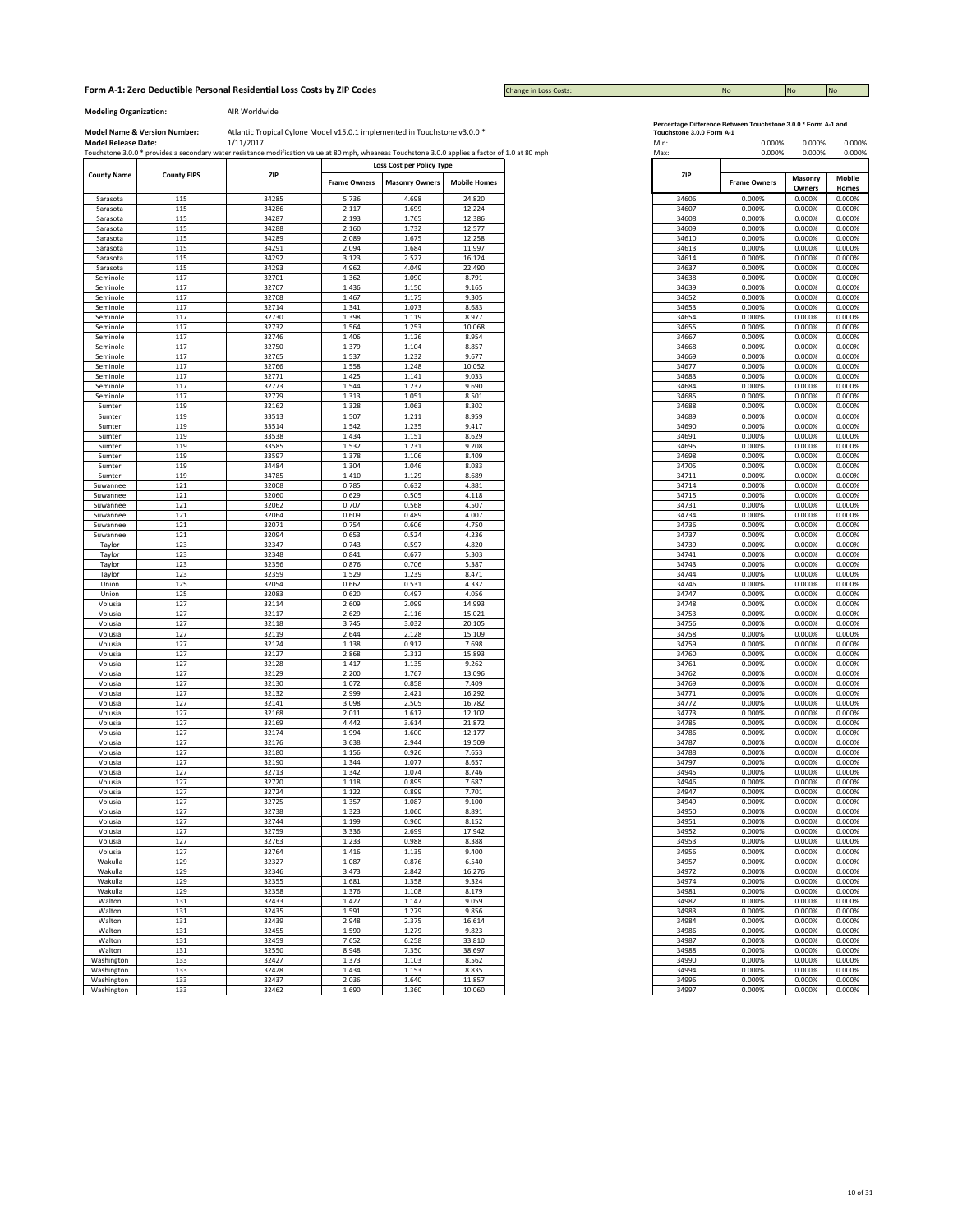**Modeling Organization:** AIR Worldwide

**Model Name & Version Number:**

**Model Release Date:** 4/30/2015 Atlantic Tropical Cylone Model v15.0.1 implemented in Touchstone v3.0.0

| <b>County Name</b> | <b>County FIPS</b> | <b>ZIP</b> | Loss Cost per Policy Type |                       |                     |  |
|--------------------|--------------------|------------|---------------------------|-----------------------|---------------------|--|
|                    |                    |            | <b>Frame Owners</b>       | <b>Masonry Owners</b> | <b>Mobile Homes</b> |  |
| Alachua            | 001                | 32601      | 0.774                     | 0.620                 | 4.997               |  |
| Alachua            | 001                | 32603      | 0.765                     | 0.614                 | 4.942               |  |
| Alachua            | 001                | 32605      | 0.742                     | 0.595                 | 4.801               |  |
| Alachua            | 001                | 32606      | 0.776                     | 0.622                 | 4.973               |  |
| Alachua            | 001                | 32607      | 0.788                     | 0.632                 | 5.049               |  |
| Alachua            | 001                | 32608      | 0.806                     | 0.647                 | 5.165               |  |
| Alachua            | 001                | 32609      | 0.752                     | 0.603                 | 4.862               |  |
| Alachua            | 001                | 32611      | 0.770                     | 0.617                 | 4.968               |  |
| Alachua            | 001                | 32615      | 0.741                     | 0.595                 | 4.767               |  |
| Alachua            | 001                | 32618      | 0.929                     | 0.746                 | 5.799               |  |
| Alachua            | 001                | 32631      | 0.782                     | 0.626                 | 5.075               |  |
| Alachua            | 001                | 32641      | 0.773                     | 0.619                 | 4.989               |  |
| Alachua            | 001                | 32643      | 0.803                     | 0.646                 | 4.995               |  |
| Alachua            | 001                | 32653      | 0.738                     | 0.592                 | 4.777               |  |
| Alachua            | 001                | 32669      | 0.901                     | 0.723                 | 5.602               |  |
| Alachua            | 001                | 32694      | 0.759                     | 0.608                 | 4.908               |  |
| Baker              | 003                | 32040      | 0.528                     | 0.424                 | 3.525               |  |
| Baker              | 003                | 32063      | 0.545                     | 0.437                 | 3.596               |  |
| Baker              | 003                | 32087      | 0.481                     | 0.386                 | 3.259               |  |
| Bay                | 005                | 32401      | 4.598                     | 3.733                 | 22.808              |  |
| Bay                | 005                | 32403      | 8.391                     | 6.906                 | 34.971              |  |
| Bay                | 005                | 32404      | 2.908                     | 2.346                 | 16.029              |  |
| Bay                | 005                | 32405      | 3.801                     | 3.077                 | 19.916              |  |
| Bay                | 005                | 32407      | 8.069                     | 6.626                 | 34.687              |  |
| Bay                | 005                | 32408      | 8.714                     | 7.171                 | 36.464              |  |
| Bay                | 005                | 32409      | 2.393                     | 1.928                 | 13.751              |  |
| Bay                | 005                | 32413      | 8.193                     | 6.747                 | 34.857              |  |
| Bay                | 005                | 32438      | 1.728                     | 1.390                 | 10.515              |  |
| Bay                | 005                | 32444      | 2.836                     | 2.288                 | 15.869              |  |
| Bay                | 005                | 32466      | 1.981                     | 1.595                 | 11.766              |  |
| <b>Bradford</b>    | 007                | 32044      | 0.729                     | 0.585                 | 4.716               |  |
| <b>Bradford</b>    | 007                | 32058      | 0.646                     | 0.518                 | 4.221               |  |
| <b>Bradford</b>    | 007                | 32091      | 0.719                     | 0.576                 | 4.633               |  |
| <b>Bradford</b>    | 007                | 32622      | 0.697                     | 0.559                 | 4.522               |  |
| Brevard            | 009                | 00042      | 2.823                     | 2.267                 | 16.928              |  |
| Brevard            | 009                | 32754      | 2.276                     | 1.828                 | 13.848              |  |
| Brevard            | 009                | 32780      | 2.384                     | 1.915                 | 14.505              |  |
| Brevard            | 009                | 32796      | 2.377                     | 1.910                 | 14.435              |  |
| Brevard            | 009                | 32815      | 2.912                     | 2.342                 | 17.179              |  |
| Brevard            | 009                | 32901      | 5.255                     | 4.263                 | 26.158              |  |
| Brevard            | 009                | 32903      | 8.467                     | 6.958                 | 37.239              |  |
| Brevard            | 009                | 32904      | 3.316                     | 2.668                 | 18.991              |  |
| Brevard            | 009                | 32905      | 5.486                     | 4.461                 | 26.853              |  |
| Brevard            | 009                | 32907      | 2.803                     | 2.251                 | 16.808              |  |
| <b>Brevard</b>     | 009                | 32908      | 2.751                     | 2.209                 | 16.633              |  |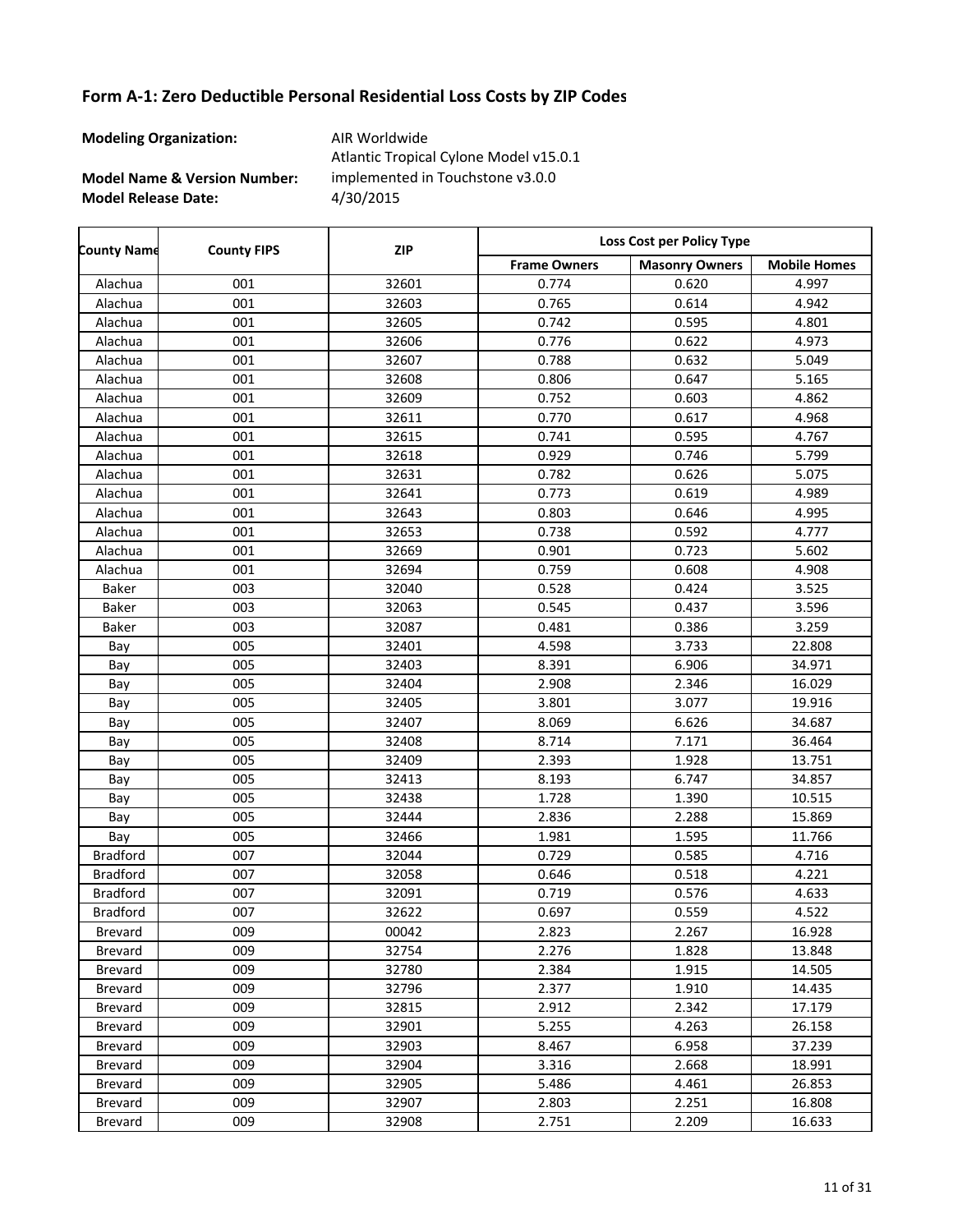**Modeling Organization:** AIR Worldwide

**Model Name & Version Number:**

**Model Release Date:** 4/30/2015 Atlantic Tropical Cylone Model v15.0.1 implemented in Touchstone v3.0.0

Frame Owners | Masonry Owners | Mobile Homes **County Name County FIPS Loss Cost per Policy Type ZIP** Brevard 009 32909 3.022 2.430 17.815 Brevard 009 32920 6.422 5.261 31.645 Brevard 009 32922 2.889 2.325 16.927 Brevard 009 32925 7.859 6.468 35.379 Brevard 009 32926 2.460 1.978 14.910 Brevard 009 32927 2.394 1.923 14.537 Brevard 009 32931 7.178 5.902 33.841 Brevard 19.166 32934 3.366 2.710 19.166 Brevard 009 32935 4.404 3.556 23.273 Brevard 009 32937 8.031 6.608 35.692 Brevard 009 32940 3.832 3.094 20.869 Brevard 009 32949 6.680 5.452 30.845 Brevard 009 32950 5.764 4.691 27.801 Brevard 009 32951 9.287 7.680 39.194 Brevard 009 32952 4.184 3.393 22.909 Brevard 009 32953 3.218 2.597 18.364 Brevard 009 32955 3.417 2.755 19.260 Brevard 009 32976 7.390 6.041 33.233 Broward 011 1 00041 4.331 3.481 27.058 Broward 011 33004 11.391 9.383 50.023 Broward 011 33009 12.482 10.308 53.448 Broward 011 33019 14.272 11.839 58.206 Broward 011 33020 10.674 8.767 48.256 Broward 011 33021 6.083 4.917 33.951 Broward 011 1 33023 4.828 3.885 29.116 Broward 011 33024 4.230 3.398 26.529 Broward 011 33025 4.199 3.372 26.380 Broward 011 33026 4.161 3.342 26.263 Broward 011 1 33027 4.304 3.458 26.934 Broward 011 1 33028 4.291 3.446 26.918 Broward 011 1 33029 4.365 3.507 27.152 Broward 011 133060 10.250 8.410 47.370 Broward 011 33062 13.827 11.455 57.592 Broward 011 1 33063 4.110 3.302 26.059 Broward 011 133064 10.326 8.474 47.717 Broward 011 1 33065 4.142 3.329 26.210 Broward 011 1 33066 4.610 3.709 28.266 Broward 011 1 33067 4.098 3.293 26.042 Broward 011 1 33068 4.097 3.292 25.970 Broward 011 33069 5.571 4.498 32.071 Broward 011 1 33071 4.129 3.318 26.150 Broward 011 1 33073 4.261 3.425 26.831 Broward 011 33076 4.156 3.342 26.295 Broward 011 133301 11.636 9.583 50.882 Broward 011 33304 11.992 9.885 52.079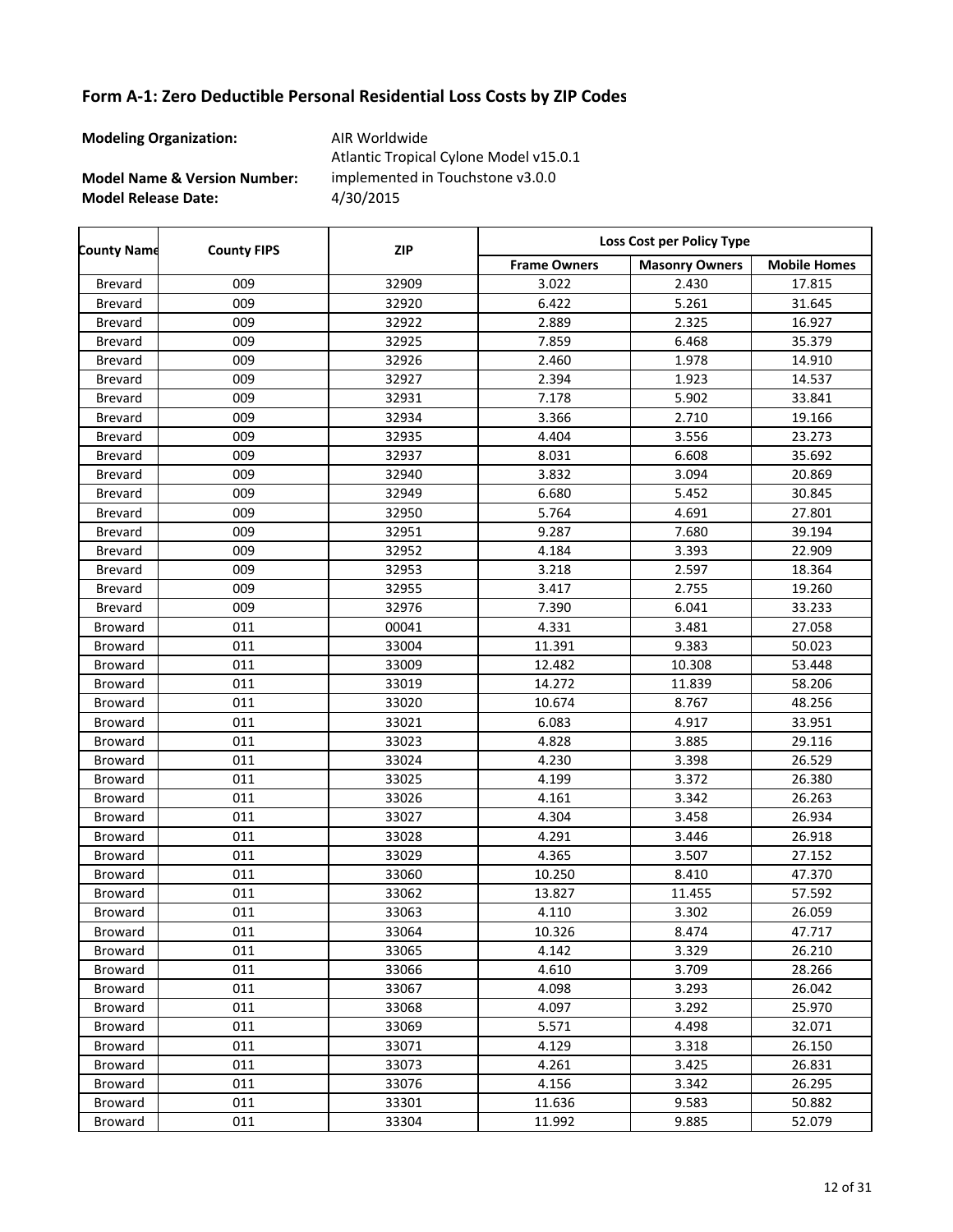**Modeling Organization:** AIR Worldwide

r

**Model Name & Version Number:**

**Model Release Date:** 4/30/2015 Atlantic Tropical Cylone Model v15.0.1 implemented in Touchstone v3.0.0

| <b>County Name</b> | <b>County FIPS</b> | <b>ZIP</b> | Loss Cost per Policy Type |                       |                     |  |
|--------------------|--------------------|------------|---------------------------|-----------------------|---------------------|--|
|                    |                    |            | <b>Frame Owners</b>       | <b>Masonry Owners</b> | <b>Mobile Homes</b> |  |
| Broward            | 011                | 33305      | 11.639                    | 9.582                 | 51.248              |  |
| Broward            | 011                | 33306      | 12.853                    | 10.618                | 54.853              |  |
| Broward            | 011                | 33308      | 13.098                    | 10.825                | 55.596              |  |
| Broward            | 011                | 33309      | 5.408                     | 4.364                 | 31.426              |  |
| Broward            | 011                | 33311      | 6.023                     | 4.868                 | 33.754              |  |
| Broward            | 011                | 33312      | 6.013                     | 4.859                 | 33.706              |  |
| Broward            | 011                | 33313      | 4.132                     | 3.320                 | 26.101              |  |
| Broward            | 011                | 33314      | 4.245                     | 3.413                 | 26.623              |  |
| Broward            | 011                | 33315      | 8.836                     | 7.220                 | 42.698              |  |
| Broward            | 011                | 33316      | 12.729                    | 10.528                | 53.691              |  |
| Broward            | 011                | 33317      | 4.185                     | 3.364                 | 26.347              |  |
| Broward            | 011                | 33319      | 4.099                     | 3.292                 | 25.951              |  |
| Broward            | 011                | 33321      | 4.106                     | 3.299                 | 26.029              |  |
| Broward            | 011                | 33322      | 4.112                     | 3.303                 | 26.055              |  |
| Broward            | 011                | 33323      | 4.140                     | 3.326                 | 26.237              |  |
| Broward            | 011                | 33324      | 4.092                     | 3.287                 | 25.972              |  |
| Broward            | 011                | 33325      | 4.143                     | 3.327                 | 26.281              |  |
| Broward            | 011                | 33326      | 4.204                     | 3.378                 | 26.573              |  |
| Broward            | 011                | 33327      | 4.207                     | 3.382                 | 26.542              |  |
| Broward            | 011                | 33328      | 4.087                     | 3.283                 | 25.915              |  |
| Broward            | 011                | 33330      | 4.132                     | 3.318                 | 26.224              |  |
| Broward            | 011                | 33331      | 4.242                     | 3.408                 | 26.720              |  |
| Broward            | 011                | 33332      | 4.269                     | 3.431                 | 26.798              |  |
| Broward            | 011                | 33334      | 9.651                     | 7.903                 | 45.558              |  |
| Broward            | 011                | 33351      | 4.115                     | 3.306                 | 26.058              |  |
| Broward            | 011                | 33441      | 11.879                    | 9.786                 | 52.314              |  |
| Broward            | 011                | 33442      | 6.157                     | 4.980                 | 34.482              |  |
| Calhoun            | 013                | 32421      | 1.289                     | 1.037                 | 8.064               |  |
| Calhoun            | 013                | 32424      | 1.281                     | 1.031                 | 7.906               |  |
| Calhoun            | 013                | 32430      | 1.384                     | 1.114                 | 8.556               |  |
| Calhoun            | 013                | 32449      | 1.637                     | 1.317                 | 9.786               |  |
| Charlotte          | 015                | 33946      | 6.697                     | 5.538                 | 28.369              |  |
| Charlotte          | 015                | 33947      | 4.737                     | 3.867                 | 21.936              |  |
| Charlotte          | 015                | 33948      | 2.937                     | 2.372                 | 15.330              |  |
| Charlotte          | 015                | 33950      | 3.268                     | 2.636                 | 17.196              |  |
| Charlotte          | 015                | 33952      | 2.765                     | 2.223                 | 15.185              |  |
| Charlotte          | 015                | 33953      | 2.419                     | 1.947                 | 13.348              |  |
| Charlotte          | 015                | 33954      | 2.434                     | 1.953                 | 13.822              |  |
| Charlotte          | 015                | 33955      | 3.253                     | 2.620                 | 17.668              |  |
| Charlotte          | 015                | 33980      | 2.592                     | 2.082                 | 14.633              |  |
| Charlotte          | 015                | 33981      | 3.109                     | 2.508                 | 16.260              |  |
| Charlotte          | 015                | 33982      | 2.322                     | 1.861                 | 13.628              |  |
| Charlotte          | 015                | 33983      | 2.409                     | 1.932                 | 13.823              |  |
| Charlotte          | 015                | 34224      | 4.693                     | 3.833                 | 21.655              |  |
| Citrus             | 017                | 34428      | 1.414                     | 1.135                 | 8.611               |  |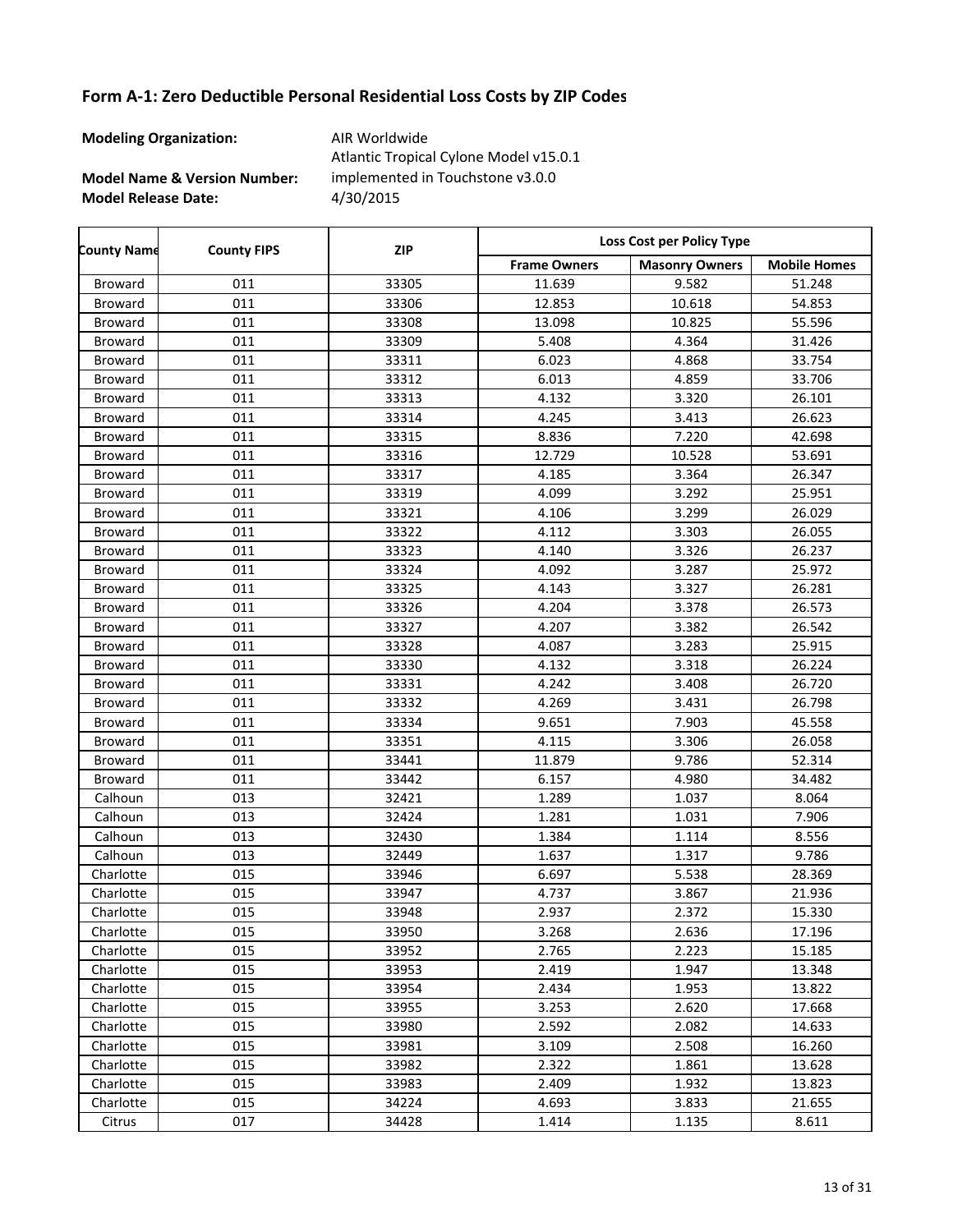**Modeling Organization:** AIR Worldwide

**Model Name & Version Number:**

**Model Release Date:** 4/30/2015 Atlantic Tropical Cylone Model v15.0.1 implemented in Touchstone v3.0.0

Frame Owners | Masonry Owners | Mobile Homes **County Name County FIPS Loss Cost per Policy Type ZIP** Citrus 017 34429 1.458 1.171 8.804 Citrus 017 34433 1.234 0.990 7.469 Citrus 017 34434 1.259 1.010 7.588 Citrus 017 34436 1.346 1.079 8.107 Citrus 017 34442 1.324 1.064 7.835 Citrus 017 34446 1.399 1.123 8.415 Citrus 017 34448 1.504 1.208 9.003 Citrus 017 34450 1.376 1.105 8.250 Citrus 017 34452 1.366 1.096 8.161 Citrus 017 34453 1.309 1.052 7.801 Citrus 017 34461 1.308 1.050 7.787 Citrus 017 34465 1.265 1.015 7.606 Clay 019 32003 0.880 0.706 5.648 Clay 019 32043 0.827 0.663 5.257 Clay 019 32065 0.758 0.609 4.807 Clay 019 32068 0.707 0.567 4.543 Clay | 019 | 32073 | 0.886 | 0.711 | 5.658 Clay | 019 | 32656 | 0.808 | 0.648 | 5.177 Collier 021 34102 9.577 7.937 37.151 Collier 021 34103 9.196 7.577 36.538 Collier 021 34104 4.744 3.838 23.398 Collier 021 34105 5.783 4.699 26.756 Collier | 021 | 34108 | 8.368 | 6.881 | 34.184 Collier 021 34109 5.230 4.245 24.905 Collier 021 34110 5.758 4.685 26.515 Collier | 021 | 34112 | 6.165 | 5.019 | 27.887 Collier 021 34113 5.595 4.543 26.181 Collier | 021 | 34114 | 4.232 | 3.415 | 21.743 Collier | 021 | 34116 | 3.575 | 2.877 | 19.101 Collier 021 34117 3.383 2.721 18.422 Collier 021 34119 3.429 2.762 18.411 Collier 021 34120 3.375 2.713 18.468 Collier 021 34140 8.812 7.286 35.482 Collier 021 34141 5.483 4.432 26.461 Collier 021 34142 3.372 2.711 18.825 Collier 021 34145 11.407 9.501 42.891 Columbia 023 32024 0.712 0.572 4.557 Columbia 023 32025 0.588 0.472 3.867 Columbia 023 32038 0.728 0.586 4.606 Columbia 023 32055 0.564 0.453 3.749 Columbia 023 32061 0.659 0.529 4.251 DeSoto 027 34266 2.263 1.812 13.741 DeSoto 027 34269 2.299 1.843 13.469 Dixie 029 32628 0.834 0.673 5.229 Dixie 029 32648 2.212 1.805 11.184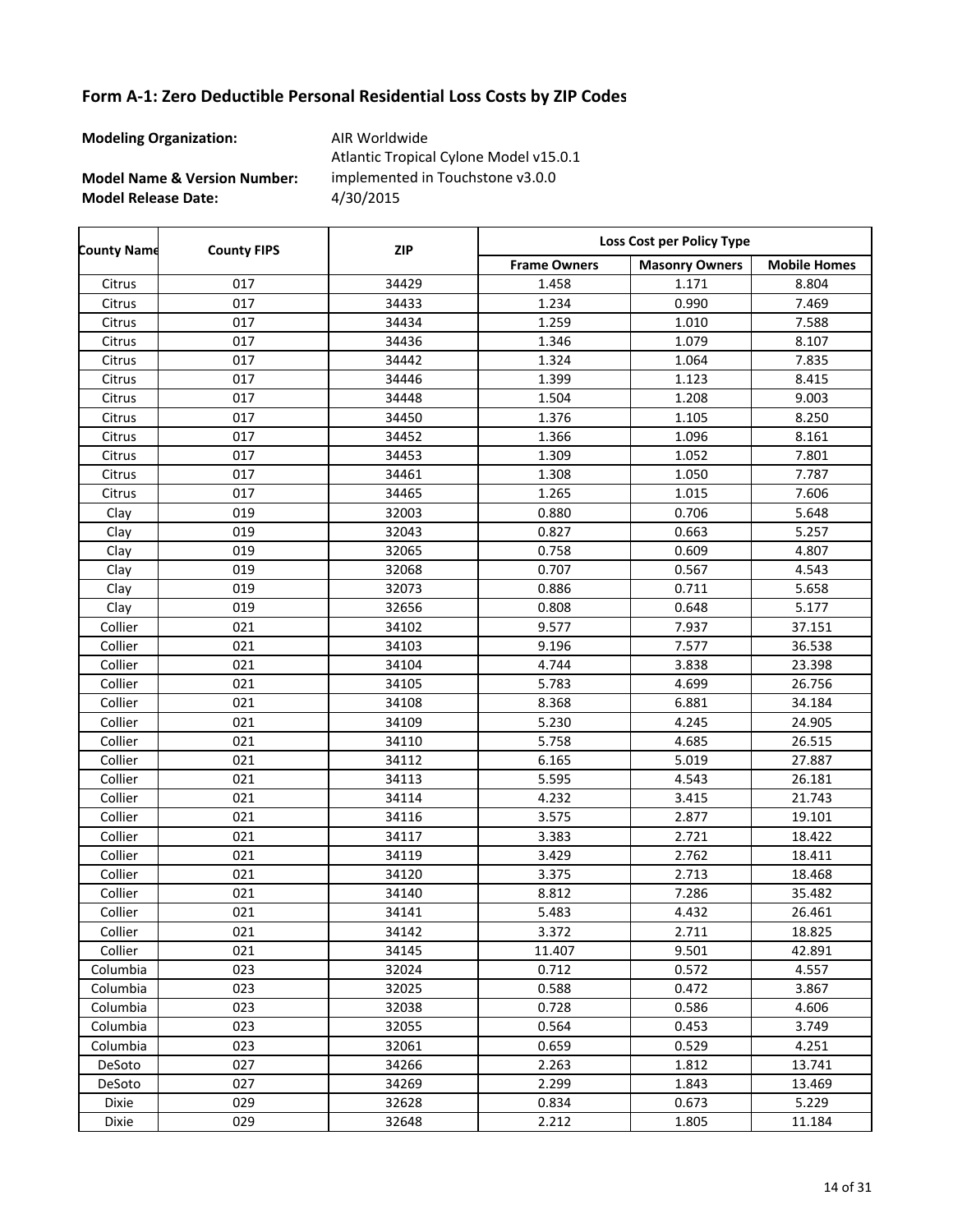**Modeling Organization:** AIR Worldwide

**Model Name & Version Number:**

**Model Release Date:** 4/30/2015 Atlantic Tropical Cylone Model v15.0.1 implemented in Touchstone v3.0.0

| <b>County Name</b> | <b>County FIPS</b> | <b>ZIP</b> | Loss Cost per Policy Type |                       |                     |  |
|--------------------|--------------------|------------|---------------------------|-----------------------|---------------------|--|
|                    |                    |            | <b>Frame Owners</b>       | <b>Masonry Owners</b> | <b>Mobile Homes</b> |  |
| Dixie              | 029                | 32680      | 0.912                     | 0.736                 | 5.727               |  |
| Duval              | 031                | 32202      | 0.808                     | 0.649                 | 5.211               |  |
| Duval              | 031                | 32204      | 0.782                     | 0.628                 | 5.077               |  |
| Duval              | 031                | 32205      | 0.778                     | 0.625                 | 5.098               |  |
| Duval              | 031                | 32206      | 0.783                     | 0.629                 | 5.064               |  |
| Duval              | 031                | 32207      | 0.823                     | 0.661                 | 5.318               |  |
| Duval              | 031                | 32208      | 0.717                     | 0.576                 | 4.688               |  |
| Duval              | 031                | 32209      | 0.761                     | 0.612                 | 4.956               |  |
| Duval              | 031                | 32210      | 0.803                     | 0.646                 | 5.225               |  |
| Duval              | 031                | 32211      | 0.822                     | 0.662                 | 5.245               |  |
| Duval              | 031                | 32212      | 0.854                     | 0.686                 | 5.473               |  |
| Duval              | 031                | 32214      | 0.862                     | 0.692                 | 5.518               |  |
| Duval              | 031                | 32216      | 0.858                     | 0.690                 | 5.508               |  |
| Duval              | 031                | 32217      | 0.861                     | 0.692                 | 5.555               |  |
| Duval              | 031                | 32218      | 0.696                     | 0.560                 | 4.519               |  |
| Duval              | 031                | 32219      | 0.641                     | 0.515                 | 4.240               |  |
| Duval              | 031                | 32220      | 0.648                     | 0.521                 | 4.185               |  |
| Duval              | 031                | 32221      | 0.675                     | 0.542                 | 4.360               |  |
| Duval              | 031                | 32222      | 0.705                     | 0.566                 | 4.561               |  |
| Duval              | 031                | 32223      | 0.900                     | 0.723                 | 5.757               |  |
| Duval              | 031                | 32224      | 1.022                     | 0.823                 | 6.416               |  |
| Duval              | 031                | 32225      | 0.910                     | 0.733                 | 5.795               |  |
| Duval              | 031                | 32226      | 0.807                     | 0.651                 | 5.103               |  |
| Duval              | 031                | 32227      | 2.441                     | 1.996                 | 12.902              |  |
| Duval              | 031                | 32233      | 2.168                     | 1.768                 | 11.679              |  |
| Duval              | 031                | 32234      | 0.587                     | 0.471                 | 3.900               |  |
| Duval              | 031                | 32244      | 0.864                     | 0.694                 | 5.619               |  |
| Duval              | 031                | 32246      | 0.828                     | 0.666                 | 5.291               |  |
| Duval              | 031                | 32250      | 2.147                     | 1.747                 | 11.556              |  |
| Duval              | 031                | 32254      | 0.769                     | 0.618                 | 5.002               |  |
| Duval              | 031                | 32256      | 0.806                     | 0.648                 | 5.219               |  |
| Duval              | 031                | 32257      | 0.901                     | 0.725                 | 5.751               |  |
| Duval              | 031                | 32258      | 0.839                     | 0.676                 | 5.391               |  |
| Duval              | 031                | 32266      | 2.278                     | 1.864                 | 11.995              |  |
| Duval              | 031                | 32277      | 0.757                     | 0.609                 | 4.912               |  |
| Escambia           | 033                | 32501      | 6.394                     | 5.206                 | 30.744              |  |
| Escambia           | 033                | 32502      | 6.994                     | 5.702                 | 32.931              |  |
| Escambia           | 033                | 32503      | 5.868                     | 4.771                 | 28.720              |  |
| Escambia           | 033                | 32504      | 5.165                     | 4.186                 | 26.077              |  |
| Escambia           | 033                | 32505      | 4.779                     | 3.878                 | 24.671              |  |
| Escambia           | 033                | 32506      | 5.302                     | 4.296                 | 26.875              |  |
| Escambia           | 033                | 32507      | 9.151                     | 7.493                 | 39.539              |  |
| Escambia           | 033                | 32508      | 10.764                    | 8.863                 | 44.338              |  |
| Escambia           | 033                | 32511      | 5.982                     | 4.863                 | 29.160              |  |
| Escambia           | 033                | 32514      | 3.807                     | 3.074                 | 20.630              |  |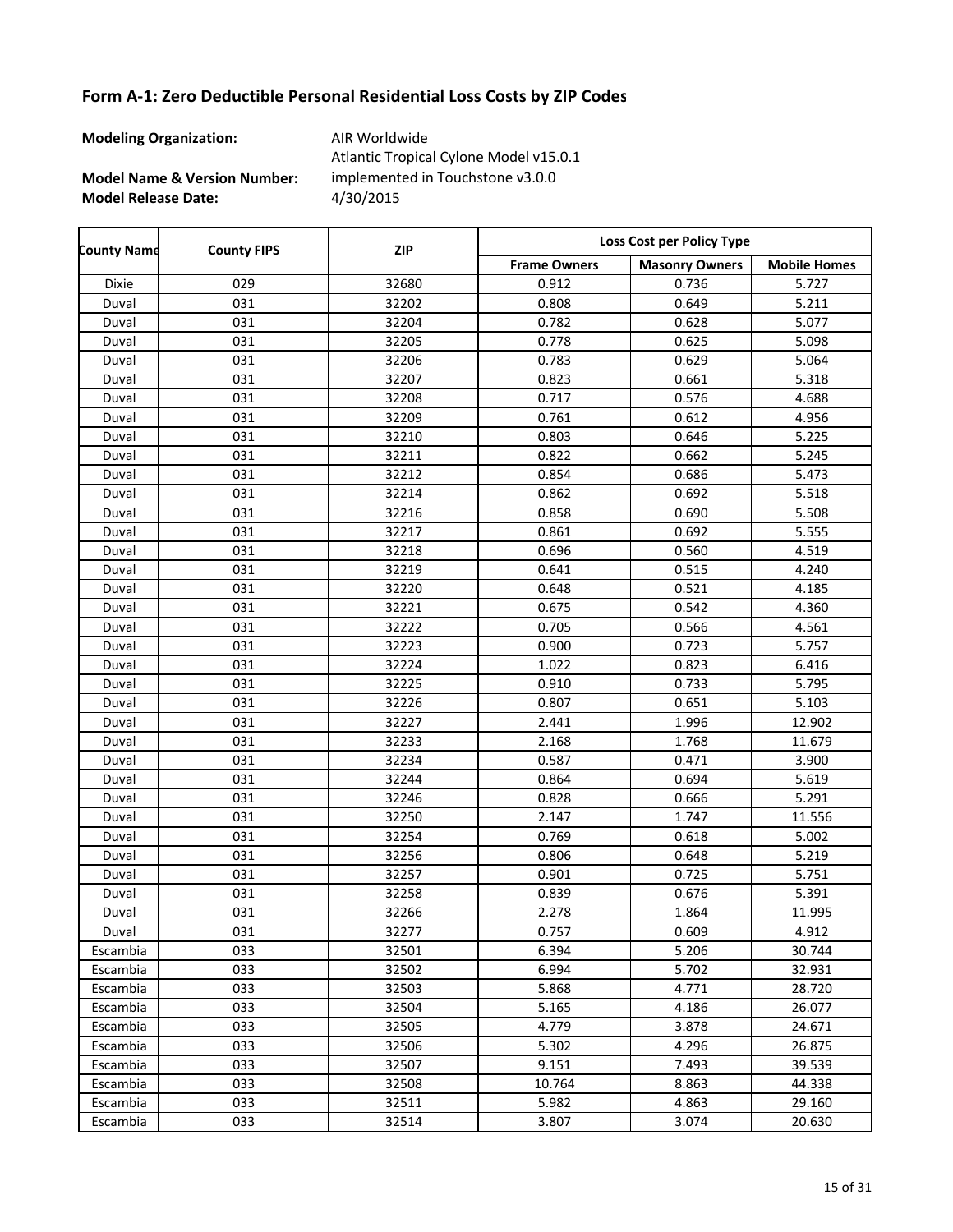**Modeling Organization:** AIR Worldwide

**Model Name & Version Number:**

**Model Release Date:** 4/30/2015 Atlantic Tropical Cylone Model v15.0.1 implemented in Touchstone v3.0.0

Frame Owners | Masonry Owners | Mobile Homes **County Name County FIPS Loss Cost per Policy Type ZIP** Escambia 033 32526 2.993 2.414 17.375 Escambia 033 32533 2.464 1.984 14.867 Escambia 033 32534 2.780 2.240 16.285 Escambia 033 32535 1.451 1.166 9.662 Escambia 033 32568 1.563 1.257 10.257 Escambia 033 32577 1.947 1.565 12.294 Flagler 035 32110 0.989 0.793 6.765 Flagler 035 32136 3.368 2.724 17.657 Flagler 035 32137 2.195 1.769 12.496 Flagler 035 32164 1.324 1.062 8.560 Franklin 037 32320 7.369 6.066 29.509 Franklin 037 32322 5.799 4.768 23.778 Franklin 037 32328 7.301 6.028 29.686 Gadsden | 039 | 32324 | 0.881 | 0.708 | 5.620 Gadsden | 039 | 32332 | 0.845 | 0.679 | 5.342 Gadsden 039 32333 0.743 0.597 4.706 Gadsden | 039 | 32343 | 0.873 | 0.703 | 5.381 Gadsden | 039 | 32351 | 0.875 | 0.704 | 5.477 Gadsden | 039 | 32352 | 0.797 | 0.641 | 5.069 Gilchrist 041 32619 0.871 0.702 5.276 Gilchrist | 041 | 32693 | 1.013 | 0.820 | 5.957 Glades 043 33471 3.039 2.438 18.046 Gulf 045 32456 5.538 4.511 25.401 Gulf 045 32465 1.976 1.591 11.404 Hamilton 047 32052 0.473 0.379 3.215 Hamilton 047 32053 0.469 0.376 3.195 Hamilton 047 32096 0.533 0.428 3.590 Hardee 049 33834 2.053 1.645 12.315 Hardee 049 33865 2.119 1.699 12.475 Hardee 049 33873 2.090 1.676 12.586 Hardee 049 33890 2.067 1.655 12.514 Hendry | 051 | 33440 | 3.943 | 3.163 | 22.088 Hendry 17.264 **17.264 17.264** 33935 1 3.089 2.483 17.264 Hernando | 053 | 34601 | 1.475 | 1.186 | 8.542 Hernando | 053 | 34602 | 1.515 | 1.219 | 8.890 Hernando | 053 | 34604 | 1.640 | 1.322 | 9.480 Hernando 053 34606 2.463 1.997 12.936 Hernando 053 34607 3.549 2.899 16.758 Hernando | 053 | 34608 | 1.844 | 1.488 | 10.359 Hernando 053 34609 1.722 1.387 9.817 Hernando | 053 | 34613 | 1.675 | 1.350 | 9.633 Hernando | 053 | 34614 | 1.546 | 1.245 | 9.030 Highlands 055 33825 1.981 1.586 12.252 Highlands 055 33852 2.669 2.139 16.246 Highlands 055 33857 3.123 2.506 18.687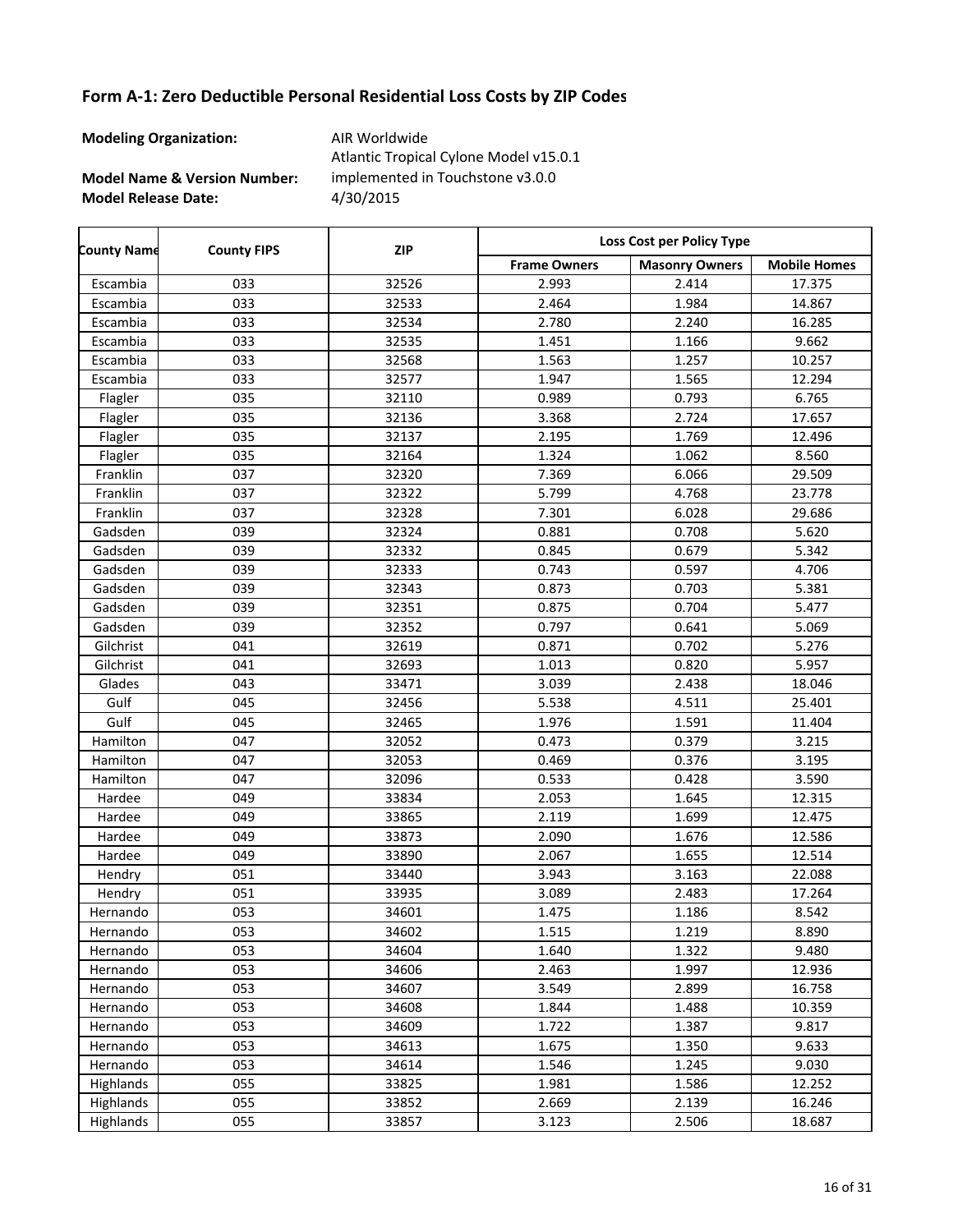**Modeling Organization:** AIR Worldwide

**Model Name & Version Number:**

**Model Release Date:** 4/30/2015 Atlantic Tropical Cylone Model v15.0.1 implemented in Touchstone v3.0.0

Frame Owners | Masonry Owners | Mobile Homes **County Name County FIPS Loss Cost per Policy Type ZIP** Highlands 055 33870 2.009 1.608 12.473 Highlands 055 33872 1.988 1.591 12.362 Highlands 055 33875 2.088 1.671 12.891 Highlands 055 33876 2.821 2.261 16.460 Highlands 055 33960 2.512 2.011 15.479 Hillsborough 057 | 33510 | 1.833 | 1.474 | 10.863 Hillsborough 057 33511 1.930 1.553 11.278 Hillsborough 057 | 33527 | 1.781 | 1.428 | 10.529 Hillsborough 057 | 33534 | 2.851 | 2.309 | 15.099 Hillsborough 057 | 33547 | 1.933 | 1.550 | 11.357 Hillsborough 057 | 33548 | 1.926 | 1.555 | 10.845 Hillsborough 057 | 33549 | 1.884 | 1.521 | 10.738 Hillsborough 057 | 33556 | 1.983 | 1.604 | 11.003 Hillsborough 057 | 33558 | 2.001 | 1.619 | 11.080 Hillsborough 057 | 33563 | 1.808 | 1.451 | 10.831 Hillsborough 057 | 33565 | 1.788 | 1.435 | 10.618 Hillsborough 057 | 33566 | 1.794 | 1.439 | 10.781 Hillsborough 057 | 33567 | 1.752 | 1.405 | 10.590 Hillsborough 057 33569 2.075 1.671 11.963 Hillsborough 057 33570 3.253 2.635 17.171 Hillsborough 057 | 33572 | 3.275 | 2.658 | 17.047 Hillsborough 057 | 33573 | 2.393 | 1.927 | 13.501 Hillsborough 057 | 33578 | 2.437 | 1.969 | 13.380 Hillsborough 057 33579 2.147 1.728 12.354 Hillsborough 057 | 33584 | 1.756 | 1.411 | 10.544 Hillsborough 057 | 33592 | 1.773 | 1.427 | 10.550 Hillsborough 057 | 33594 | 1.828 | 1.468 | 10.682 Hillsborough 057 | 33596 | 1.921 | 1.542 | 11.096 Hillsborough 057 33598 2.229 1.791 12.819 Hillsborough 057 33602 2.851 2.315 14.617 Hillsborough 057 33603 2.431 1.967 12.999 Hillsborough 057 | 33604 | 1.964 | 1.584 | 11.141 Hillsborough 057 33605 2.487 2.015 13.207 Hillsborough 057 | 33606 | 3.264 | 2.659 | 16.169 Hillsborough 057 | 33607 | 3.283 | 2.675 | 16.069 Hillsborough 057 | 33609 | 3.678 | 3.014 | 17.339 Hillsborough 057 | 33610 | 1.943 | 1.566 | 11.094 Hillsborough 057 33611 4.582 3.761 20.849 Hillsborough 057 | 33612 | 1.853 | 1.493 | 10.673 Hillsborough 057 | 33613 | 1.856 | 1.496 | 10.663 Hillsborough 057 | 33614 | 2.465 | 1.998 | 12.960 Hillsborough 057 | 33615 | 3.435 | 2.815 | 16.331 Hillsborough 057 33616 5.029 4.143 21.807 Hillsborough 057 | 33617 | 1.823 | 1.469 | 10.569 Hillsborough 057 | 33618 | 1.919 | 1.547 | 10.854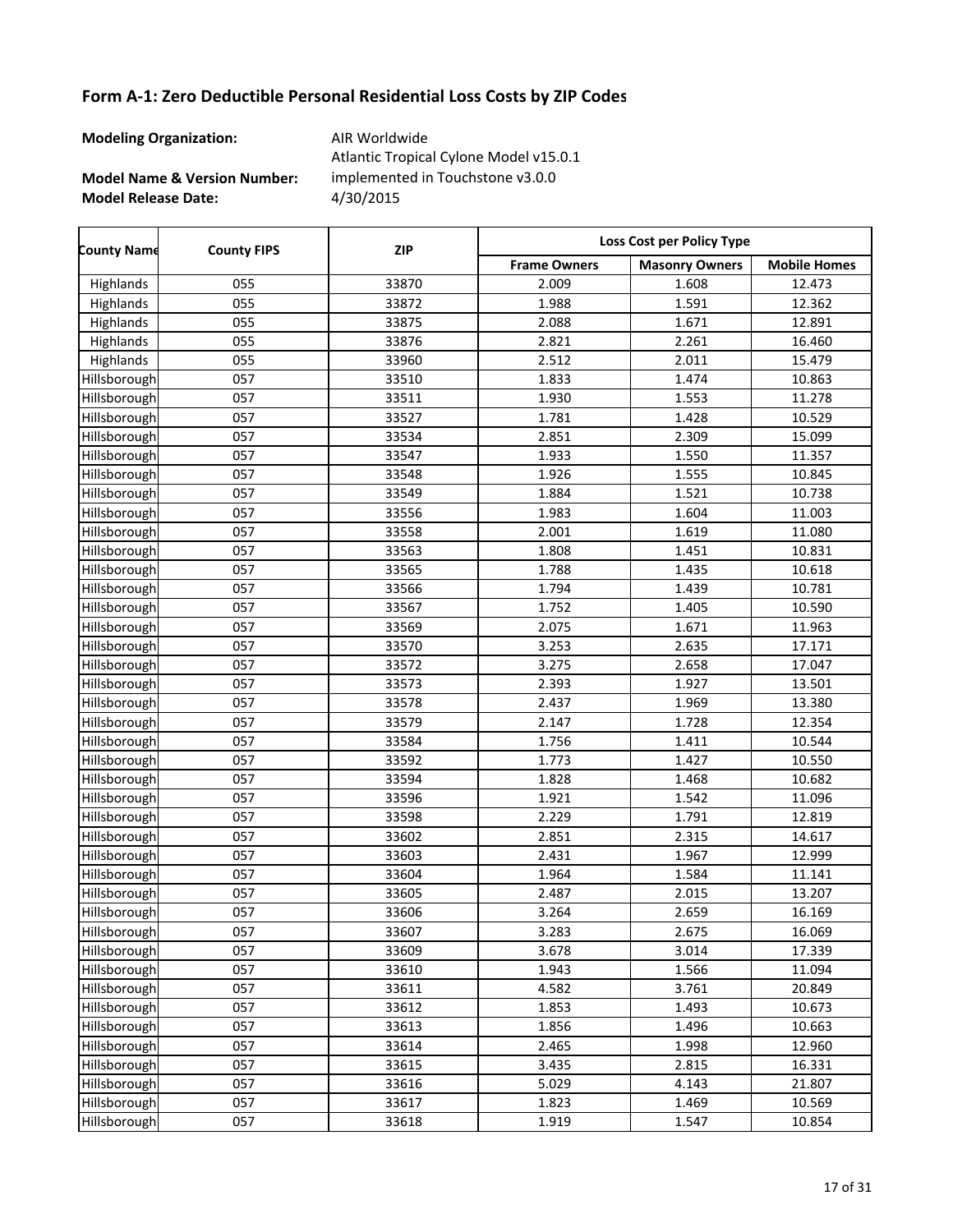**Modeling Organization:** AIR Worldwide

**Model Name & Version Number:**

**Model Release Date:** 4/30/2015 Atlantic Tropical Cylone Model v15.0.1 implemented in Touchstone v3.0.0

Frame Owners | Masonry Owners | Mobile Homes **County Name County FIPS Loss Cost per Policy Type ZIP** Hillsborough 057 33619 2.370 1.916 12.892 Hillsborough 057 | 33620 | 1.833 | 1.478 | 10.598 Hillsborough 057 33621 4.858 3.999 20.847 Hillsborough 057 | 33624 | 1.977 | 1.596 | 11.042 Hillsborough 057 33625 2.153 1.742 11.685 Hillsborough 057 33626 2.546 2.068 13.362 Hillsborough 057 | 33629 | 3.929 | 3.228 | 18.028 Hillsborough 057 | 33634 | 3.262 | 2.685 | 15.248 Hillsborough 057 | 33635 | 3.038 | 2.493 | 14.506 Hillsborough 057 | 33637 | 1.795 | 1.445 | 10.495 Hillsborough 057 33647 1.820 1.468 10.677 Holmes 059 32425 1.125 0.904 7.273 Holmes | 059 | 32464 | 1.139 | 0.915 | 7.381 Indian River | 061 | 00087 | 3.156 | 2.534 | 18.615 Indian River | 061 | 32948 | 3.419 | 2.748 | 19.970 Indian River | 061 | 32958 | 6.635 | 5.393 | 31.214 Indian River 061 32960 7.707 6.280 35.678 Indian River 061 32962 7.397 6.024 34.866 Indian River | 061 | 32963 | 11.494 | 9.501 | 47.350 Indian River | 061 | 32966 | 4.102 | 3.302 | 22.941 Indian River | 061 | 32967 | 5.167 | 4.178 | 26.719 Indian River | 061 | 32968 | 5.004 | 4.037 | 26.640 Jackson | 063 | 32420 | 1.297 | 1.043 | 8.182 Jackson | 063 | 32423 | 0.847 | 0.681 | 5.494 Jackson | 063 | 32426 | 0.950 | 0.763 | 6.105 Jackson | 063 | 32431 | 1.072 | 0.861 | 6.994 Jackson | 063 | 32440 | 1.014 | 0.814 | 6.646 Jackson 063 32442 1.004 0.807 6.332 Jackson 063 32443 0.928 0.746 5.946 Jackson | 063 | 32445 | 0.847 | 0.681 | 5.505 Jackson 063 32446 0.970 0.779 6.175 Jackson | 063 | 32448 | 1.029 | 0.827 | 6.698 Jackson 063 32460 0.923 0.742 5.872 Jefferson 065 32336 0.673 0.541 4.367 Jefferson 065 32344 0.617 0.496 4.060 Lafayette 067 32013 0.728 0.585 4.487 Lafayette 067 32066 0.753 0.605 4.650 Lake 069 32102 1.151 0.922 7.424 Lake 069 32159 1.385 1.109 8.698 Lake 069 32702 1.102 0.882 7.227 Lake 069 32726 1.698 1.361 10.490 Lake 069 32735 1.609 1.289 9.973 Lake 069 32736 1.288 1.031 8.301 Lake 069 32757 1.678 1.344 10.408 Lake 069 32767 1.109 0.887 7.286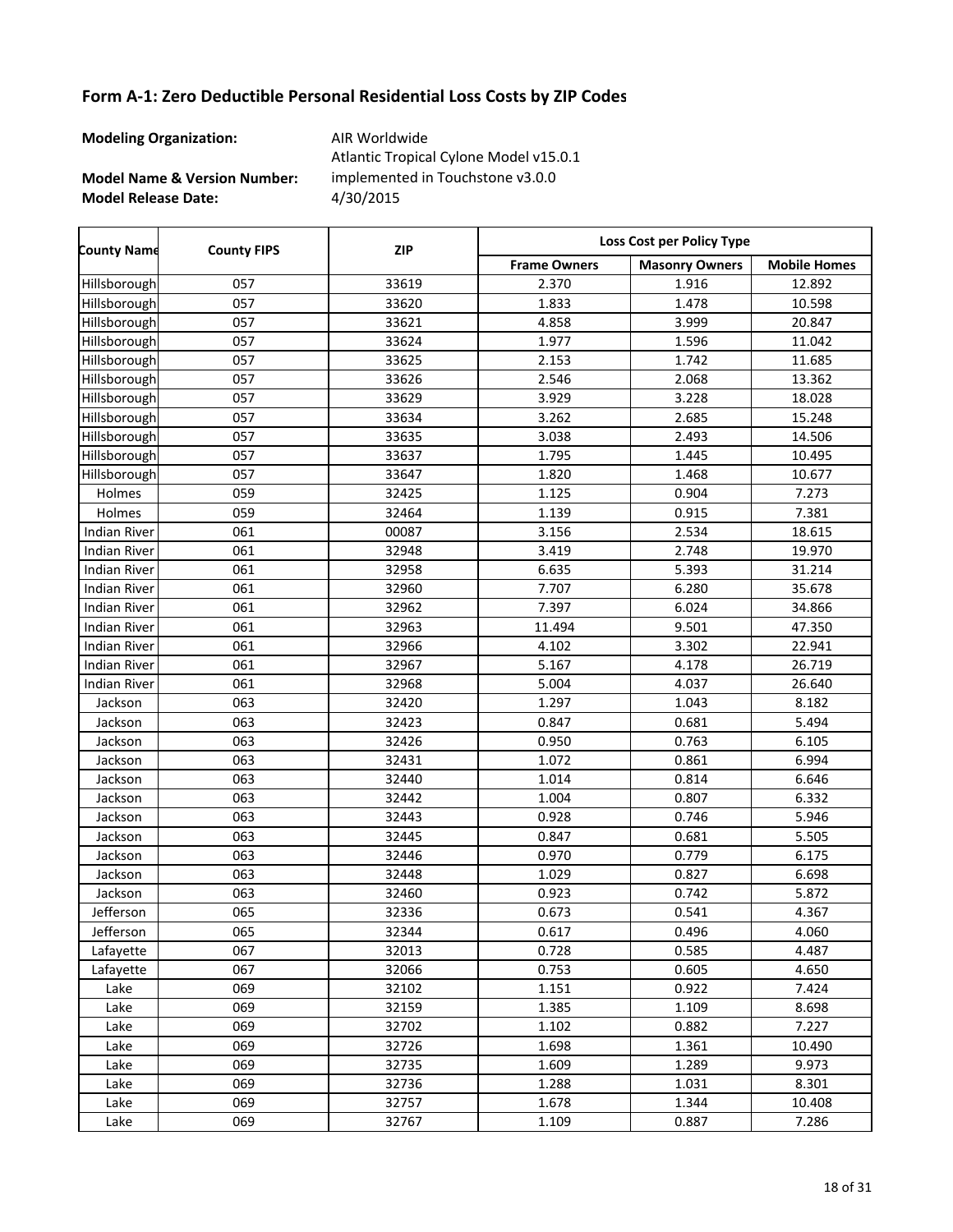**Modeling Organization:** AIR Worldwide

r

**Model Name & Version Number:**

**Model Release Date:** 4/30/2015 Atlantic Tropical Cylone Model v15.0.1 implemented in Touchstone v3.0.0

| <b>County Name</b> | <b>County FIPS</b> | <b>ZIP</b> | Loss Cost per Policy Type |                       |                     |  |
|--------------------|--------------------|------------|---------------------------|-----------------------|---------------------|--|
|                    |                    |            | <b>Frame Owners</b>       | <b>Masonry Owners</b> | <b>Mobile Homes</b> |  |
| Lake               | 069                | 32776      | 1.313                     | 1.051                 | 8.451               |  |
| Lake               | 069                | 32778      | 1.856                     | 1.488                 | 11.303              |  |
| Lake               | 069                | 32784      | 1.364                     | 1.092                 | 8.660               |  |
| Lake               | 069                | 34705      | 2.028                     | 1.627                 | 12.166              |  |
| Lake               | 069                | 34711      | 1.867                     | 1.496                 | 11.435              |  |
| Lake               | 069                | 34714      | 1.572                     | 1.259                 | 9.933               |  |
| Lake               | 069                | 34715      | 1.970                     | 1.579                 | 11.964              |  |
| Lake               | 069                | 34731      | 1.569                     | 1.257                 | 9.676               |  |
| Lake               | 069                | 34736      | 1.611                     | 1.291                 | 9.977               |  |
| Lake               | 069                | 34737      | 1.784                     | 1.430                 | 10.956              |  |
| Lake               | 069                | 34748      | 1.706                     | 1.366                 | 10.474              |  |
| Lake               | 069                | 34753      | 1.558                     | 1.248                 | 9.670               |  |
| Lake               | 069                | 34756      | 2.101                     | 1.684                 | 12.684              |  |
| Lake               | 069                | 34762      | 1.687                     | 1.351                 | 10.353              |  |
| Lake               | 069                | 34788      | 1.859                     | 1.490                 | 11.299              |  |
| Lake               | 069                | 34797      | 1.683                     | 1.348                 | 10.421              |  |
| Lee                | 071                | 33901      | 2.678                     | 2.153                 | 14.955              |  |
| Lee                | 071                | 33903      | 2.587                     | 2.076                 | 14.687              |  |
| Lee                | 071                | 33904      | 3.081                     | 2.482                 | 15.955              |  |
| Lee                | 071                | 33905      | 2.644                     | 2.123                 | 15.058              |  |
| Lee                | 071                | 33907      | 2.853                     | 2.297                 | 15.632              |  |
| Lee                | 071                | 33908      | 4.624                     | 3.762                 | 21.778              |  |
| Lee                | 071                | 33909      | 2.613                     | 2.097                 | 14.761              |  |
| Lee                | 071                | 33912      | 2.947                     | 2.371                 | 16.147              |  |
| Lee                | 071                | 33913      | 2.948                     | 2.371                 | 16.246              |  |
| Lee                | 071                | 33914      | 3.686                     | 2.979                 | 18.121              |  |
| Lee                | 071                | 33916      | 2.673                     | 2.147                 | 15.005              |  |
| Lee                | 071                | 33917      | 2.527                     | 2.027                 | 14.496              |  |
| Lee                | 071                | 33919      | 3.073                     | 2.480                 | 16.452              |  |
| Lee                | 071                | 33920      | 2.830                     | 2.272                 | 16.056              |  |
| Lee                | 071                | 33921      | 8.420                     | 6.980                 | 34.582              |  |
| Lee                | 071                | 33922      | 5.947                     | 4.844                 | 27.826              |  |
| Lee                | 071                | 33924      | 8.909                     | 7.364                 | 36.392              |  |
| Lee                | 071                | 33928      | 3.655                     | 2.950                 | 19.148              |  |
| Lee                | 071                | 33931      | 7.162                     | 5.927                 | 28.719              |  |
| Lee                | 071                | 33936      | 3.102                     | 2.495                 | 17.051              |  |
| Lee                | 071                | 33956      | 5.605                     | 4.579                 | 25.576              |  |
| Lee                | 071                | 33957      | 9.972                     | 8.298                 | 38.017              |  |
| Lee                | 071                | 33966      | 2.830                     | 2.275                 | 15.703              |  |
| Lee                | 071                | 33967      | 3.443                     | 2.775                 | 18.205              |  |
| Lee                | 071                | 33971      | 2.806                     | 2.255                 | 15.654              |  |
| Lee                | 071                | 33972      | 3.058                     | 2.461                 | 16.878              |  |
| Lee                | 071                | 33973      | 2.816                     | 2.263                 | 15.770              |  |
| Lee                | 071                | 33974      | 3.223                     | 2.593                 | 17.609              |  |
| Lee                | 071                | 33976      | 2.935                     | 2.362                 | 16.323              |  |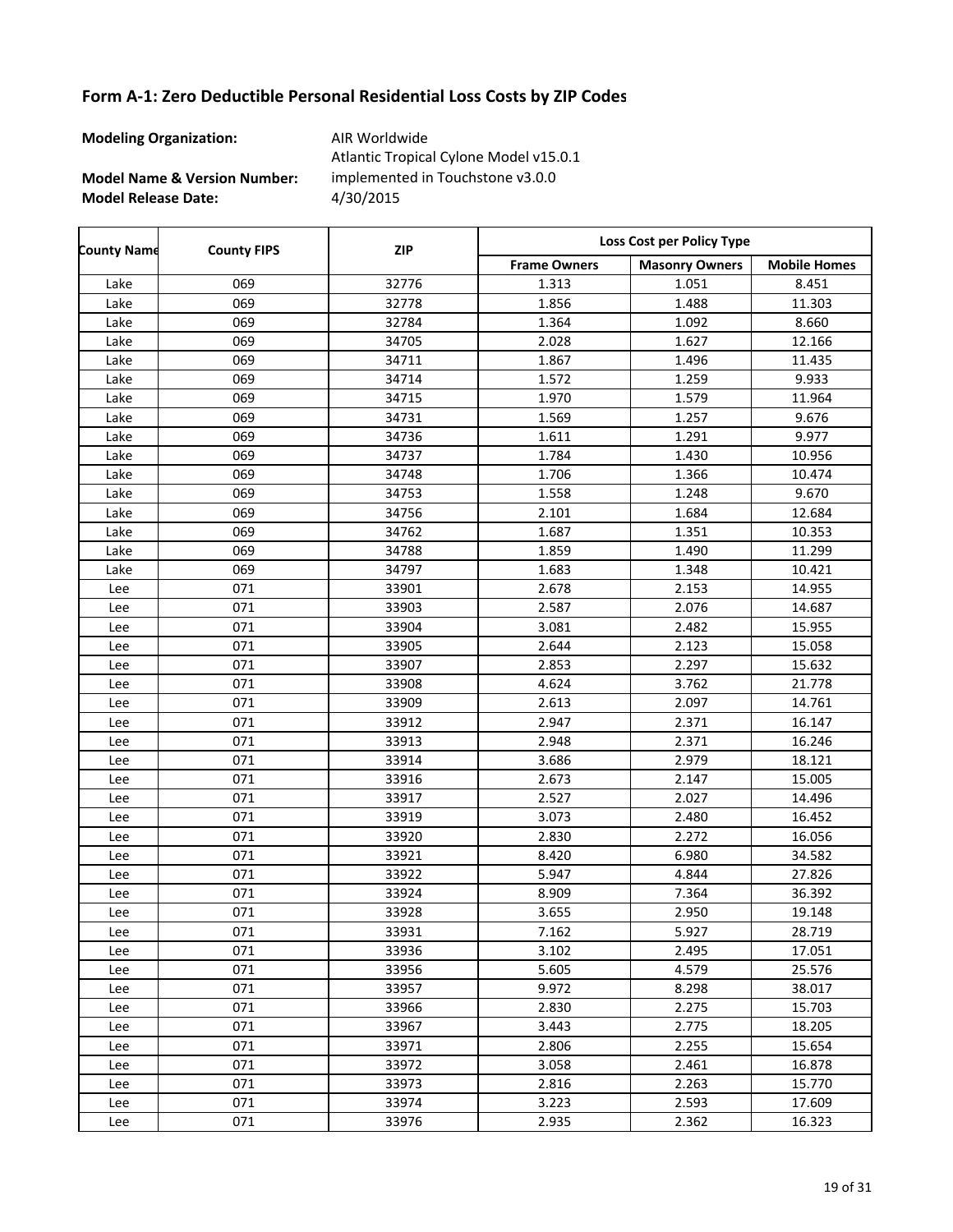**Modeling Organization:** AIR Worldwide

**Model Name & Version Number:**

**Model Release Date:** 4/30/2015 Atlantic Tropical Cylone Model v15.0.1 implemented in Touchstone v3.0.0

| <b>County Name</b> | <b>County FIPS</b> | <b>ZIP</b> | Loss Cost per Policy Type |                       |                     |  |
|--------------------|--------------------|------------|---------------------------|-----------------------|---------------------|--|
|                    |                    |            | <b>Frame Owners</b>       | <b>Masonry Owners</b> | <b>Mobile Homes</b> |  |
| Lee                | 071                | 33990      | 2.744                     | 2.203                 | 15.284              |  |
| Lee                | 071                | 33991      | 3.138                     | 2.522                 | 16.935              |  |
| Lee                | 071                | 33993      | 3.048                     | 2.447                 | 16.739              |  |
| Lee                | 071                | 34134      | 6.832                     | 5.596                 | 29.407              |  |
| Lee                | 071                | 34135      | 4.084                     | 3.301                 | 20.813              |  |
| Leon               | 073                | 32301      | 0.827                     | 0.664                 | 5.133               |  |
| Leon               | 073                | 32303      | 0.835                     | 0.672                 | 5.177               |  |
| Leon               | 073                | 32304      | 0.840                     | 0.675                 | 5.192               |  |
| Leon               | 073                | 32305      | 0.880                     | 0.707                 | 5.356               |  |
| Leon               | 073                | 32306      | 0.832                     | 0.669                 | 5.157               |  |
| Leon               | 073                | 32307      | 0.836                     | 0.671                 | 5.174               |  |
| Leon               | 073                | 32308      | 0.797                     | 0.640                 | 4.980               |  |
| Leon               | 073                | 32309      | 0.724                     | 0.582                 | 4.597               |  |
| Leon               | 073                | 32310      | 0.886                     | 0.712                 | 5.417               |  |
| Leon               | 073                | 32311      | 0.808                     | 0.650                 | 4.996               |  |
| Leon               | 073                | 32312      | 0.739                     | 0.594                 | 4.708               |  |
| Leon               | 073                | 32317      | 0.758                     | 0.609                 | 4.729               |  |
| Leon               | 073                | 32399      | 0.828                     | 0.666                 | 5.140               |  |
| Levy               | 075                | 32621      | 1.010                     | 0.810                 | 6.321               |  |
| Levy               | 075                | 32625      | 3.407                     | 2.801                 | 15.897              |  |
| Levy               | 075                | 32626      | 1.007                     | 0.815                 | 6.244               |  |
| Levy               | 075                | 32668      | 1.200                     | 0.961                 | 7.484               |  |
| Levy               | 075                | 32696      | 1.039                     | 0.832                 | 6.599               |  |
| Levy               | 075                | 34449      | 1.192                     | 0.956                 | 7.478               |  |
| Levy               | 075                | 34498      | 2.506                     | 2.041                 | 12.673              |  |
| Liberty            | 077                | 32321      | 1.207                     | 0.971                 | 7.487               |  |
| Liberty            | 077                | 32334      | 1.164                     | 0.937                 | 7.199               |  |
| Madison            | 079                | 32059      | 0.543                     | 0.436                 | 3.587               |  |
| Madison            | 079                | 32331      | 0.595                     | 0.478                 | 3.864               |  |
| Madison            | 079                | 32340      | 0.554                     | 0.445                 | 3.655               |  |
| Madison            | 079                | 32350      | 0.495                     | 0.397                 | 3.337               |  |
| Manatee            | 081                | 34201      | 2.243                     | 1.804                 | 12.423              |  |
| Manatee            | 081                | 34202      | 2.164                     | 1.738                 | 12.244              |  |
| Manatee            | 081                | 34203      | 2.728                     | 2.204                 | 14.219              |  |
| Manatee            | 081                | 34205      | 3.727                     | 3.036                 | 17.950              |  |
| Manatee            | 081                | 34207      | 4.200                     | 3.435                 | 19.187              |  |
| Manatee            | 081                | 34208      | 2.565                     | 2.071                 | 13.693              |  |
| Manatee            | 081                | 34209      | 5.189                     | 4.253                 | 23.092              |  |
| Manatee            | 081                | 34210      | 5.497                     | 4.539                 | 23.512              |  |
| Manatee            | 081                | 34211      | 2.198                     | 1.767                 | 12.424              |  |
| Manatee            | 081                | 34212      | 2.243                     | 1.805                 | 12.534              |  |
| Manatee            | 081                | 34215      | 7.656                     | 6.387                 | 30.371              |  |
| Manatee            | 081                | 34217      | 8.403                     | 6.992                 | 33.222              |  |
| Manatee            | 081                | 34219      | 2.322                     | 1.869                 | 12.874              |  |
| Manatee            | 081                | 34221      | 3.381                     | 2.742                 | 16.948              |  |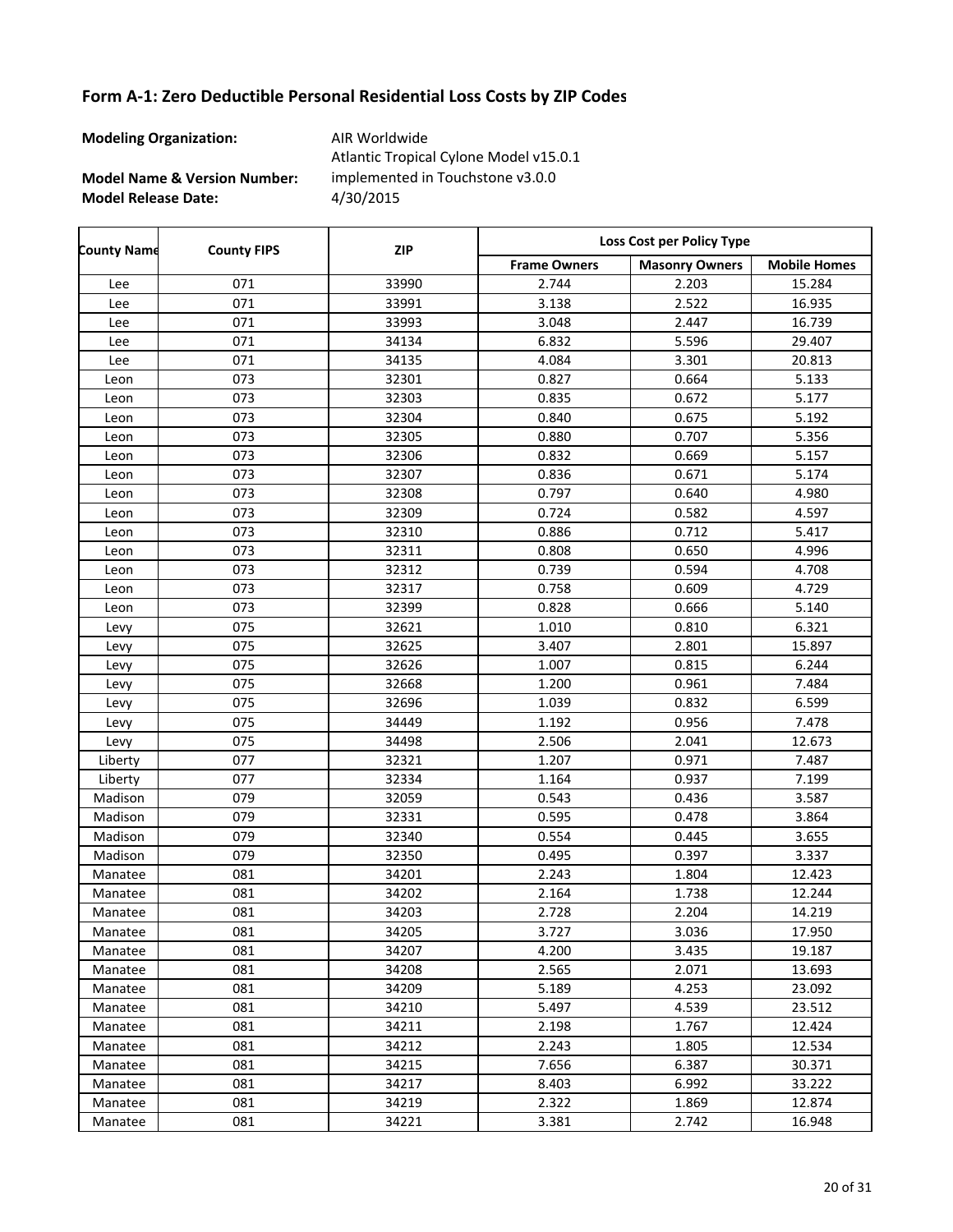**Modeling Organization:** AIR Worldwide

**Model Name & Version Number:**

**Model Release Date:** 4/30/2015 Atlantic Tropical Cylone Model v15.0.1 implemented in Touchstone v3.0.0

Frame Owners | Masonry Owners | Mobile Homes **County Name County FIPS Loss Cost per Policy Type ZIP** Manatee 081 34222 2.464 1.986 13.399 Manatee 081 34243 2.987 2.420 15.073 Manatee 081 34251 2.257 1.815 12.880 Marion | 083 | 00045 | 0.924 | 0.739 | 6.163 Marion | 083 | 32113 | 0.978 | 0.785 | 6.181 Marion | 083 | 32134 | 0.803 | 0.643 | 5.325 Marion | 083 | 32179 | 1.050 | 0.840 | 6.809 Marion | 083 | 32195 | 1.238 | 0.991 | 7.895 Marion | 083 | 32617 | 0.970 | 0.778 | 6.132 Marion | 083 | 32667 | 0.872 | 0.699 | 5.618 Marion 1.083 1.017 1.017 1.0816 5.377 Marion | 083 | 34420 | 1.227 | 0.985 | 7.615 Marion | 083 | 34431 | 1.241 | 0.996 | 7.457 Marion | 083 | 34432 | 1.240 | 0.995 | 7.418 Marion | 083 | 34470 | 1.056 | 0.848 | 6.572 Marion | 083 | 34471 | 1.126 | 0.905 | 6.934 Marion 1.072 1.072 1.0861 6.725 Marion 1.012 1.012 1.033 1 34473 1.261 1.012 7.610 Marion | 083 | 34474 | 1.183 | 0.950 | 7.194 Marion | 083 | 34475 | 1.128 | 0.906 | 6.943 Marion | 083 | 34476 | 1.219 | 0.979 | 7.354 Marion 1.083 1.046 1.046 0.841 6.501 Marion | 083 | 34480 | 1.121 | 0.900 | 6.953 Marion | 083 | 34481 | 1.228 | 0.986 | 7.410 Marion | 083 | 34482 | 1.113 | 0.893 | 6.869 Marion | 083 | 34488 | 0.896 | 0.717 | 5.879 Marion 1.028 1.028 1.028 1.0271 1.028 1.0271 Martin 085 33455 11.783 9.680 47.770 Martin 085 34956 4.487 3.609 24.922 Martin 085 34957 11.305 9.299 46.011 Martin 085 34990 5.025 4.052 26.575 Martin 085 34994 7.266 5.909 34.030 Martin 085 34996 11.323 9.313 46.003 Martin 085 34997 7.563 6.147 35.313 Miami-Dade 086 00043 4.414 3.549 27.299 Miami-Dade 086 33010 4.370 3.511 27.102 Miami-Dade 086 33012 4.262 3.423 26.649 Miami-Dade 086 33013 4.312 3.463 26.852 Miami-Dade 086 33014 4.250 3.414 26.622 Miami-Dade 086 33015 4.258 3.420 26.667 Miami-Dade 086 33016 4.310 3.463 26.891 Miami-Dade 086 33018 4.309 3.462 26.885 Miami-Dade 086 33030 5.551 4.479 31.608 Miami-Dade 086 33031 5.379 4.335 31.121 Miami-Dade 086 33032 7.070 5.730 37.049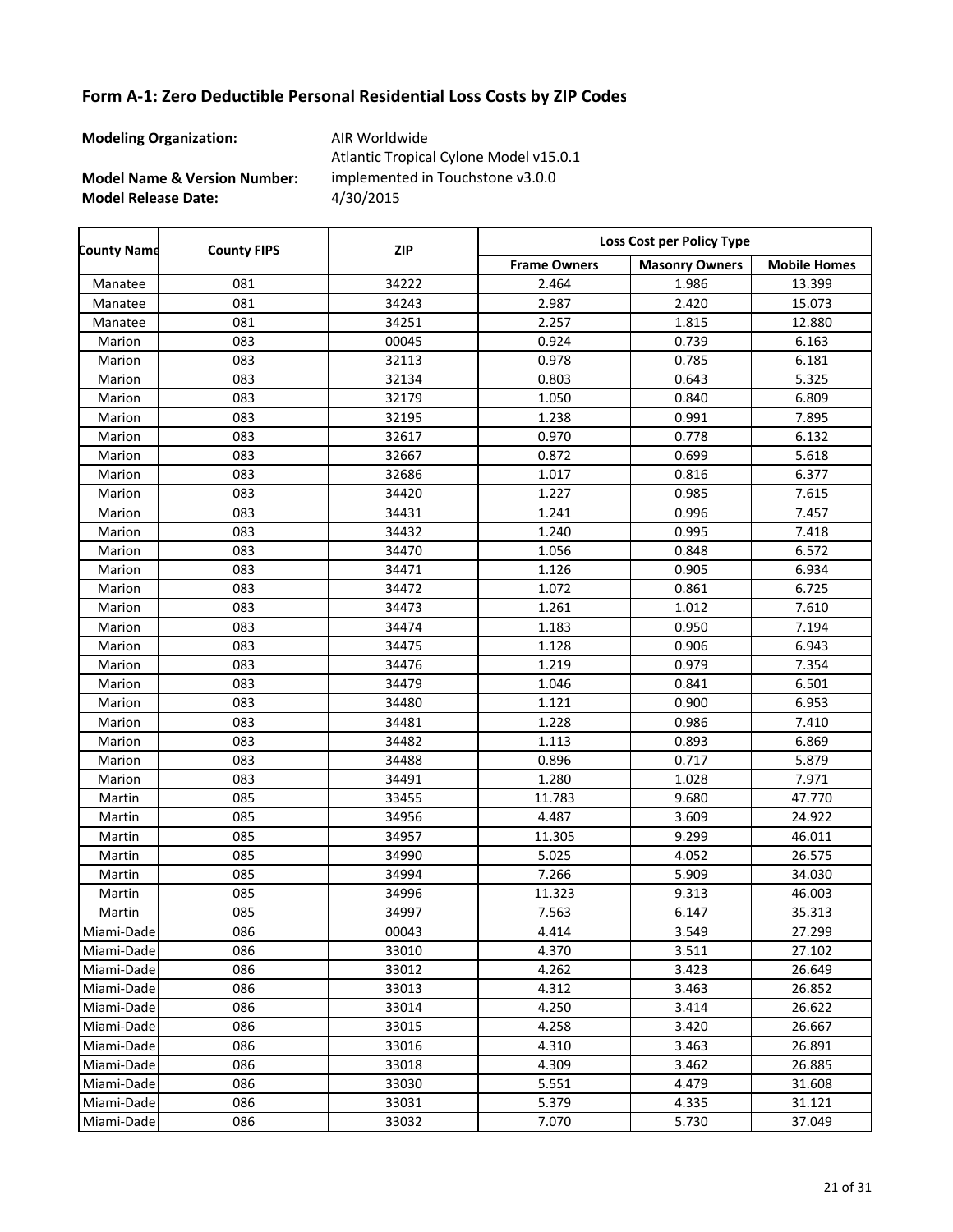**Modeling Organization:** AIR Worldwide

**Model Name & Version Number:**

**Model Release Date:** 4/30/2015 Atlantic Tropical Cylone Model v15.0.1 implemented in Touchstone v3.0.0

| <b>County Name</b> | <b>County FIPS</b> | <b>ZIP</b> | Loss Cost per Policy Type |                       |                     |  |
|--------------------|--------------------|------------|---------------------------|-----------------------|---------------------|--|
|                    |                    |            | <b>Frame Owners</b>       | <b>Masonry Owners</b> | <b>Mobile Homes</b> |  |
| Miami-Dade         | 086                | 33033      | 5.846                     | 4.721                 | 32.845              |  |
| Miami-Dade         | 086                | 33034      | 5.537                     | 4.469                 | 31.326              |  |
| Miami-Dade         | 086                | 33035      | 5.735                     | 4.630                 | 32.271              |  |
| Miami-Dade         | 086                | 33039      | 7.949                     | 6.469                 | 39.518              |  |
| Miami-Dade         | 086                | 33054      | 4.420                     | 3.549                 | 27.307              |  |
| Miami-Dade         | 086                | 33055      | 4.206                     | 3.377                 | 26.391              |  |
| Miami-Dade         | 086                | 33056      | 4.304                     | 3.457                 | 26.829              |  |
| Miami-Dade         | 086                | 33109      | 17.184                    | 14.290                | 67.471              |  |
| Miami-Dade         | 086                | 33122      | 4.286                     | 3.440                 | 26.843              |  |
| Miami-Dade         | 086                | 33125      | 7.089                     | 5.739                 | 37.848              |  |
| Miami-Dade         | 086                | 33126      | 4.916                     | 3.954                 | 29.536              |  |
| Miami-Dade         | 086                | 33127      | 7.412                     | 6.012                 | 38.862              |  |
| Miami-Dade         | 086                | 33128      | 8.935                     | 7.277                 | 43.741              |  |
| Miami-Dade         | 086                | 33129      | 10.678                    | 8.728                 | 49.679              |  |
| Miami-Dade         | 086                | 33130      | 9.815                     | 8.005                 | 47.061              |  |
| Miami-Dade         | 086                | 33131      | 11.431                    | 9.381                 | 51.220              |  |
| Miami-Dade         | 086                | 33132      | 10.260                    | 8.395                 | 47.747              |  |
| Miami-Dade         | 086                | 33133      | 9.172                     | 7.472                 | 44.781              |  |
| Miami-Dade         | 086                | 33134      | 6.526                     | 5.276                 | 35.751              |  |
| Miami-Dade         | 086                | 33135      | 8.004                     | 6.497                 | 41.097              |  |
| Miami-Dade         | 086                | 33136      | 8.883                     | 7.230                 | 44.009              |  |
| Miami-Dade         | 086                | 33137      | 8.788                     | 7.166                 | 43.068              |  |
| Miami-Dade         | 086                | 33138      | 8.057                     | 6.555                 | 40.689              |  |
| Miami-Dade         | 086                | 33139      | 16.278                    | 13.524                | 64.815              |  |
| Miami-Dade         | 086                | 33140      | 16.148                    | 13.419                | 64.249              |  |
| Miami-Dade         | 086                | 33141      | 14.514                    | 12.027                | 59.443              |  |
| Miami-Dade         | 086                | 33142      | 6.057                     | 4.889                 | 33.947              |  |
| Miami-Dade         | 086                | 33143      | 7.990                     | 6.497                 | 40.301              |  |
| Miami-Dade         | 086                | 33144      | 4.885                     | 3.928                 | 29.394              |  |
| Miami-Dade         | 086                | 33145      | 8.375                     | 6.805                 | 42.309              |  |
| Miami-Dade         | 086                | 33146      | 8.330                     | 6.793                 | 40.692              |  |
| Miami-Dade         | 086                | 33147      | 5.121                     | 4.123                 | 30.163              |  |
| Miami-Dade         | 086                | 33149      | 19.164                    | 16.003                | 73.268              |  |
| Miami-Dade         | 086                | 33150      | 6.307                     | 5.101                 | 34.684              |  |
| Miami-Dade         | 086                | 33154      | 14.903                    | 12.347                | 60.706              |  |
| Miami-Dade         | 086                | 33155      | 5.594                     | 4.509                 | 32.148              |  |
| Miami-Dade         | 086                | 33156      | 9.551                     | 7.799                 | 44.869              |  |
| Miami-Dade         | 086                | 33157      | 8.972                     | 7.312                 | 43.261              |  |
| Miami-Dade         | 086                | 33158      | 10.711                    | 8.839                 | 46.181              |  |
| Miami-Dade         | 086                | 33160      | 14.121                    | 11.696                | 58.283              |  |
| Miami-Dade         | 086                | 33161      | 7.914                     | 6.437                 | 40.189              |  |
| Miami-Dade         | 086                | 33162      | 8.397                     | 6.846                 | 41.615              |  |
| Miami-Dadel        | 086                | 33165      | 4.506                     | 3.621                 | 27.779              |  |
| Miami-Dade         | 086                | 33166      | 4.332                     | 3.479                 | 26.979              |  |
| Miami-Dade         | 086                | 33167      | 5.043                     | 4.061                 | 29.894              |  |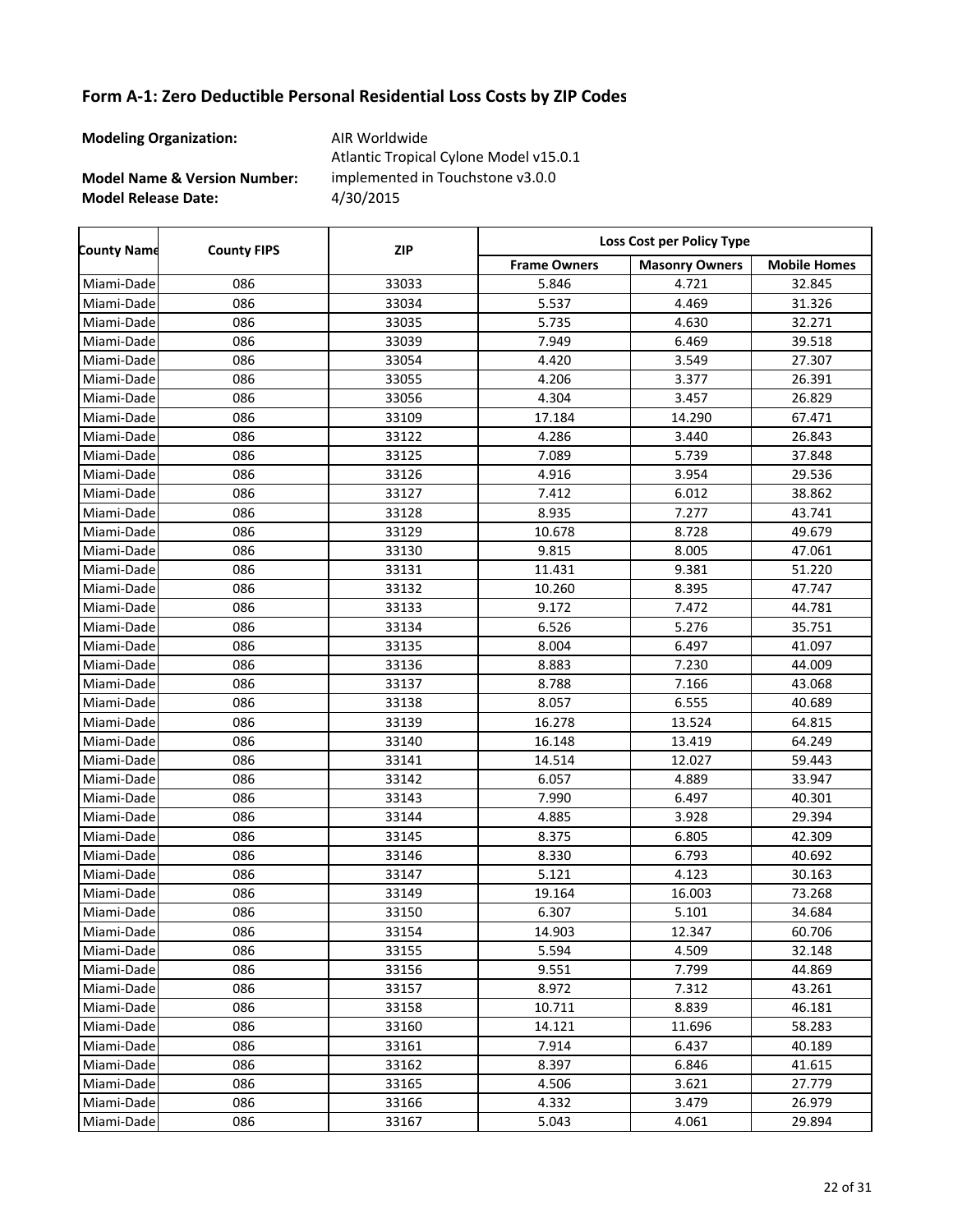**Modeling Organization:** AIR Worldwide

r

**Model Name & Version Number:**

**Model Release Date:** 4/30/2015 Atlantic Tropical Cylone Model v15.0.1 implemented in Touchstone v3.0.0

| <b>County Name</b> | <b>County FIPS</b> | <b>ZIP</b> | Loss Cost per Policy Type |                       |                     |  |
|--------------------|--------------------|------------|---------------------------|-----------------------|---------------------|--|
|                    |                    |            | <b>Frame Owners</b>       | <b>Masonry Owners</b> | <b>Mobile Homes</b> |  |
| Miami-Dade         | 086                | 33168      | 5.842                     | 4.716                 | 33.005              |  |
| Miami-Dade         | 086                | 33169      | 5.125                     | 4.127                 | 30.274              |  |
| Miami-Dade         | 086                | 33170      | 6.661                     | 5.386                 | 35.946              |  |
| Miami-Dade         | 086                | 33172      | 4.304                     | 3.455                 | 26.885              |  |
| Miami-Dade         | 086                | 33173      | 4.879                     | 3.924                 | 29.384              |  |
| Miami-Dade         | 086                | 33174      | 4.353                     | 3.494                 | 27.109              |  |
| Miami-Dade         | 086                | 33175      | 4.562                     | 3.667                 | 28.027              |  |
| Miami-Dade         | 086                | 33176      | 5.903                     | 4.763                 | 33.371              |  |
| Miami-Dade         | 086                | 33177      | 5.507                     | 4.435                 | 32.013              |  |
| Miami-Dade         | 086                | 33178      | 4.251                     | 3.412                 | 26.657              |  |
| Miami-Dade         | 086                | 33179      | 7.572                     | 6.157                 | 38.963              |  |
| Miami-Dade         | 086                | 33180      | 13.284                    | 10.994                | 55.710              |  |
| Miami-Dade         | 086                | 33181      | 10.883                    | 8.948                 | 49.103              |  |
| Miami-Dade         | 086                | 33182      | 4.366                     | 3.506                 | 27.187              |  |
| Miami-Dade         | 086                | 33183      | 4.708                     | 3.787                 | 28.663              |  |
| Miami-Dade         | 086                | 33184      | 4.457                     | 3.579                 | 27.585              |  |
| Miami-Dade         | 086                | 33185      | 4.661                     | 3.747                 | 28.481              |  |
| Miami-Dade         | 086                | 33186      | 4.919                     | 3.957                 | 29.595              |  |
| Miami-Dade         | 086                | 33187      | 5.002                     | 4.024                 | 29.916              |  |
| Miami-Dade         | 086                | 33189      | 10.938                    | 9.002                 | 48.099              |  |
| Miami-Dade         | 086                | 33190      | 11.039                    | 9.135                 | 46.608              |  |
| Miami-Dade         | 086                | 33193      | 4.753                     | 3.823                 | 28.863              |  |
| Miami-Dade         | 086                | 33194      | 4.588                     | 3.685                 | 28.192              |  |
| Miami-Dade         | 086                | 33196      | 4.850                     | 3.902                 | 29.259              |  |
| Miami-Dade         | 086                | 33199      | 4.381                     | 3.518                 | 27.229              |  |
| Monroe             | 087                | 00097      | 4.708                     | 3.788                 | 25.106              |  |
| Monroe             | 087                | 00098      | 7.204                     | 5.846                 | 33.441              |  |
| Monroe             | 087                | 33036      | 21.969                    | 18.577                | 71.660              |  |
| Monroe             | 087                | 33037      | 20.808                    | 17.592                | 67.217              |  |
| Monroe             | 087                | 33040      | 24.537                    | 20.725                | 78.254              |  |
| Monroe             | 087                | 33042      | 19.485                    | 16.368                | 65.167              |  |
| Monroe             | 087                | 33043      | 20.135                    | 16.962                | 66.135              |  |
| Monroe             | 087                | 33050      | 23.104                    | 19.597                | 73.152              |  |
| Monroe             | 087                | 33070      | 22.116                    | 18.744                | 71.576              |  |
| Nassau             | 089                | 32009      | 0.545                     | 0.438                 | 3.590               |  |
| Nassau             | 089                | 32011      | 0.551                     | 0.443                 | 3.695               |  |
| Nassau             | 089                | 32034      | 1.701                     | 1.390                 | 9.434               |  |
| Nassau             | 089                | 32046      | 0.483                     | 0.387                 | 3.268               |  |
| Nassau             | 089                | 32097      | 0.707                     | 0.572                 | 4.475               |  |
| Okaloosa           | 091                | 32531      | 1.434                     | 1.152                 | 9.347               |  |
| Okaloosa           | 091                | 32536      | 1.659                     | 1.334                 | 10.436              |  |
| Okaloosa           | 091                | 32539      | 1.638                     | 1.317                 | 10.319              |  |
| Okaloosa           | 091                | 32541      | 10.028                    | 8.255                 | 41.111              |  |
| Okaloosa           | 091                | 32542      | 4.706                     | 3.819                 | 23.460              |  |
| Okaloosa           | 091                | 32544      | 8.451                     | 6.946                 | 36.525              |  |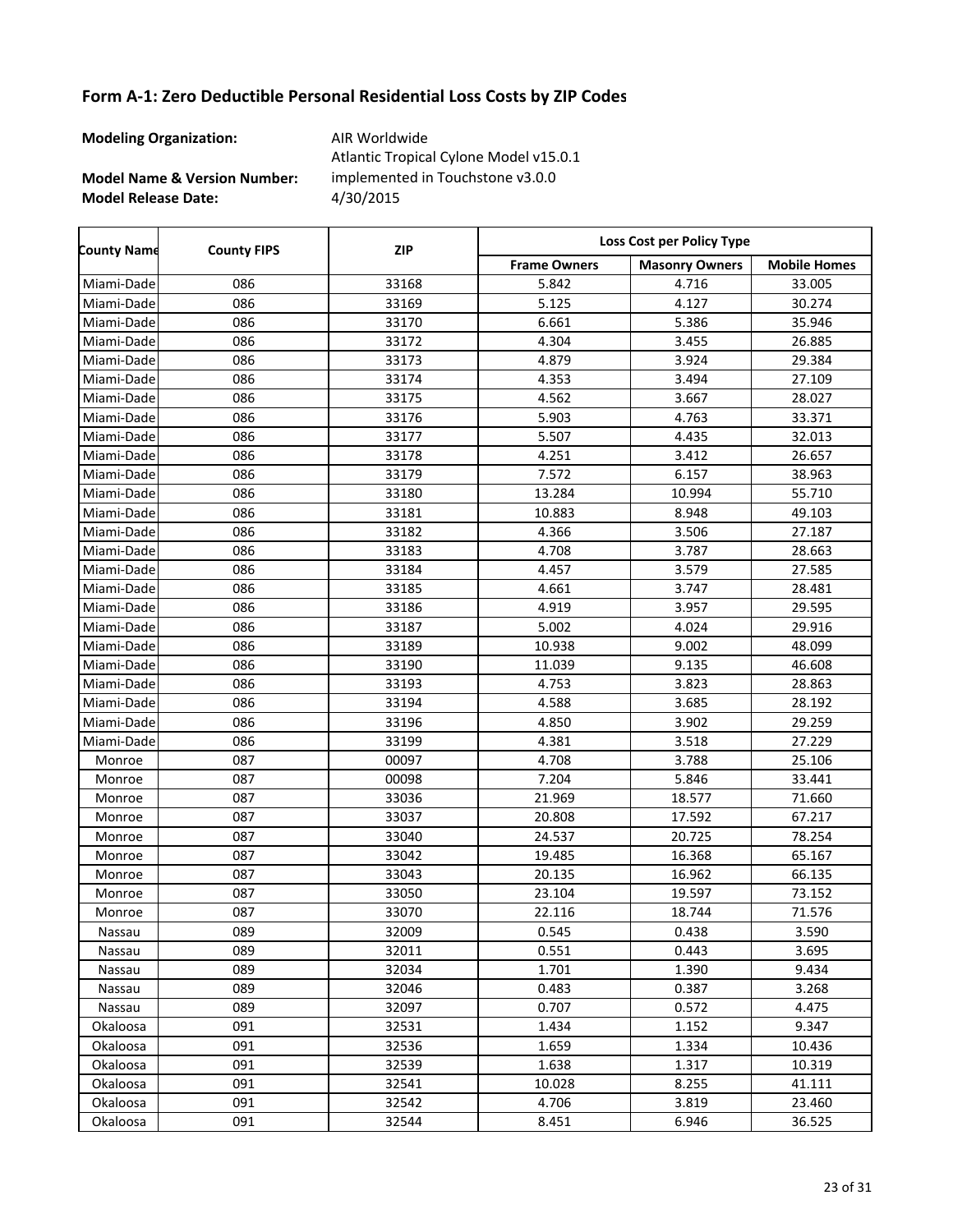**Modeling Organization:** AIR Worldwide

**Model Name & Version Number:**

**Model Release Date:** 4/30/2015 Atlantic Tropical Cylone Model v15.0.1 implemented in Touchstone v3.0.0

Frame Owners | Masonry Owners | Mobile Homes **County Name County FIPS Loss Cost per Policy Type ZIP** Okaloosa 091 32547 6.050 4.931 28.492 Okaloosa 091 32548 9.210 7.572 38.540 Okaloosa 091 32564 1.715 1.378 10.810 Okaloosa 091 32567 1.180 0.948 7.766 Okaloosa 091 32569 8.522 7.008 37.596 Okaloosa 091 32578 3.748 3.032 19.888 Okaloosa 091 32579 6.408 5.234 29.579 Okaloosa 091 32580 3.537 2.861 18.949 Okeechobee 093 34972 3.539 2.843 20.555 Okeechobee 093 34974 5.186 4.176 27.707 Orange | 095 | 32703 | 1.490 | 1.193 | 9.496 Orange 1 095 10.873 1.717 1.377 10.873 Orange 1 095 10.067 32712 1.613 1.292 10.067 Orange 1 095 1.32751 1.374 1.300 8.860 Orange | 095 | 32789 | 1.385 | 1.108 | 8.931 Orange 1 095 1.32792 1.418 1.135 9.096 Orange 1 095 1.92798 1.948 1.561 11.683 Orange 1 095 1.32801 1.402 1.122 9.039 Orange 1 095 1.32803 1 1.406 1.125 9.057 Orange | 095 | 32804 | 1.390 | 1.113 | 8.969 Orange | 095 | 32805 | 1.411 | 1.129 | 9.084 Orange 1 095 1.32806 1 1.406 1.125 9.056 Orange | 095 | 32807 | 1.438 | 1.151 | 9.219 Orange | 095 | 32808 | 1.422 | 1.138 | 9.145 Orange 1 095 1.32809 1 1.446 1.157 1.3884 Orange | 095 | 32810 | 1.380 | 1.104 | 8.913 Orange 1 095 1.32811 1.443 1.155 9.254 Orange 1 095 1.32812 1.435 1.148 9.218 Orange 1 095 1.32814 1.413 1.131 9.087 Orange 1 095 1.523 1.220 9.629 Orange 1 095 1.32817 1.467 1.175 1.357 Orange 1 095 1.518 1.510 1.209 9.630 Orange 1 095 1.32819 1.435 1.148 9.206 Orange 1 095 1.528 1.528 1.224 9.940 Orange 1 095 1.32821 1.435 1.149 9.221 Orange 1 095 1.32822 1.477 1.182 1.182 9.444 Orange 1 095 10.481 32824 1.664 1.332 10.481 Orange | 095 | 32825 | 1.488 | 1.191 | 9.484 Orange 1 095 1.52826 1 1.534 1.229 1.229 9.691 Orange 1 095 1.62827 1.637 1.311 10.314 Orange 1 095 1.264 1.579 1.264 9.946 Orange 1 095 1.548 1.239 9.835 Orange | 095 | 32830 | 1.502 | 1.203 | 9.579 Orange 1.095 10.647 32831 1.708 1.368 10.647 Orange 1 095 10.823 1.736 1.391 10.823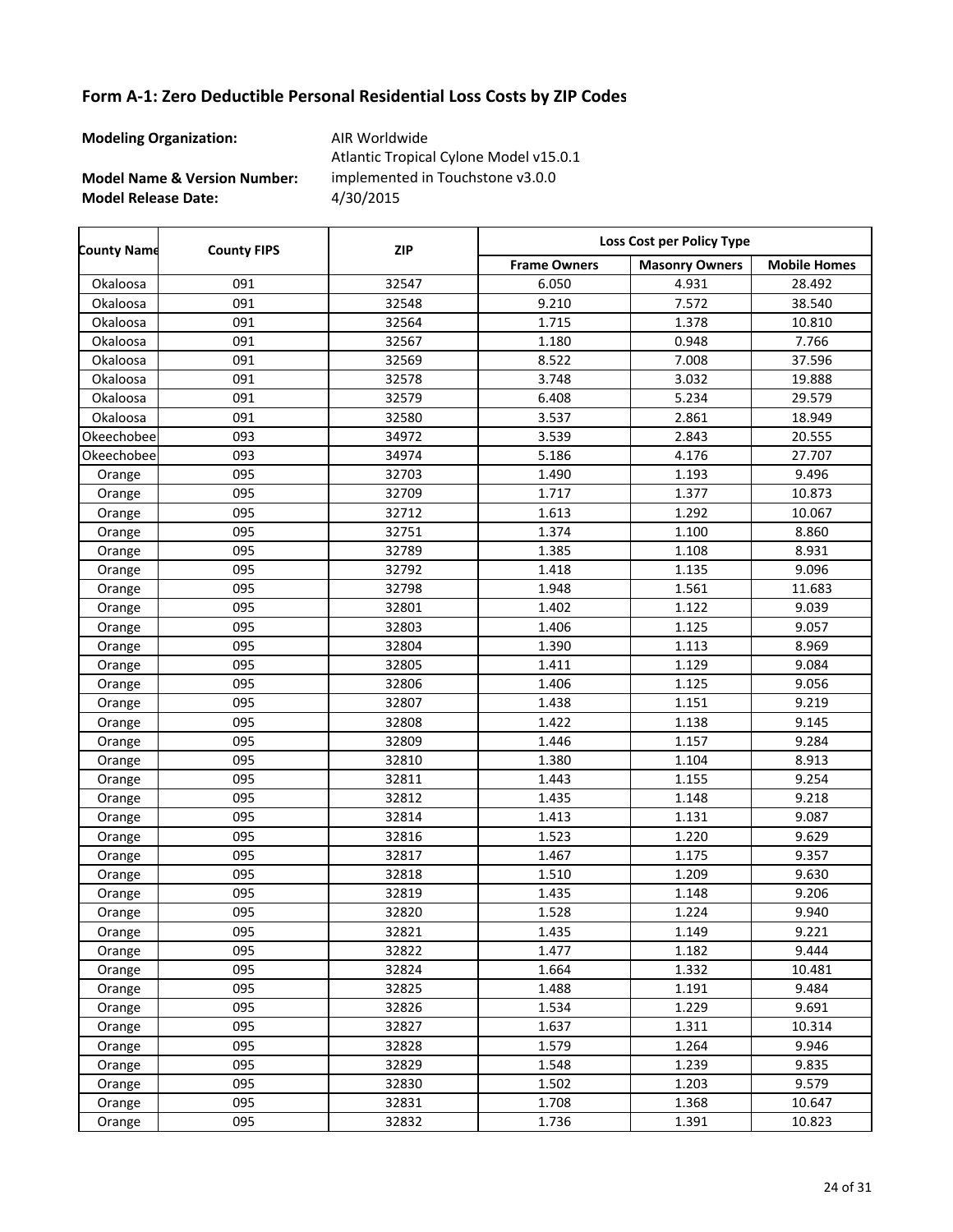**Modeling Organization:** AIR Worldwide

**Model Name & Version Number:**

**Model Release Date:** 4/30/2015 Atlantic Tropical Cylone Model v15.0.1 implemented in Touchstone v3.0.0

Frame Owners | Masonry Owners | Mobile Homes **County Name County FIPS Loss Cost per Policy Type ZIP** Orange 1 095 1.6233 1.645 1.318 10.583 Orange 1 095 1.32835 1 1.459 1.168 1.336 Orange 1 095 1.32836 1 1.428 1.143 1.143 9.185 Orange 1 095 1.32837 1.513 1.211 9.653 Orange | 095 | 32839 | 1.437 | 1.150 | 9.224 Orange 1 095 10.551 34734 1.688 1.352 10.551 Orange 1 095 12.077 1.993 1.597 12.077 Orange 1 095 11.411 34761 1.859 1.489 11.411 Orange 1 095 1.34786 1 1.556 1.246 1.246 9.865 Orange 1 095 1.987 1.960 1.571 11.931 Osceola 097 34739 2.483 1.989 15.311 Osceola 097 34741 1.683 1.347 10.569 Osceola 097 34743 1.921 1.538 11.836 Osceola 097 34744 2.035 1.630 12.399 Osceola 097 34746 1.811 1.449 11.288 Osceola | 097 | 34747 | 1.482 | 1.187 | 9.483 Osceola 097 34758 1.873 1.499 11.690 Osceola 097 34769 2.281 1.830 13.644 Osceola 097 34771 2.048 1.641 12.514 Osceola 097 34772 2.387 1.913 14.251 Osceola 097 34773 2.251 1.803 13.954 Palm Beach 099 00053 5.004 4.023 27.365 Palm Beach 099 33401 11.772 9.647 48.239 Palm Beach 099 33403 11.659 9.554 47.737 Palm Beach 099 33404 12.177 9.988 49.161 Palm Beach | 099 | 33405 | 13.093 | 10.769 | 51.667 Palm Beach 099 33406 | 8.468 | 6.885 | 38.675 Palm Beach 099 33407 10.239 8.353 43.968 Palm Beach 099 33408 13.851 11.418 53.521 Palm Beach 099 33409 7.654 6.209 36.255 Palm Beach 099 33410 10.266 8.394 43.751 Palm Beach 099 33411 4.521 3.638 25.038 Palm Beach 099 33412 4.509 3.629 24.932 Palm Beach | 099 | 33413 | 4.833 | 3.889 | 26.239 Palm Beach 099 33414 4.570 3.677 25.307 Palm Beach 099 33415 5.594 4.510 29.161 Palm Beach | 099 | 33417 | 5.625 | 4.538 | 29.246 Palm Beach 099 33418 5.864 4.736 29.971 Palm Beach 099 33426 11.747 9.651 47.615 Palm Beach 099 33428 4.860 3.908 26.363 Palm Beach | 099 | 33430 | 5.064 | 4.069 | 27.991 Palm Beach | 099 | 33431 | 12.773 | 10.525 | 49.988 Palm Beach 099 33432 14.943 12.387 55.575 Palm Beach | 099 | 33433 | 5.989 | 4.833 | 30.573 Palm Beach 099 33434 | 5.225 | 4.207 | 27.815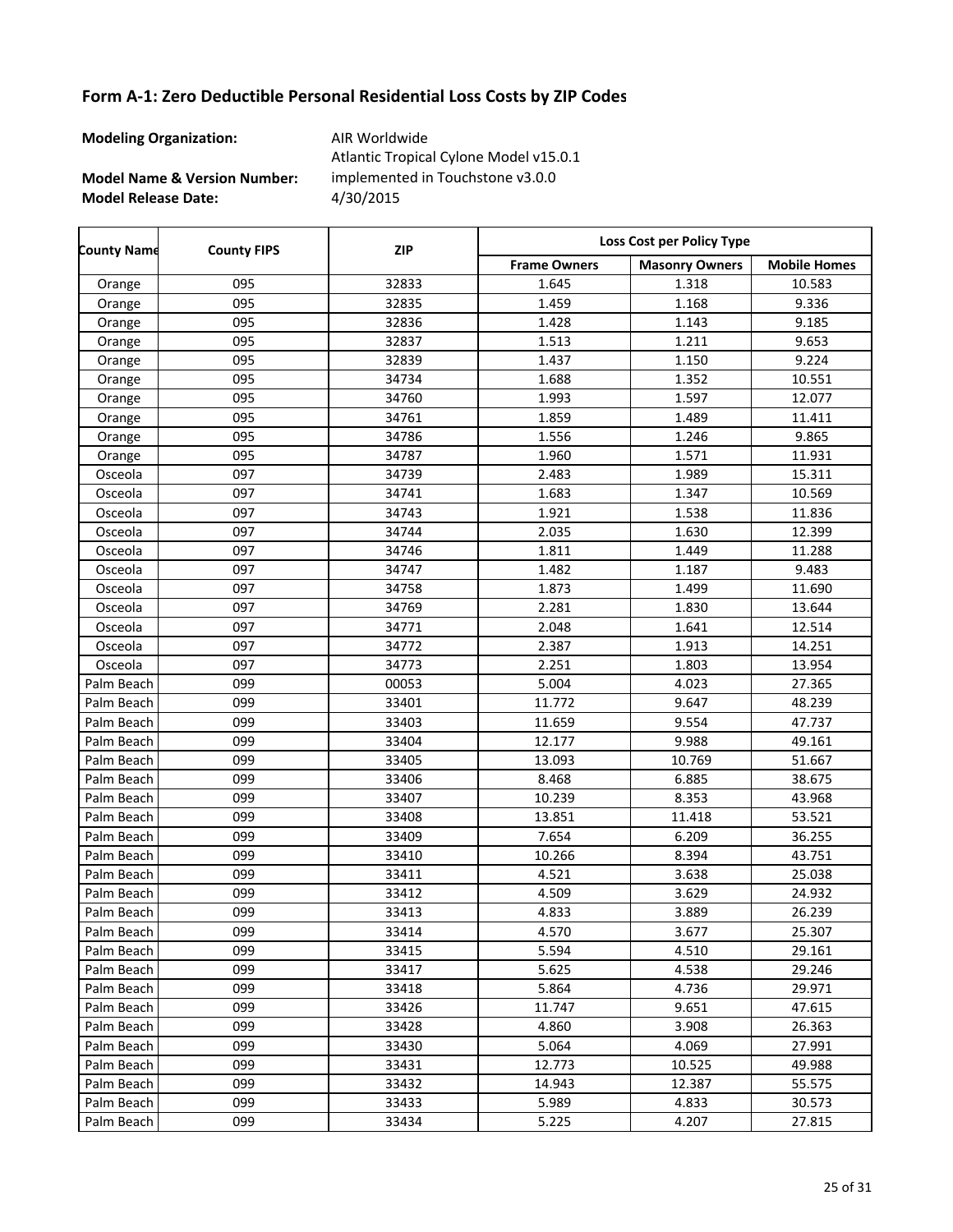**Modeling Organization:** AIR Worldwide

**Model Name & Version Number:**

**Model Release Date:** 4/30/2015 Atlantic Tropical Cylone Model v15.0.1 implemented in Touchstone v3.0.0

| <b>County Name</b> | <b>County FIPS</b> | <b>ZIP</b> | <b>Loss Cost per Policy Type</b> |                       |                     |
|--------------------|--------------------|------------|----------------------------------|-----------------------|---------------------|
|                    |                    |            | <b>Frame Owners</b>              | <b>Masonry Owners</b> | <b>Mobile Homes</b> |
| Palm Beach         | 099                | 33435      | 14.448                           | 11.968                | 54.400              |
| Palm Beach         | 099                | 33436      | 8.554                            | 6.957                 | 38.975              |
| Palm Beach         | 099                | 33437      | 5.480                            | 4.414                 | 29.005              |
| Palm Beach         | 099                | 33438      | 8.842                            | 7.179                 | 41.836              |
| Palm Beach         | 099                | 33444      | 13.817                           | 11.421                | 52.683              |
| Palm Beach         | 099                | 33445      | 10.094                           | 8.250                 | 43.151              |
| Palm Beach         | 099                | 33446      | 5.119                            | 4.119                 | 27.560              |
| Palm Beach         | 099                | 33449      | 4.540                            | 3.650                 | 25.156              |
| Palm Beach         | 099                | 33458      | 8.658                            | 7.048                 | 38.926              |
| Palm Beach         | 099                | 33460      | 13.587                           | 11.196                | 52.811              |
| Palm Beach         | 099                | 33461      | 8.707                            | 7.076                 | 39.420              |
| Palm Beach         | 099                | 33462      | 11.996                           | 9.863                 | 48.253              |
| Palm Beach         | 099                | 33463      | 5.604                            | 4.513                 | 29.400              |
| Palm Beach         | 099                | 33467      | 4.637                            | 3.727                 | 25.656              |
| Palm Beach         | 099                | 33469      | 12.660                           | 10.412                | 50.205              |
| Palm Beach         | 099                | 33470      | 4.640                            | 3.733                 | 25.676              |
| Palm Beach         | 099                | 33472      | 4.903                            | 3.945                 | 26.744              |
| Palm Beach         | 099                | 33473      | 4.775                            | 3.841                 | 26.210              |
| Palm Beach         | 099                | 33476      | 9.287                            | 7.541                 | 43.508              |
| Palm Beach         | 099                | 33477      | 14.178                           | 11.710                | 54.363              |
| Palm Beach         | 099                | 33478      | 4.547                            | 3.657                 | 24.989              |
| Palm Beach         | 099                | 33480      | 14.693                           | 12.141                | 57.075              |
| Palm Beach         | 099                | 33483      | 15.437                           | 12.816                | 56.803              |
| Palm Beach         | 099                | 33484      | 6.718                            | 5.428                 | 33.235              |
| Palm Beach         | 099                | 33486      | 10.852                           | 8.899                 | 45.066              |
| Palm Beach         | 099                | 33487      | 14.205                           | 11.754                | 53.390              |
| Palm Beach         | 099                | 33493      | 5.095                            | 4.095                 | 28.037              |
| Palm Beach         | 099                | 33496      | 5.304                            | 4.271                 | 28.156              |
| Palm Beach         | 099                | 33498      | 4.907                            | 3.945                 | 26.618              |
| Pasco              | 101                | 33523      | 1.580                            | 1.270                 | 9.336               |
| Pasco              | 101                | 33525      | 1.796                            | 1.446                 | 10.365              |
| Pasco              | 101                | 33540      | 1.791                            | 1.439                 | 10.528              |
| Pasco              | 101                | 33541      | 1.847                            | 1.486                 | 10.743              |
| Pasco              | 101                | 33542      | 1.829                            | 1.471                 | 10.702              |
| Pasco              | 101                | 33543      | 1.782                            | 1.434                 | 10.574              |
| Pasco              | 101                | 33544      | 1.872                            | 1.509                 | 10.861              |
| Pasco              | 101                | 33545      | 1.871                            | 1.506                 | 10.643              |
| Pasco              | 101                | 33559      | 1.860                            | 1.501                 | 10.702              |
| Pasco              | 101                | 33576      | 1.875                            | 1.510                 | 10.584              |
| Pasco              | 101                | 34610      | 1.809                            | 1.459                 | 10.230              |
| Pasco              | 101                | 34637      | 1.912                            | 1.541                 | 10.772              |
| Pasco              | 101                | 34638      | 1.973                            | 1.595                 | 10.949              |
| Pasco              | 101                | 34639      | 1.900                            | 1.532                 | 10.865              |
| Pasco              | 101                | 34652      | 4.353                            | 3.566                 | 19.640              |
| Pasco              | 101                | 34653      | 3.208                            | 2.615                 | 15.779              |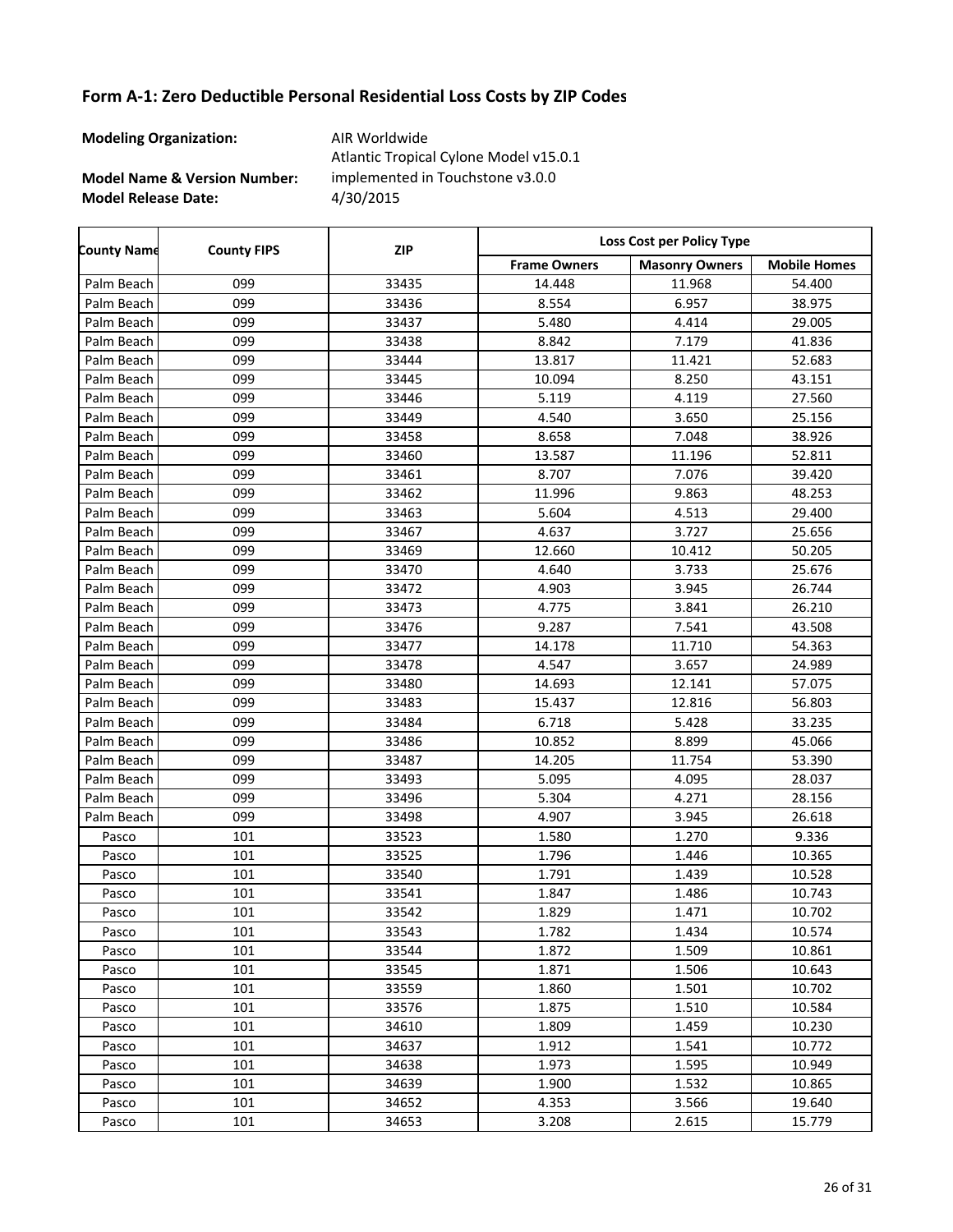**Modeling Organization:** AIR Worldwide

**Model Name & Version Number:**

**Model Release Date:** 4/30/2015 Atlantic Tropical Cylone Model v15.0.1 implemented in Touchstone v3.0.0

Frame Owners | Masonry Owners | Mobile Homes **County Name County FIPS Loss Cost per Policy Type ZIP** Pasco | 101 | 34654 | 2.154 | 1.741 | 11.672 Pasco | 101 | 34655 | 2.201 | 1.780 | 11.992 Pasco | 101 | 34667 | 3.973 | 3.246 | 18.379 Pasco | 101 | 34668 | 3.975 | 3.254 | 18.164 Pasco | 101 1034669 | 2.231 | 1.805 | 12.022 Pasco | 101 | 34690 | 3.599 | 2.936 | 17.204 Pasco | 101 | 34691 | 4.804 | 3.979 | 20.287 Pinellas 103 103 33701 5.856 4.819 24.494 Pinellas 103 103 33702 3.925 3.925 3.199 18.457 Pinellas | 103 | 33703 | 4.741 | 3.905 | 20.404 Pinellas 103 103 33704 5.168 4.242 22.247 Pinellas 103 103 33705 6.385 5.260 27.089 Pinellas 103 103 33706 6.948 5.774 28.078 Pinellas 103 103 33707 6.094 5.041 24.991 Pinellas 103 103 33708 6.535 5.415 26.704 Pinellas 103 103 33709 3.706 3.027 17.309 Pinellas 103 103 33710 4.609 3.787 20.265 Pinellas 103 103 33711 6.192 5.135 24.879 Pinellas 103 103 33712 6.681 5.513 27.361 Pinellas 103 103 33713 4.452 3.642 20.019 Pinellas 103 103 33714 3.658 2.977 17.400 Pinellas 103 103 33715 7.843 6.543 30.386 Pinellas 103 103 33716 3.433 2.801 2.801 36.486 Pinellas 103 103 33755 4.662 3.836 20.321 Pinellas 103 103 33756 4.630 3.807 20.196 Pinellas 103 103 33759 3.271 2.663 15.805 Pinellas 103 103 33760 2.957 2.396 14.909 Pinellas 103 103 33761 3.431 2.800 16.348 Pinellas 103 103 33762 3.123 2.532 15.705 Pinellas 103 103 33763 33763 3.797 3.105 3.105 3.797 Pinellas 103 103 33764 3.328 2.708 16.102 Pinellas 103 103 33765 3.646 2.976 17.135 Pinellas 103 103 33767 1 5.892 4.906 23.987 Pinellas 103 103 33770 5.086 4.192 21.632 Pinellas 103 103 33771 3.351 2.728 16.278 Pinellas 103 103 33772 5.870 4.852 24.210 Pinellas 103 103 33773 3331 2.712 16.226 Pinellas 103 103 33774 6.741 5.587 26.942 Pinellas 103 103 33776 7.376 6.124 28.891 Pinellas 103 103 33777 1 3.658 2.987 17.197 Pinellas 103 103 33778 5.047 4.155 21.646 Pinellas 103 103 33781 2.909 2.359 14.698 Pinellas 103 103 33782 2.801 2.268 14.426 Pinellas 103 103 33785 7.016 5.848 27.943 Pinellas 103 103 33786 6.396 5.328 25.836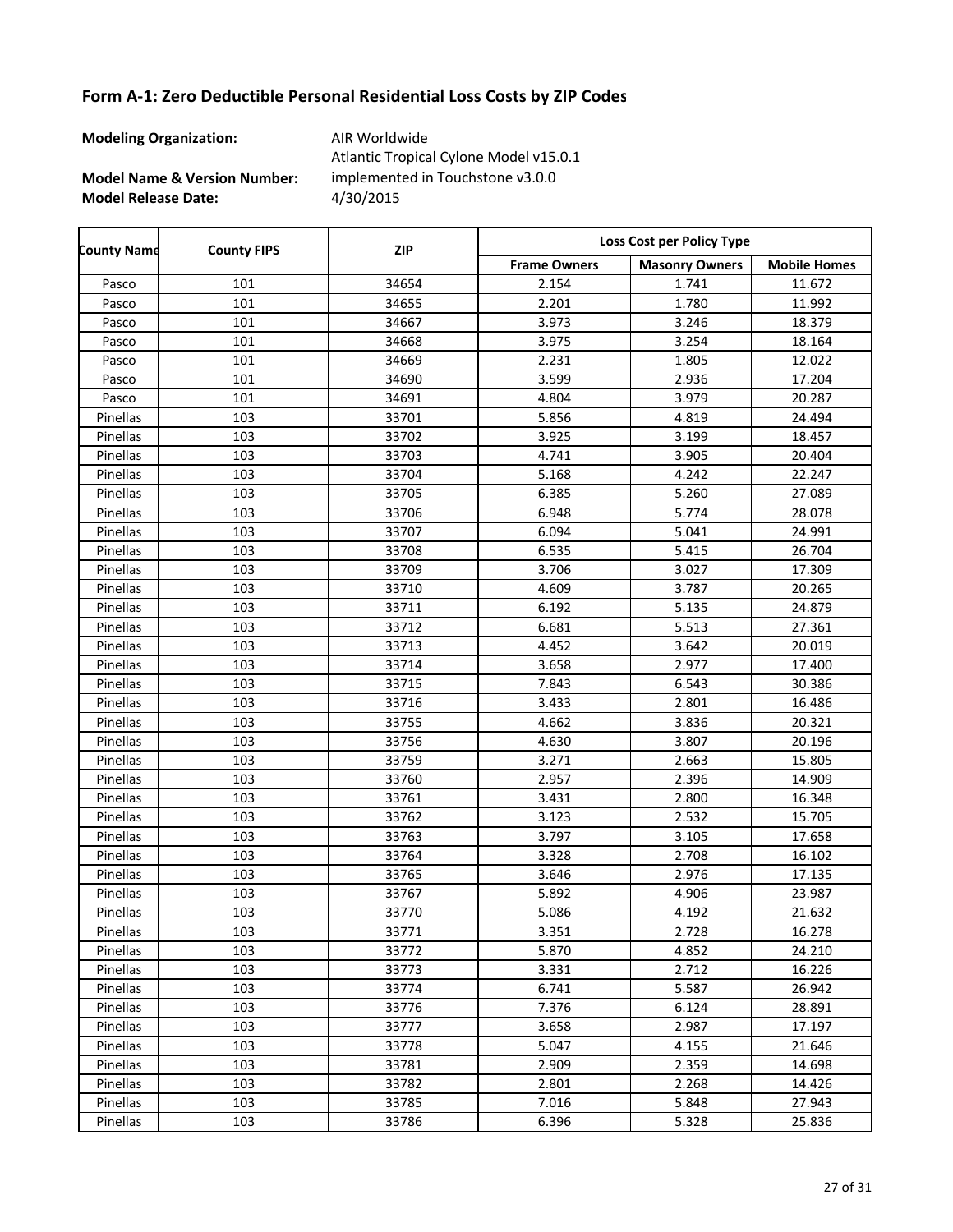**Modeling Organization:** AIR Worldwide

**Model Name & Version Number:**

**Model Release Date:** 4/30/2015 Atlantic Tropical Cylone Model v15.0.1 implemented in Touchstone v3.0.0

| <b>County Name</b> | <b>County FIPS</b> | <b>ZIP</b> | Loss Cost per Policy Type |                       |                     |  |
|--------------------|--------------------|------------|---------------------------|-----------------------|---------------------|--|
|                    |                    |            | <b>Frame Owners</b>       | <b>Masonry Owners</b> | <b>Mobile Homes</b> |  |
| Pinellas           | 103                | 34677      | 2.782                     | 2.260                 | 13.958              |  |
| Pinellas           | 103                | 34683      | 4.337                     | 3.564                 | 18.985              |  |
| Pinellas           | 103                | 34684      | 3.274                     | 2.671                 | 15.650              |  |
| Pinellas           | 103                | 34685      | 2.479                     | 2.011                 | 12.808              |  |
| Pinellas           | 103                | 34688      | 2.382                     | 1.928                 | 12.411              |  |
| Pinellas           | 103                | 34689      | 4.683                     | 3.851                 | 20.166              |  |
| Pinellas           | 103                | 34695      | 3.171                     | 2.583                 | 15.318              |  |
| Pinellas           | 103                | 34698      | 4.693                     | 3.861                 | 20.356              |  |
| Polk               | 105                | 33801      | 1.619                     | 1.296                 | 10.098              |  |
| Polk               | 105                | 33803      | 1.651                     | 1.322                 | 10.184              |  |
| Polk               | 105                | 33805      | 1.582                     | 1.267                 | 9.836               |  |
| Polk               | 105                | 33809      | 1.628                     | 1.305                 | 10.068              |  |
| Polk               | 105                | 33810      | 1.629                     | 1.307                 | 9.995               |  |
| Polk               | 105                | 33811      | 1.731                     | 1.387                 | 10.493              |  |
| Polk               | 105                | 33812      | 1.733                     | 1.388                 | 10.674              |  |
| Polk               | 105                | 33813      | 1.759                     | 1.410                 | 10.739              |  |
| Polk               | 105                | 33815      | 1.619                     | 1.297                 | 9.971               |  |
| Polk               | 105                | 33823      | 1.693                     | 1.356                 | 10.589              |  |
| Polk               | 105                | 33827      | 1.973                     | 1.580                 | 12.168              |  |
| Polk               | 105                | 33830      | 1.898                     | 1.520                 | 11.637              |  |
| Polk               | 105                | 33837      | 1.569                     | 1.256                 | 9.955               |  |
| Polk               | 105                | 33838      | 1.794                     | 1.436                 | 11.336              |  |
| Polk               | 105                | 33839      | 1.788                     | 1.431                 | 11.135              |  |
| Polk               | 105                | 33841      | 2.021                     | 1.619                 | 12.293              |  |
| Polk               | 105                | 33843      | 1.941                     | 1.555                 | 11.977              |  |
| Polk               | 105                | 33844      | 1.723                     | 1.379                 | 10.868              |  |
| Polk               | 105                | 33849      | 1.627                     | 1.304                 | 9.823               |  |
| Polk               | 105                | 33850      | 1.684                     | 1.349                 | 10.576              |  |
| Polk               | 105                | 33853      | 1.973                     | 1.580                 | 12.243              |  |
| Polk               | 105                | 33859      | 1.953                     | 1.564                 | 12.128              |  |
| Polk               | 105                | 33860      | 1.881                     | 1.508                 | 11.262              |  |
| Polk               | 105                | 33868      | 1.666                     | 1.336                 | 10.332              |  |
| Polk               | 105                | 33880      | 1.815                     | 1.453                 | 11.287              |  |
| Polk               | 105                | 33881      | 1.737                     | 1.391                 | 10.903              |  |
| Polk               | 105                | 33884      | 1.823                     | 1.459                 | 11.445              |  |
| Polk               | 105                | 33896      | 1.509                     | 1.208                 | 9.621               |  |
| Polk               | 105                | 33897      | 1.498                     | 1.200                 | 9.521               |  |
| Polk               | 105                | 33898      | 1.976                     | 1.581                 | 12.294              |  |
| Polk               | 105                | 34759      | 1.831                     | 1.465                 | 11.493              |  |
| Putnam             | 107                | 32112      | 1.214                     | 0.972                 | 7.747               |  |
| Putnam             | 107                | 32131      | 0.905                     | 0.725                 | 6.038               |  |
| Putnam             | 107                | 32139      | 1.287                     | 1.031                 | 8.089               |  |
| Putnam             | 107                | 32140      | 0.791                     | 0.634                 | 5.110               |  |
| Putnam             | 107                | 32148      | 0.810                     | 0.649                 | 5.286               |  |
| Putnam             | 107                | 32177      | 0.886                     | 0.710                 | 5.787               |  |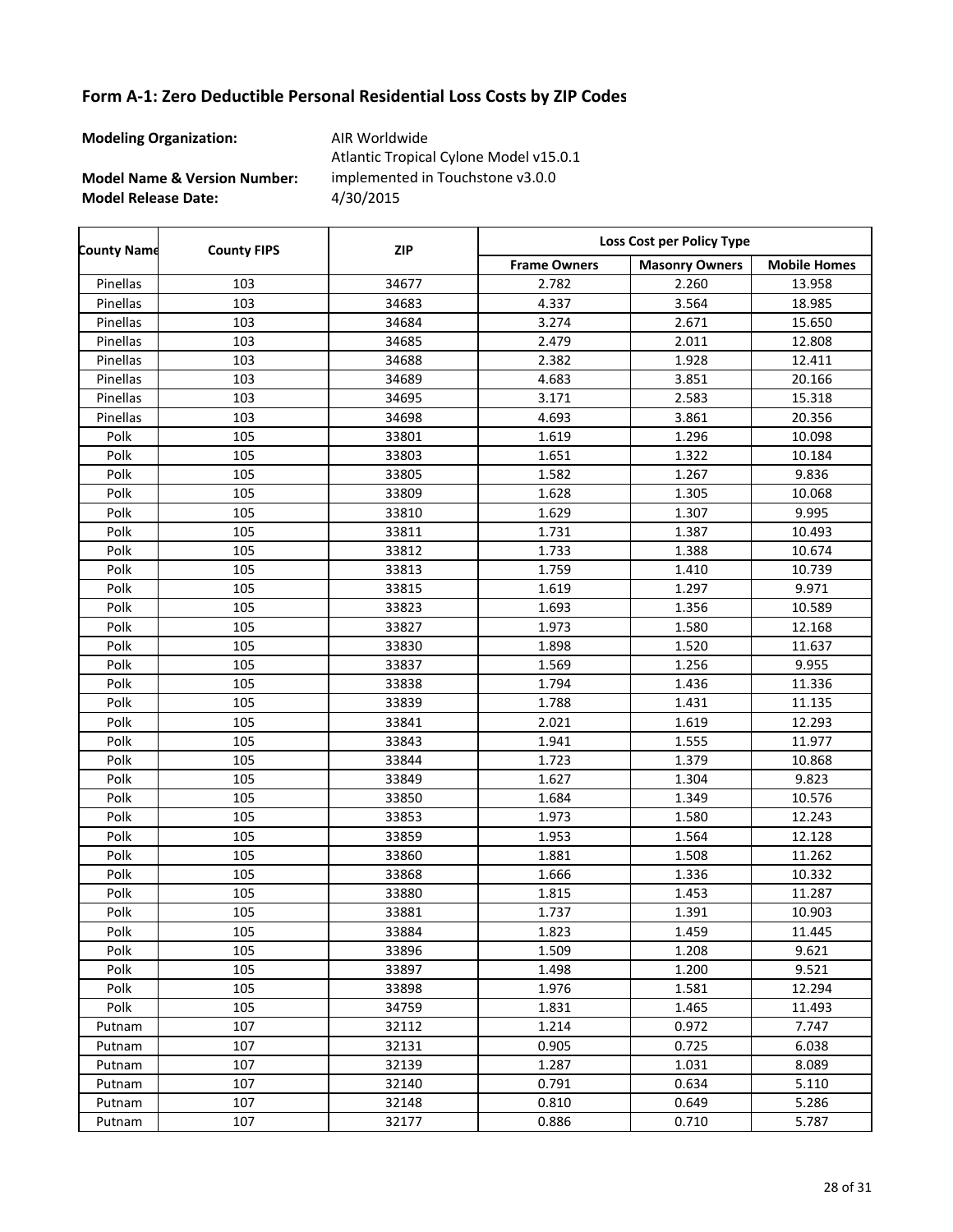**Modeling Organization:** AIR Worldwide

**Model Name & Version Number:**

**Model Release Date:** 4/30/2015 Atlantic Tropical Cylone Model v15.0.1 implemented in Touchstone v3.0.0

Frame Owners | Masonry Owners | Mobile Homes **County Name County FIPS Loss Cost per Policy Type ZIP** Putnam | 107 | 32181 | 1.023 | 0.819 | 6.663 Putnam | 107 | 32187 | 0.932 | 0.747 | 6.260 Putnam | 107 | 32189 | 0.927 | 0.742 | 6.068 Putnam | 107 | 32193 | 0.890 | 0.713 | 5.894 Putnam | 107 | 32640 | 0.838 | 0.673 | 5.395 Putnam | 107 | 32666 | 0.829 | 0.665 | 5.347 St. Johns | 109 | 32033 | 0.976 | 0.788 | 6.329 St. Johns 109 109 32080 3.050 2.475 16.113 St. Johns | 109 | 32081 | 1.161 | 0.939 | 7.259 St. Johns 109 109 32082 2.310 1.878 12.411 St. Johns 109 10.826 1.868 1.511 10.826 St. Johns 109 109 32086 1.784 1.442 10.505 St. Johns | 109 | 32092 | 0.895 | 0.722 | 5.784 St. Johns 109 109 32095 1.694 1.372 10.014 St. Johns | 109 | 32145 | 0.908 | 0.728 | 6.150 St. Johns | 109 | 32259 | 0.938 | 0.757 | 5.955 St. Lucie 111 11 34945 4.391 3.535 3.5330 24.330 St. Lucie | 111 | 34946 | 8.001 | 6.524 | 37.139 St. Lucie 111 11 34947 6.537 5.306 32.414 St. Lucie | 111 | 34949 | 12.214 | 10.082 | 50.555 St. Lucie | 111 | 34950 | 8.281 | 6.755 | 38.097 St. Lucie 111 34951 5.704 4.615 29.232 St. Lucie 111 34952 7.404 6.025 35.240 St. Lucie | 111 | 34953 | 4.288 | 3.452 | 24.272 St. Lucie 111 11 34981 5.870 4.753 30.041 St. Lucie 111 11 34982 7.964 6.494 36.972 St. Lucie 111 11 34983 5.053 4.083 26.977 St. Lucie 111 11 34984 4.666 3.763 3.5597 St. Lucie | 111 | 34986 | 4.329 | 3.486 | 24.240 St. Lucie 111 11 34987 4.324 3.480 24.475 St. Lucie 111 11 34988 4.151 3.341 3.341 23.754 Santa Rosa | 113 | 32561 | 11.939 | 9.830 | 49.867 Santa Rosa | 113 | 32563 | 10.068 | 8.256 | 43.243 Santa Rosa | 113 | 32565 | 1.529 | 1.229 | 10.012 Santa Rosa | 113 | 32566 | 7.869 | 6.446 | 35.129 Santa Rosa | 113 | 32570 | 2.101 | 1.688 | 13.105 Santa Rosa | 113 | 32571 | 2.416 | 1.943 | 14.731 Santa Rosa | 113 | 32583 | 2.476 | 1.990 | 15.034 Sarasota 115 34223 5.913 4.856 25.439 Sarasota 115 34228 7.222 6.038 28.001 Sarasota 115 34229 5.905 4.843 25.178 Sarasota 115 34231 5.573 4.584 23.817 Sarasota 115 34232 2.756 2.226 14.442 Sarasota | 115 | 34233 | 3.232 | 2.618 | 16.264 Sarasota 115 34234 3.958 3.234 18.326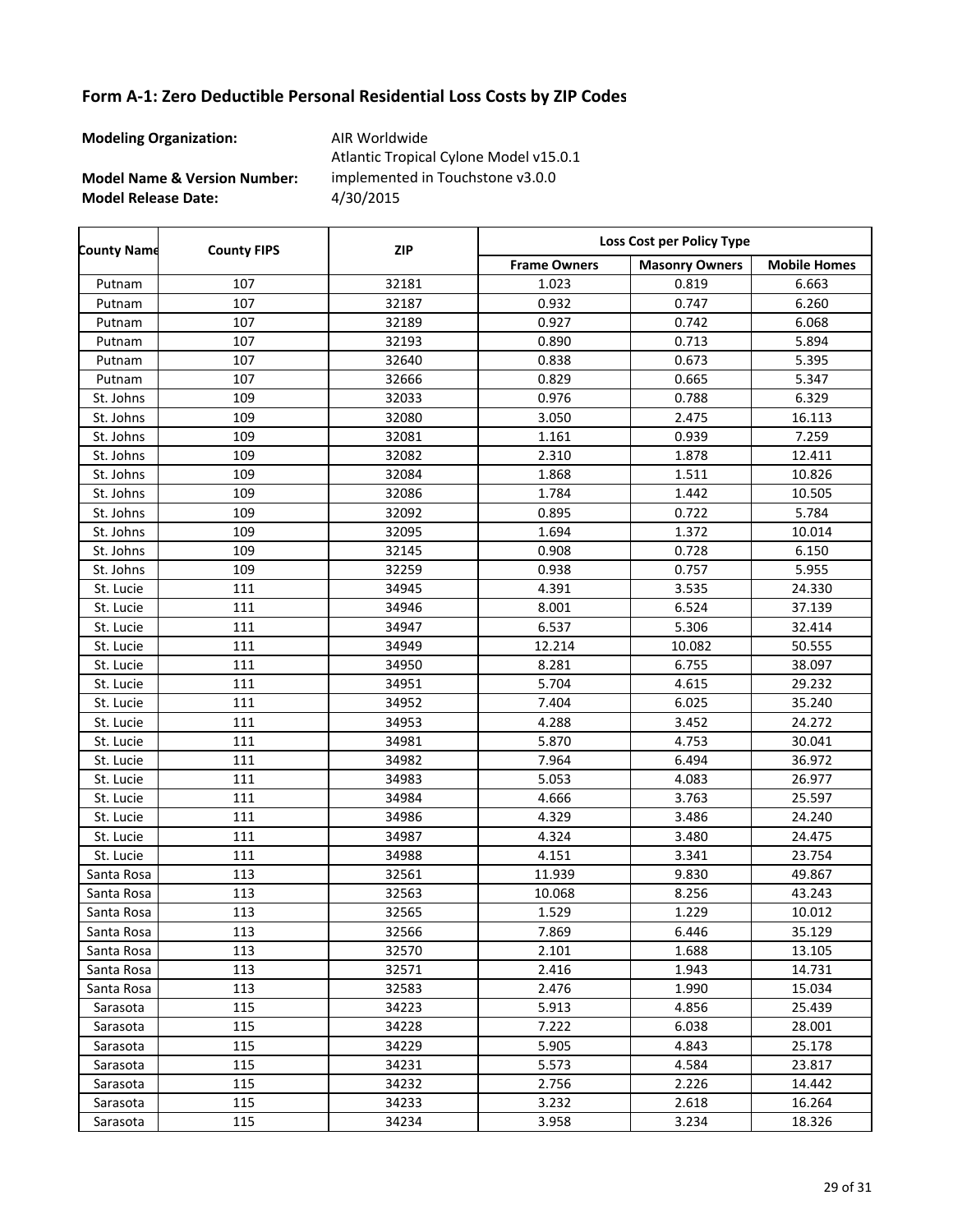**Modeling Organization:** AIR Worldwide

**Model Name & Version Number:**

**Model Release Date:** 4/30/2015 Atlantic Tropical Cylone Model v15.0.1 implemented in Touchstone v3.0.0

Frame Owners | Masonry Owners | Mobile Homes **County Name County FIPS Loss Cost per Policy Type ZIP** Sarasota 115 34235 2.606 2.103 13.743 Sarasota 115 34236 5.011 4.132 21.830 Sarasota 115 34237 3.649 2.974 17.505 Sarasota 115 34238 4.321 3.525 20.085 Sarasota 115 34239 4.474 3.676 20.128 Sarasota 115 34240 2.209 1.776 12.407 Sarasota 115 34241 2.253 1.811 12.618 Sarasota 115 34242 6.894 5.734 27.383 Sarasota 115 34275 5.124 4.189 22.863 Sarasota 115 34285 5.736 4.698 24.820 Sarasota 115 34286 2.117 1.699 12.224 Sarasota 115 34287 2.193 1.765 12.386 Sarasota 115 34288 2.160 1.732 12.577 Sarasota 115 34289 2.089 1.675 12.258 Sarasota 115 34291 2.094 1.684 11.997 Sarasota 115 34292 3.123 2.527 16.124 Sarasota 115 34293 4.962 4.049 22.490 Seminole | 117 | 32701 | 1.362 | 1.090 | 8.791 Seminole | 117 | 32707 | 1.436 | 1.150 | 9.165 Seminole | 117 | 32708 | 1.467 | 1.175 | 9.305 Seminole | 117 | 32714 | 1.341 | 1.073 | 8.683 Seminole | 117 | 32730 | 1.398 | 1.119 | 8.977 Seminole | 117 | 32732 | 1.564 | 1.253 | 10.068 Seminole | 117 | 32746 | 1.406 | 1.126 | 8.954 Seminole | 117 | 32750 | 1.379 | 1.104 | 8.857 Seminole | 117 | 32765 | 1.537 | 1.232 | 9.677 Seminole | 117 | 32766 | 1.558 | 1.248 | 10.052 Seminole | 117 | 32771 | 1.425 | 1.141 | 9.033 Seminole | 117 | 32773 | 1.544 | 1.237 | 9.690 Seminole | 117 | 32779 | 1.313 | 1.051 | 8.501 Sumter | 119 | 32162 | 1.328 | 1.063 | 8.302 Sumter | 119 | 33513 | 1.507 | 1.211 | 8.959 Sumter | 119 | 33514 | 1.542 | 1.235 | 9.417 Sumter | 119 | 33538 | 1.434 | 1.151 | 8.629 Sumter | 119 | 33585 | 1.532 | 1.231 | 9.208 Sumter | 119 | 33597 | 1.378 | 1.106 | 8.409 Sumter | 119 | 34484 | 1.304 | 1.046 | 8.083 Sumter | 119 | 34785 | 1.410 | 1.129 | 8.689 Suwannee | 121 | 32008 | 0.785 | 0.632 | 4.881 Suwannee | 121 | 32060 | 0.629 | 0.505 | 4.118 Suwannee | 121 | 32062 | 0.707 | 0.568 | 4.507 Suwannee | 121 | 32064 | 0.609 | 0.489 | 4.007 Suwannee | 121 | 32071 | 0.754 | 0.606 | 4.750 Suwannee | 121 | 32094 | 0.653 | 0.524 | 4.236 Taylor 123 32347 0.743 0.597 4.820